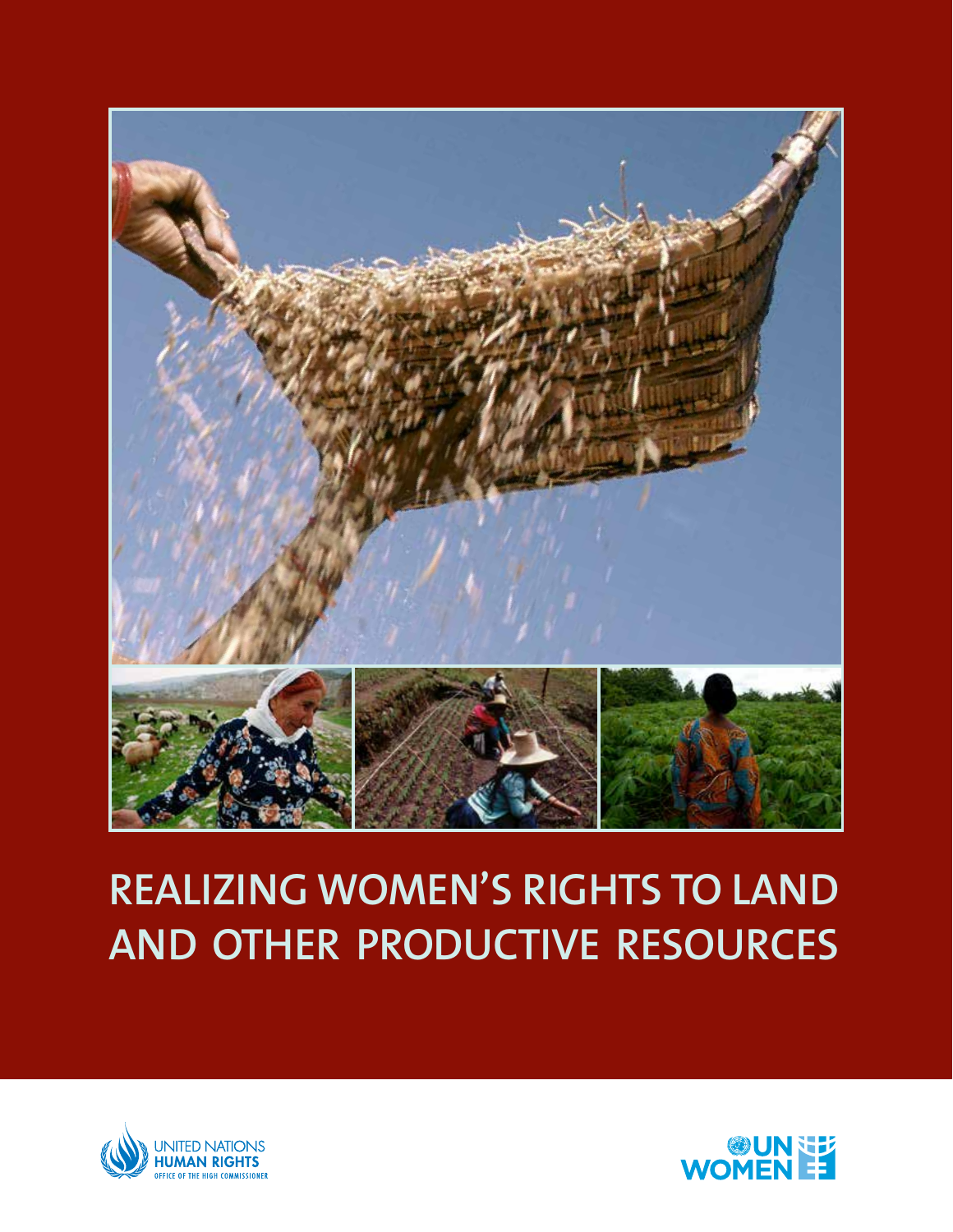#### Note:

The designations employed and the presentation of the material in this publication do not imply the expression of any opinion whatsoever on the part of the Secretariat of the United Nations or UN Women concerning the legal status of any country, territory, city or area, or of its authorities, or concerning the delimitation of its frontiers or boundaries.

Symbols of United Nations documents are composed of capital letters combined with figures. Mention of such a figure indicates a reference to a United Nations document.

#### HR/PUB/13/04

© 2013 United Nations All worldwide rights reserved

Image, foreground: Sifting grain, India. © Ray Witlin/World Bank

Image, left: Rural Turkey. © Scott Wallace/World Bank

Image, centre: Peru, Cajamarca. © WFP/Photolibrary

Image, right: Adjegounle village, Benin. © Arne Hoel/World Bank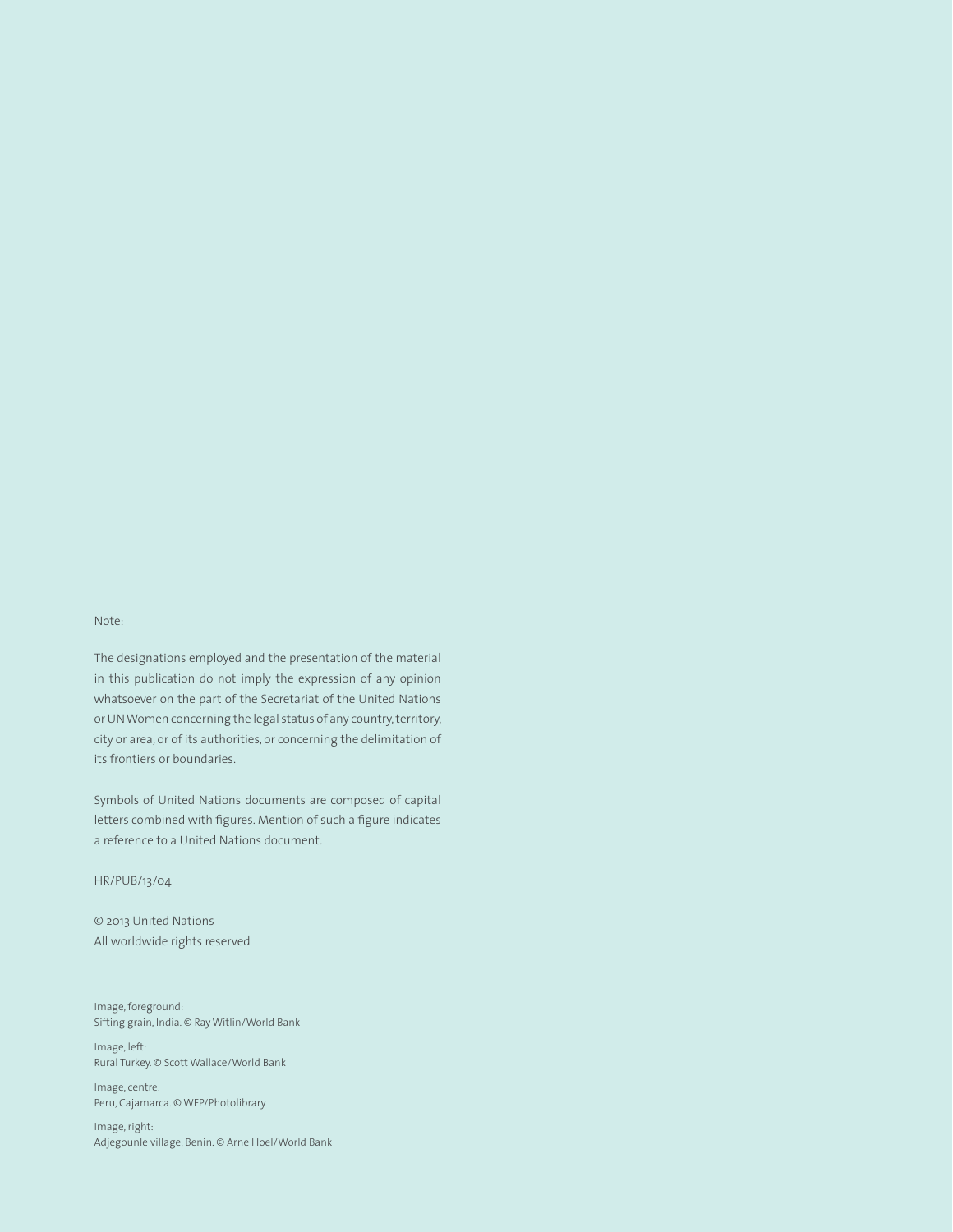# REALIZING WOMEN'S RIGHTS TO LAND AND OTHER PRODUCTIVE RESOURCES

NEW YORK AND GENEVA, 2013



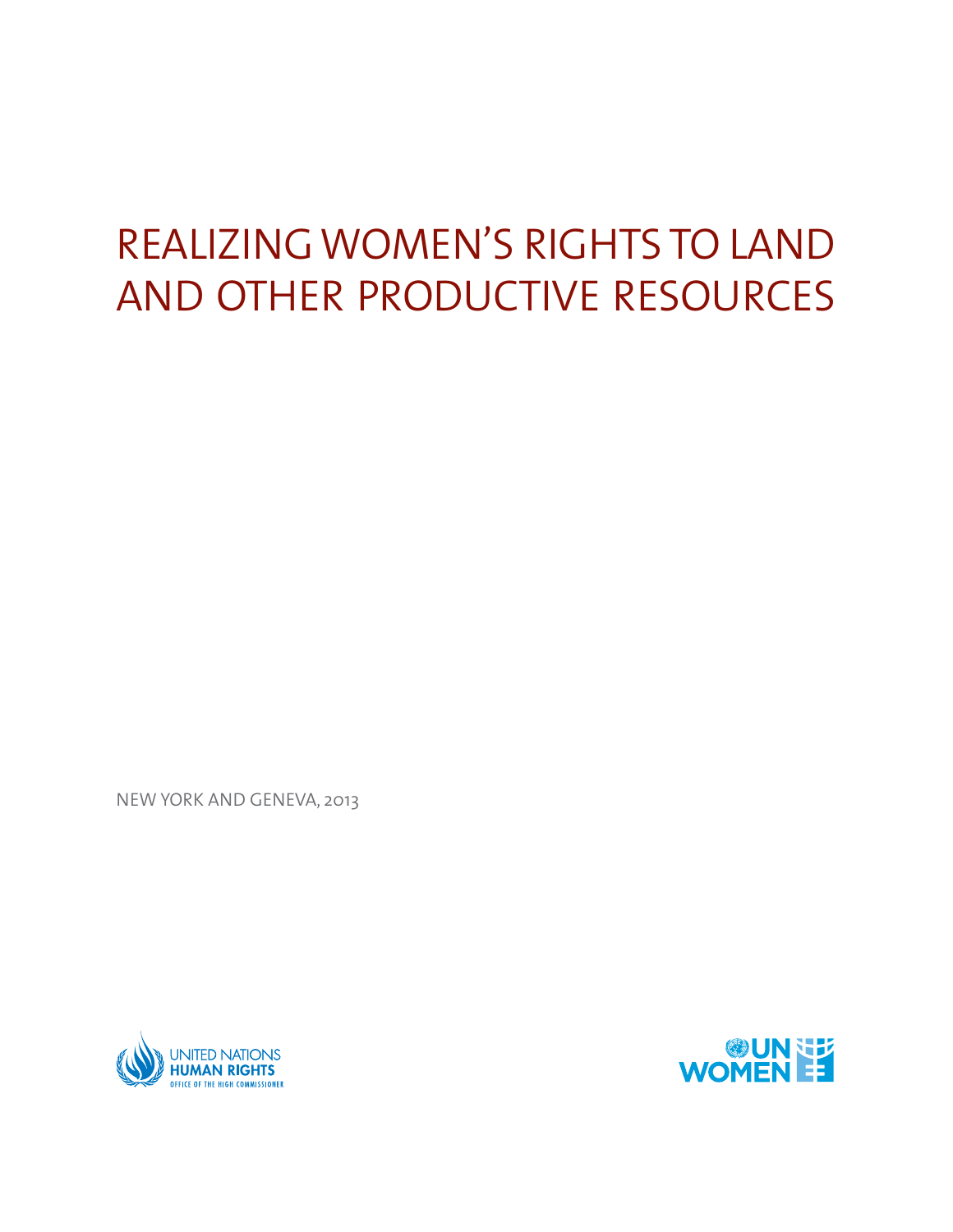# ACKNOWLEDGEMENTS

This publication is based on the results of an expert group meeting on good practices in realizing women's rights to productive resources, with a focus on land. The meeting was convened by the United Nations Entity for Gender Equality and the Empowerment of Women (UN Women) and the Office of the United Nations High Commissioner for Human Rights (OHCHR), in Geneva, Switzerland, in June 2012.

UN Women and OHCHR acknowledge with appreciation the work of the participants of the expert group meeting and their contributions to this publication, namely: Sandra Ka Hon Chu (Canada), Sagipa Djusaeva (Kyrgyzstan), Ruth Elizabeth Garcia (Ecuador), Catherine Gatundu (Kenya), Mayra Gómez (United States of America), Shyamala Gomez (Sri Lanka), Amal Haddadin (Jordan), Dianne Hubbard (Namibia), Miloon Kothari (former United Nations Special Rapporteur on adequate housing), Celeste McKay (Canada), Donny Meertens (Colombia), Rowshan Jahan Moni (Bangladesh), Butch Montes (Switzerland), Anna Naupa (Vanuatu), Frances Raday (Member, Working Group on discrimination against women in law and practice), Nitya Rao (India), Margaret Rugadya (Uganda), Lee Salamanca (Philippines), Elisa Scalise (United States of America), Asyl Undeland (Kyrgyzstan) and Xiaobei Wang (China).

The following representatives of United Nations entities and intergovernmental bodies also participated in the meeting and significantly contributed to this publication:

Janette Amer (UN Women), Suki Beavers (United Nations Development Programme (UNDP)), Susana Fried (UNDP), Elena Garrido Romero (OHCHR), Bahram Ghazi (OHCHR), Asako Hattori (OHCHR), Jantine Jacobi (Joint United Nations Programme on HIV and AIDS (UNAIDS)), Isatou Jallow (World Food Programme (WFP)), Sana Jelassi (United Nations Relief and Works Agency for Palestine Refugees (UNRWA)), Irene Musselli (United Nations Conference on Trade and Development (UNCTAD)), Tacko Ndiaye (UN Women), Lucinda O'Hanlon (OHCHR), Martha Osorio (Food and Agriculture Organization of the United Nations (FAO)) and Toril Pedersen (United Nations Human Settlements Programme (UN-Habitat)).

UN Women and OHCHR also acknowledge with appreciation the contributions of: Patricia Chaves (Brazil), Nazneen Damji (UN Women), Kreena Govender (UNAIDS), Ghada Jiha (UN Women), Aruna Kashyap (Human Rights Watch), Thierry Hoza Ngoga (Rwanda), Robin Palmer (Mokoro Ltd), Birte Scholz (Huairou Commission) and Janet Walsh (Human Rights Watch).

UN Women and OHCHR especially wish to thank Mayra Gómez, the Rapporteur and consultant who had primary responsibility for developing and finalizing this publication.

Further information regarding the expert group meeting is available from www.unwomen.org/events/54/expertgroup-meeting-good-practices-in-realizing-womensrights-to-productive-resources-with-a-focus-on-land/ (accessed 7 June 2013).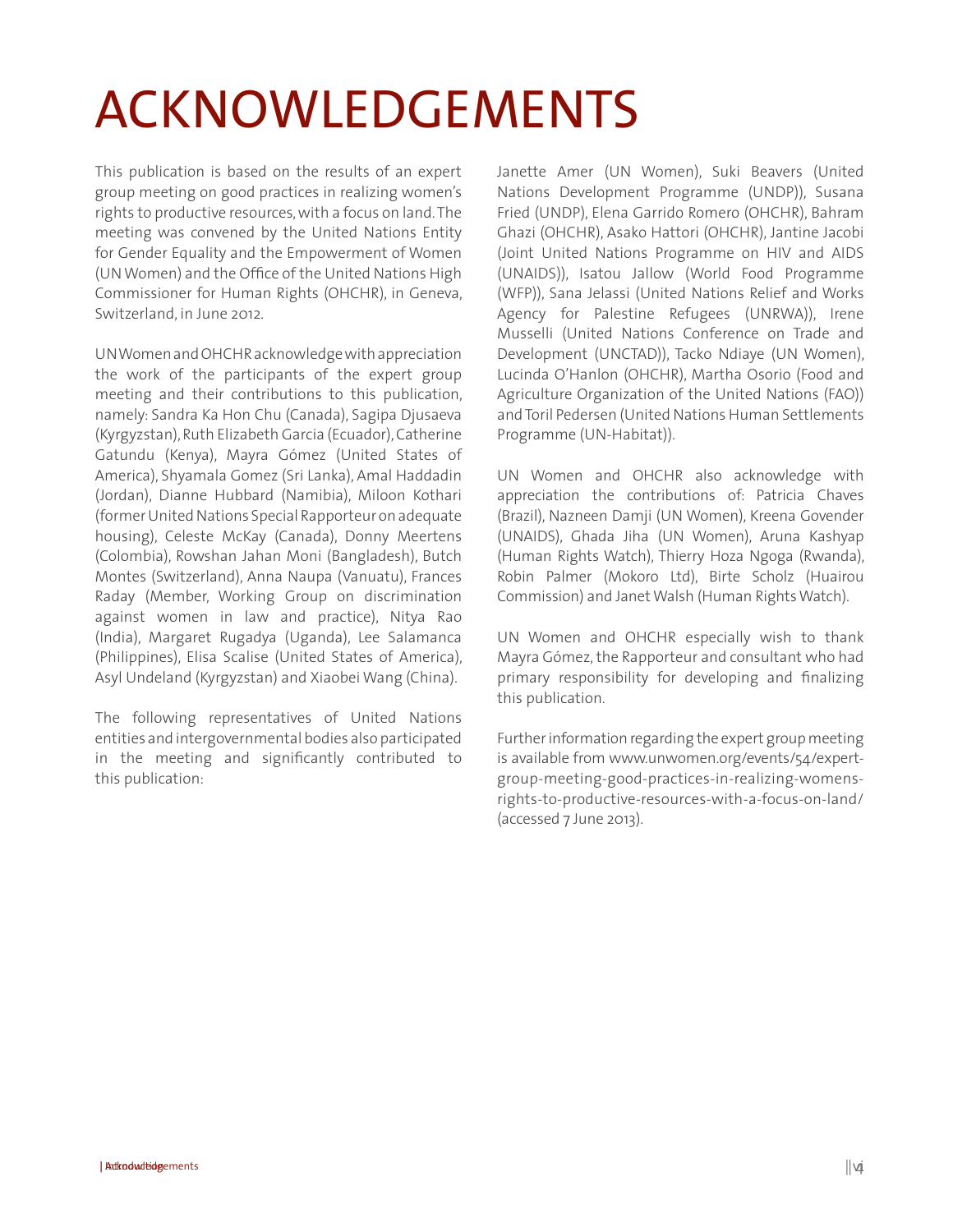# **CONTENTS**

| <b>II. A HUMAN RIGHTS-BASED APPROACH TO WOMEN'S RIGHTS TO LAND AND</b> |
|------------------------------------------------------------------------|
| III. GOOD PRACTICES TO REALIZE WOMEN'S RIGHTS TO LAND AND OTHER        |
|                                                                        |
|                                                                        |
|                                                                        |
|                                                                        |
|                                                                        |
|                                                                        |
|                                                                        |
|                                                                        |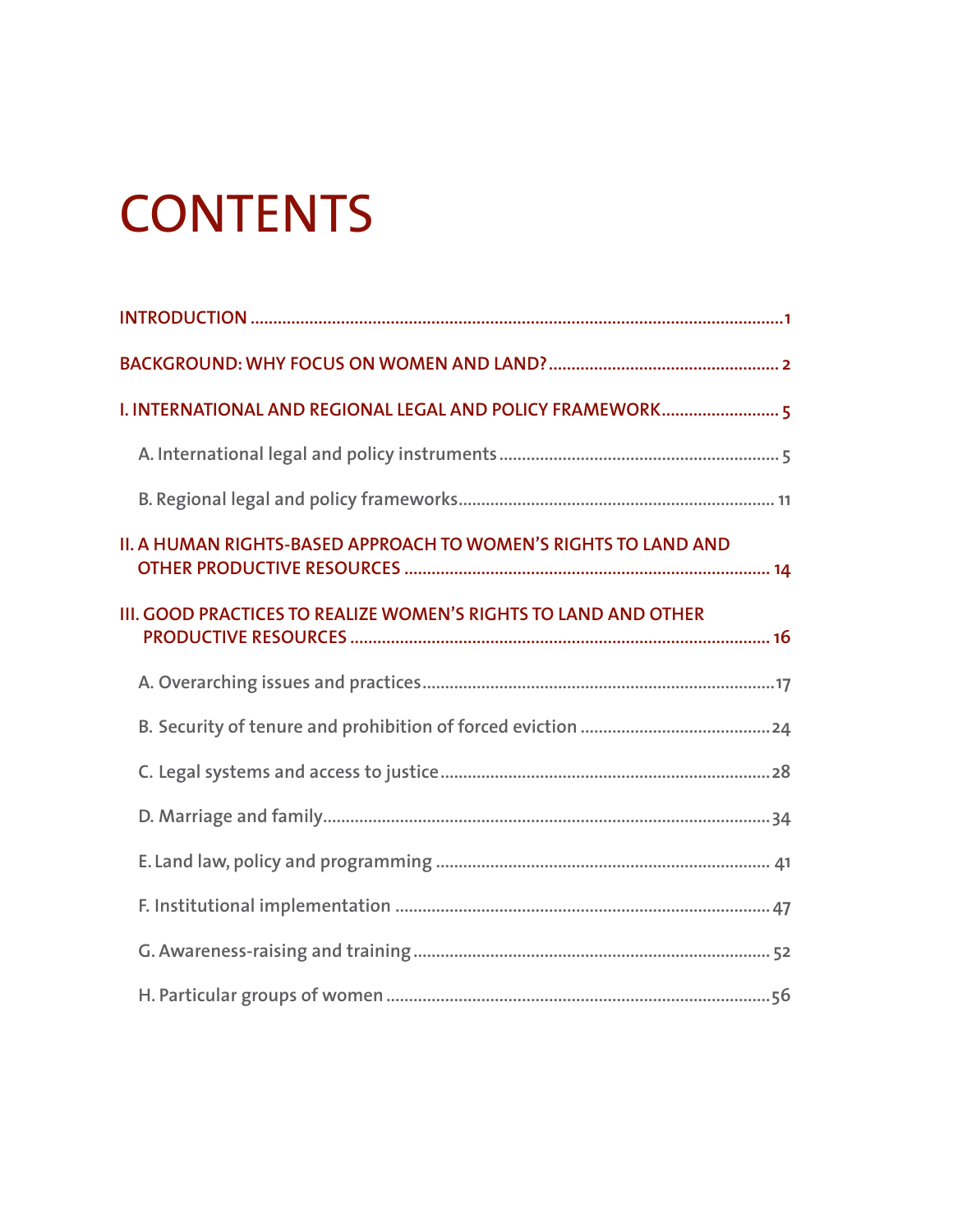# INTRODUCTION

The purpose of this publication is to provide detailed guidance for lawmakers and policymakers, as well as civil society organizations and other stakeholders, to support the adoption and effective implementation of laws, policies and programmes to respect, protect and fulfil women's rights to land and other productive resources. It is based on the results of an expert group meeting held on 25-27 June 2012 in Geneva, Switzerland, during which papers were presented from various sectors and regions. These papers, and the discussions which were informed by them, helped to bring to the surface many of the critical issues facing women today in relation to the enjoyment of their land rights. The publication also incorporates additional case studies submitted by key experts, as well as extensive thematic research.

Land itself can be understood to include farmland, wetland, pasture, rangeland, fishery, forest, as well as harvesting and hunting territories. Throughout this publication the phrase "women's rights to land" must be understood holistically and in a manner which is grounded in the international human rights framework. These rights entail the ability of women to own, use, access, control, transfer, inherit and otherwise take decisions about land and related resources. They also encompass women's rights to secure land tenure and to meaningfully participate at all stages of land law, policy and programme development, from assessment and analysis, programme planning and design, budgeting and financing, implementation, to monitoring and evaluation. Women's land rights must also be understood in the context of intersecting forms of discrimination (see also chap. III.A.2).

While this publication focuses on women's rights to land, it is also recognized that land is inextricably linked to women's access to, use of and control over other productive resources, such as property, fisheries, livestock and game. Therefore, the publication also uses the phrase "women's rights to land and other productive resources" to reflect this broader context.

The publication recommends strategies to be incorporated in domestic laws, policies and programming, as appropriate. States are encouraged to reflect the recommendations within whichever framework best suits their context. Land law is the system of codified rules that are enforced through institutions that govern land tenure. Other types of law, for example marriage and family law, are also relevant to the protection of women's land rights. Land policy refers broadly to the agreements, principles or guidelines which aid in the administration of land and other decision-making related to land. Land programming refers broadly to the activities or functions taken to implement land laws and policies, often by specific institutions responsible for such implementation.

Following this introduction, there is a background analysis of women's rights to land overall, as well as a brief summary of the international dimensions of land issues related to human rights. Chapter I presents an overview of both international and regional legal and policy instruments recognizing women's rights to land and other productive resources.

Building on the human rights principles and standards outlined in chapter I, chapter II discusses ways of advancing a human rights-based approach to women's rights to land and other productive resources. Chapter III presents recommendations accompanied by explanatory commentaries and good practice examples from countries. They are divided into eight sections:

- (a) Overarching issues and strategies
- (b) Security of tenure and prohibition of forced eviction
- (c) Legal systems and access to justice
- (d) Marriage and family
- (e) Land law, policy and programming
- (f) Institutional implementation
- (g) Awareness-raising and training
- (h) Particular groups of women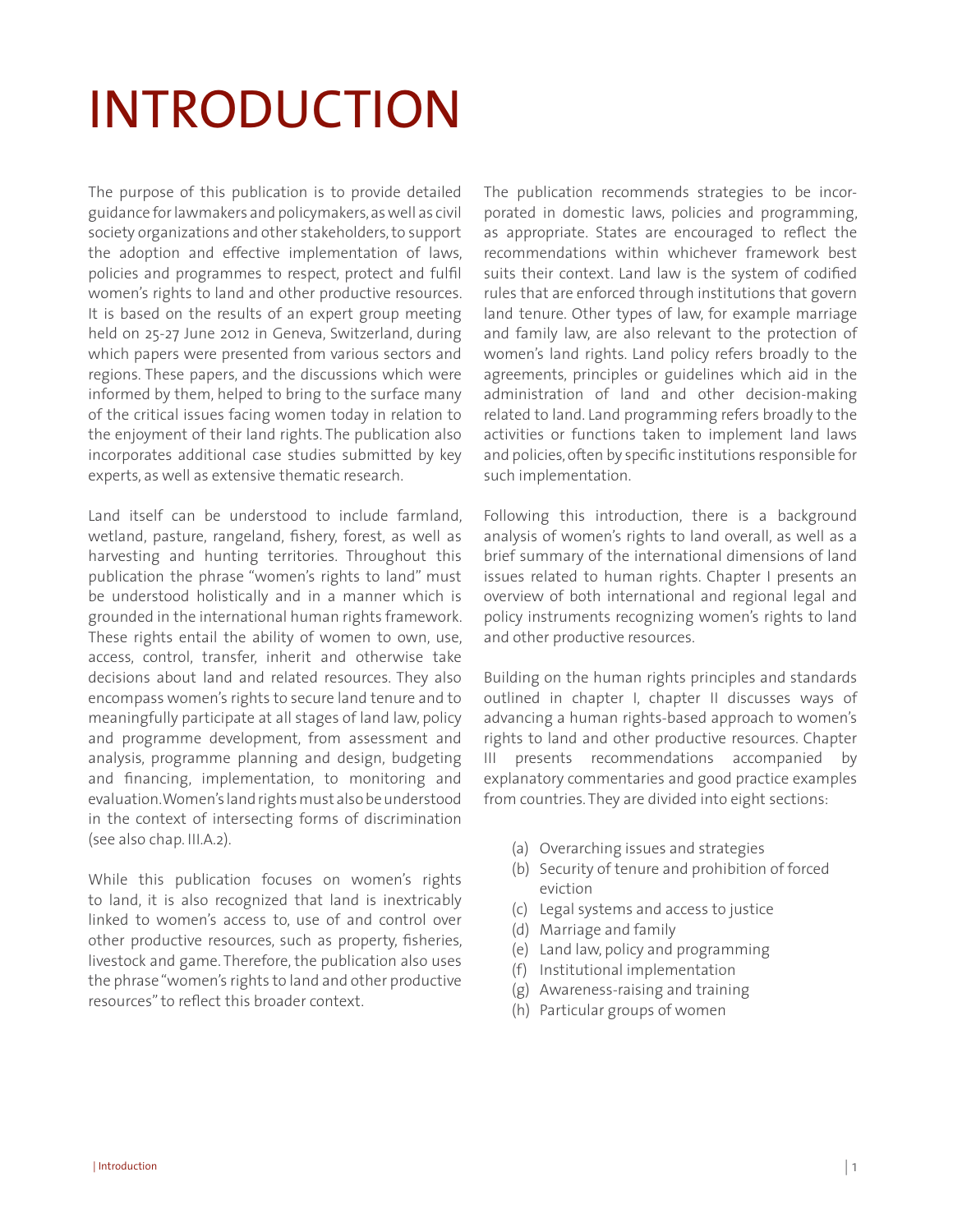# BACKGROUND: WHY FOCUS ON WOMEN AND LAND?

Women's access to, use of and control over land and other productive resources are essential to ensuring their right to equality and to an adequate standard of living. These resources help to ensure that women are able to provide for their day-to-day needs and those of their families, and to weather some of life's most difficult challenges. Women's access to land and other productive resources is integrally linked to discussions around global food security, sustainable economic development, as well as the pressing fight against the HIV epidemic and prevention of and responses to gender-based violence.

Throughout the world, gender inequality when it comes to land and other productive resources is intimately related to women's poverty and exclusion. The obstacles which prevent women from effectively enjoying these rights are complex and to a large extent contextspecific. Still, many overarching similarities are apparent. Barriers which prevent women's access to, control and use of land and other productive resources often include inadequate legal standards and/or ineffective implementation at national and local levels, as well as discriminatory cultural attitudes and practices at the institutional and community level.

In many communities gender disparities with regard to land and other productive resources are linked to assumptions that men, as heads of households, control and manage land – implicitly reflecting ideas that women are incapable of managing productive resources such as land effectively, that productive resources given to women are "lost to another family" in the event of marriage, divorce or (male) death, and that men will provide for women's financial security.<sup>1</sup> Challenging these discriminatory ideas is critical.

In recent years there has been increased recognition of the importance of women's access to, use of and control over productive resources, including land. There is a

positive correlation between ensuring women's rights to land and other productive resources and improved household welfare, as well as enhanced enjoyment of a broad range of rights for women. This holds true in both rural and urban areas. As a consequence, women acquire more power and autonomy in their families and communities, as well as in their economic and political relationships. Rural women also feel that secure land rights in particular increase their social and political status, and improve their sense of confidence and security. By diminishing the threat of forced eviction or poverty, direct and secure land rights boost women's bargaining power in the home and improve their levels of public participation.<sup>2</sup>

In the context of HIV, women's rights to inheritance and property are "… a crucial factor in reducing women's vulnerability to violence and HIV, as well as empowering women to cope with the social and economic impact of the epidemic at the household level"<sup>3</sup> (see also chap. III.H.2). Similarly positive effects have been reported in connection with domestic violence, with research showing that women's ownership of property is associated with lower levels of both physical and psychological violence.4 Evidence also suggests that countries where women lack landownership rights or access to credit have on average 60 per cent and 85 per cent more malnourished children, respectively.5

Important progress has been made in legal protection. For example, over the past few decades, many countries have reformed their constitutions and national laws to

<sup>1</sup> Canadian HIV/AIDS Legal Network, *Respect, Protect and Fulfill: Legislating for Women's Rights in the Context of HIV/AIDS*, vol. two, *Family and Property Issues* (2009).

<sup>2</sup> See also ActionAid International, "Securing women's rights to land and livelihoods a key to ending hunger and fighting AIDS", ActionAid International Briefing Paper (June 2008).

<sup>3</sup> UNDP, *Voices and Visions: The Asia Pacific Court of Women on HIV, Inheritance and Property Rights* (2008).

<sup>4</sup> Pradeep Panda and Bina Agarwal, "Marital violence, human development and women's property status in India", *World Development*, vol. 33, No. 5 (2005).

<sup>5</sup> Organisation for Economic Co-operation and Development (OECD) Development Centre, "Gender equality and the MDGs: what are the missing dimensions?", 2010, available from www.oecd.org/dev/poverty/45987065. pdf (accessed 22 July 2013); and Netherlands, Ministry of Foreign Affairs, *Women's Economic Empowerment to Foster Food Security: Case Studies from Developing Countries* (2011).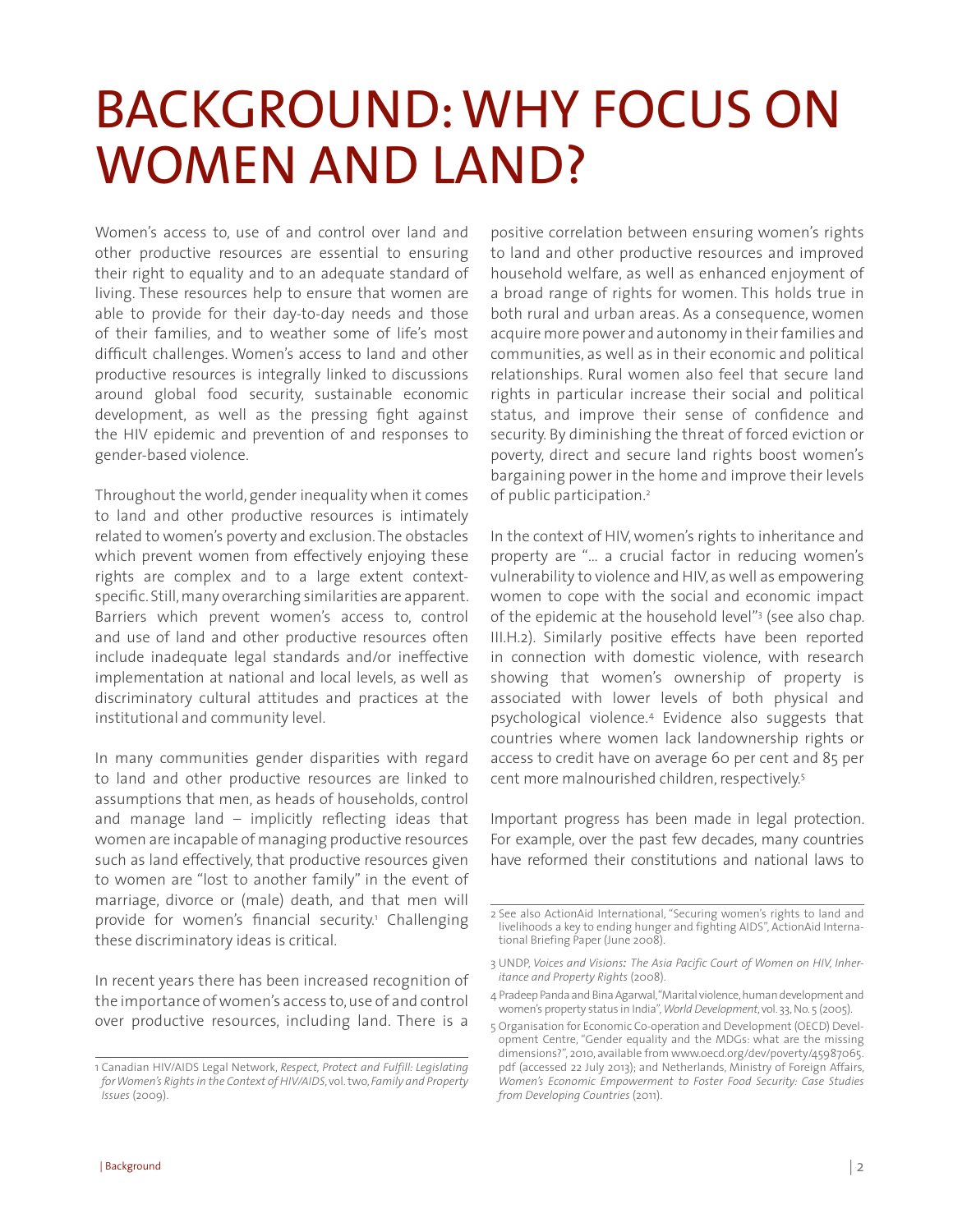guarantee women's equal property and inheritance rights.6 According to UN Women, at least 115 countries specifically recognize women's property rights on equal terms with men.<sup>7</sup> Such progress has not been uniform.<sup>8</sup> Levels of legal protection are uneven and in many countries there are still significant gaps in the legal framework.

A major part of the remaining challenge revolves around implementation and enforcement. Even in countries where good laws exist, women frequently do not enjoy their rights to access and control productive resources. Implementation is too often hindered by sociocultural norms and women's lack of knowledge of their entitlements.9

There is no one-size-fits-all solution; but lessons have been learned. "Socioeconomic contexts determine the appropriateness of different types of rights to land and property – including individual rights, joint-titling and group rights. Continued efforts are needed to promote gender-sensitive legislation, enforce existing legislation, make judicial systems more accessible and responsive to women, and provide legal aid to women seeking to claim their rights."10

## **LAND AND ITS INTERNATIONAL DIMENSIONS**

Land demands particular attention. Land is key to a life with dignity and a basis for entitlements which can ensure an adequate standard of living and economic independence and, therefore, personal empowerment. $\mathbb{I}^1$ Regardless of whether a woman lives in a rural or urban setting, land rights also have major implications for the achievement and enjoyment of her human rights such

- 6 World Bank, Food and Agriculture Organization of the United Nations (FAO) and International Fund for Agricultural Development (IFAD), *Agriculture and Rural Development: Gender in Agriculture – Sourcebook* (Washington, D.C., World Bank, 2009), module 4: Gender issues in land policy and administration.
- 7 UN Women, *Progress of the World's Women 2011–2012: In Pursuit of Justice*  $(2011)$ .
- 8 Nayda Almodóvar-Reteguis, Khrystyna Kushnir and Thibault Meilland, "Mapping the legal gender gap in using property and building credit", World Bank, Women, Business and the Law database. Available from http://wbl.worldbank.org/ (accessed 12 June 2013).
- 9 *2009 World Survey on the Role of Women in Development: Women's Control over Economic Resources and Access to Financial Resources, including Microfinance* (United Nations publication, Sales No. E.09.IV.7). 10 Ibid.
- 11 FAO, *Land and Property Rights: Junior Farmer Field and Life School Facilitator's Guide* (Rome, 2010).

as the right to equality, food, health, housing, water, work and education.

Women's access to productive resources in general, and land in particular, cannot be divorced from the broader context of macroeconomic policy and the global economic system. Inclusive growth requires equal access to opportunities and resources for all segments of society, including for both women and men. The international community has an important role to play in fostering an international environment which recognizes and promotes women's land rights. Doing so, however, requires a departure from viewing land principally as a commodity. "… The prevailing discourse around land rights has assumed the form of individuating and commoditizing entitlements to land, where access and ownership are conceived in liberal market terms and land is narrowly understood as property."<sup>12</sup> This discourse is at odds with many traditional, collective and indigenous understandings of land rights, which view land not as a financial commodity to be privatized and sold, but as a life-sustaining resource to be shared and protected.

Throughout the world, market pressures on land are rapidly increasing, and land markets have often proven to be exclusionary and land concentration is on the rise. Research shows that over the past 10 years alone, at least 80 million hectares of land have been leased in largescale land acquisitions – an area 20 times the size of the Netherlands.<sup>13</sup>

Within this context, it is reported that just 1 per cent of the world's women actually own land.14 When researchers compiled an approximation of the distribution of land by gender (in this case in five Latin American countries), they found it to be "extremely unequal".<sup>15</sup>

Add to this the reality that, in an era of climate change, studies have pointed to increased desertification and a marked decrease in land suitable for farming.

<sup>12</sup> Thea Gelbspan and Vijay K. Nagaraj, "Seeding hope? Land in the international human rights agenda: Challenges and prospects", Working Paper (International Network for Economic, Social and Cultural Rights (ESCR-Net), 2012).

<sup>13</sup> Oxfam International, "Land grabs". Available from www.oxfam.org/en/ grow/issues/land-grabs (accessed 12 June 2013).

<sup>14</sup> International Center for Research on Women (ICRW), "The issue: Women's assets and property". Available from www.icrw.org/what-we-do/ property-rights (accessed 12 June 2013).

<sup>15</sup> United Nations Millennium Project, *Taking Action: Achieving Gender Equality and Empowering Women* (London, Earthscan, 2005).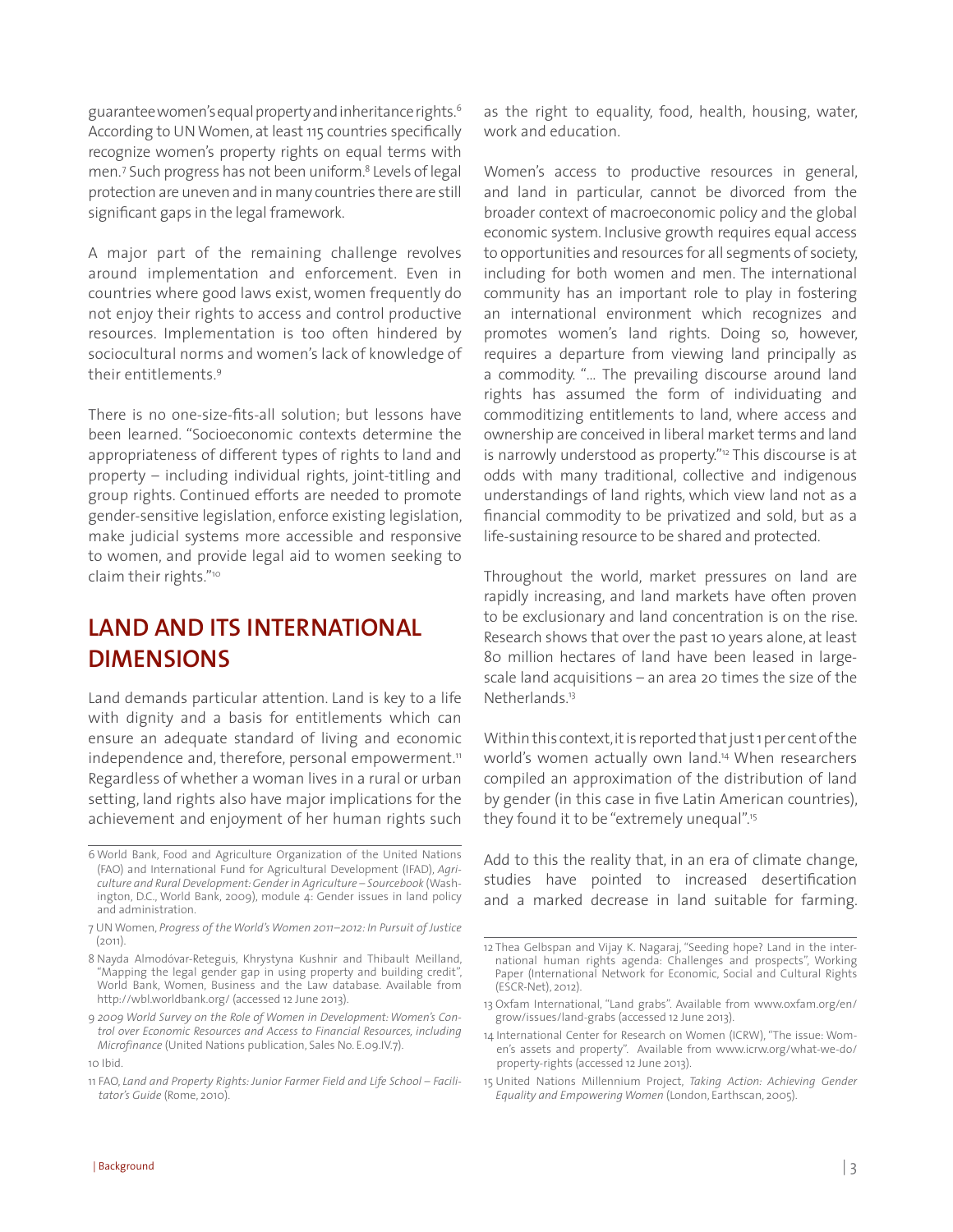Unpredictable rainfall and unseasonal temperatures already present a major challenge to many farmers, especially small landholders who have little capacity to adapt through technology or diversification. In Africa, the proportion of women negatively affected by climaterelated crop changes is reportedly as high as 73 per cent in the Democratic Republic of the Congo and 48 per cent in Burkina Faso<sup>16</sup>

Because of increasing land pressures around the world, the phenomenon of land-grabbing, and the ever increasing commodification of land, some scholars have noted that "the issue of women's land rights is not only important today, it is likely to become increasingly so over time."17 All of these trends have dire implications, especially for women whose hold on land rights is already tenuous at best and who are the first to lose their claim on fertile soils.<sup>18</sup>

In order to ensure that women enjoy their rights in practice, a broad conceptualization of land rights and access to productive resources that is pro-poor, genderinclusive and responsive to human rights is vital. This would be consistent with international human rights standards and with the human rights-based approach to development. Austerity measures currently being adopted in many countries should not roll back progress made on the advancement of these rights for women. States should prioritize investment in women and in these rights in order to see the greatest impact on sustainable development, in terms of both national expenditure and contributions to international aid.

18 Oxfam International, "Land grabs".

<sup>16</sup> International Union for Conservation of Nature (IUCN), *Training Manual on Gender and Climate Change* (2009).

<sup>17</sup> Bina Agarwal, "Gender and land rights revisited: Exploring new prospects via the State, family and market", *Journal of Agrarian Change*, vol. 3, Nos. 1–2 (January and April 2003).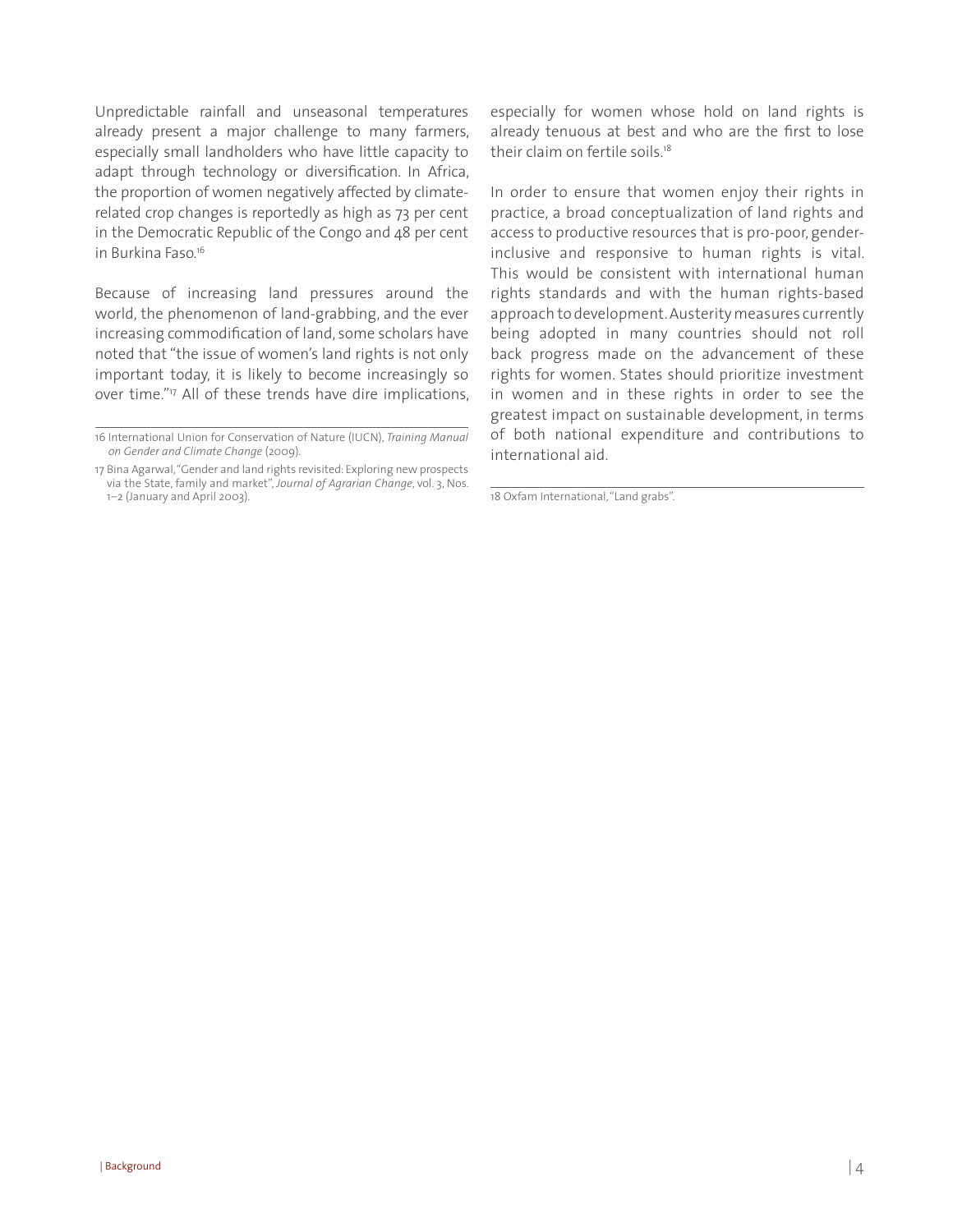# **I. INTERNATIONAL AND REGIONAL LEGAL AND POLICY FRAMEWORK**

## **A. INTERNATIONAL LEGAL AND POLICY INSTRUMENTS**

Lack of access to land and other productive resources has a negative impact on the enjoyment of various human rights for women. Furthermore, the violation of certain human rights, such as the right to information, participation, association, freedom from violence, and education, prevents women from accessing land and other productive resources.

International legal and policy instruments lay out a clear foundation for women's rights to land and other productive resources. These rights are guaranteed in various international human rights instruments, as detailed below. As underscored by various international human rights bodies and mechanisms, States have the obligation to respect (refrain from interfering with the enjoyment of the right), protect (prevent others from interfering with the enjoyment of the right) and fulfil (adopt appropriate measures towards the full realization of the right) human rights related to access, use and control over land and other productive resources. States are also required to ensure equal access to land, housing, property and other productive resources for both women and men.

#### *1. International human rights instruments*

Various human rights instruments guarantee women's equal rights related to access, use and control over land.

The Universal Declaration of Human Rights, in its article 2, sets the principle of non-discrimination, including based on sex, in the enjoyment of rights guaranteed in the Declaration. Among many other rights, the Declaration recognizes the rights to property, food, housing and education.

The International Covenant on Civil and Political Rights, in its article 3, guarantees equality between women and men, and it prohibits discrimination based on sex, among other grounds, in its article 2. The Covenant also recognizes the rights to life, private and family life, liberty and security of person, equality before the courts and tribunals, information, freedom of movement, association, assembly and expression, freedom from torture and cruel, inhuman or degrading treatment, selfdetermination, equal protection of the law, participate in public affairs, and remedies.

Article 3 of the International Covenant on Economic, Social and Cultural Rights similarly calls on States parties to "undertake to ensure the equal right of men and women to the enjoyment of all economic, social and cultural rights set forth in the present Covenant" and prohibits discrimination based on sex. The Covenant also recognizes the rights to food, housing, education, health, culture, work and association (trade unions).

The Convention on the Elimination of All Forms of Discrimination against Women calls on States parties to end discrimination against women in laws, policies and practices, including through the adoption of temporary special measures. Its article 2 obliges States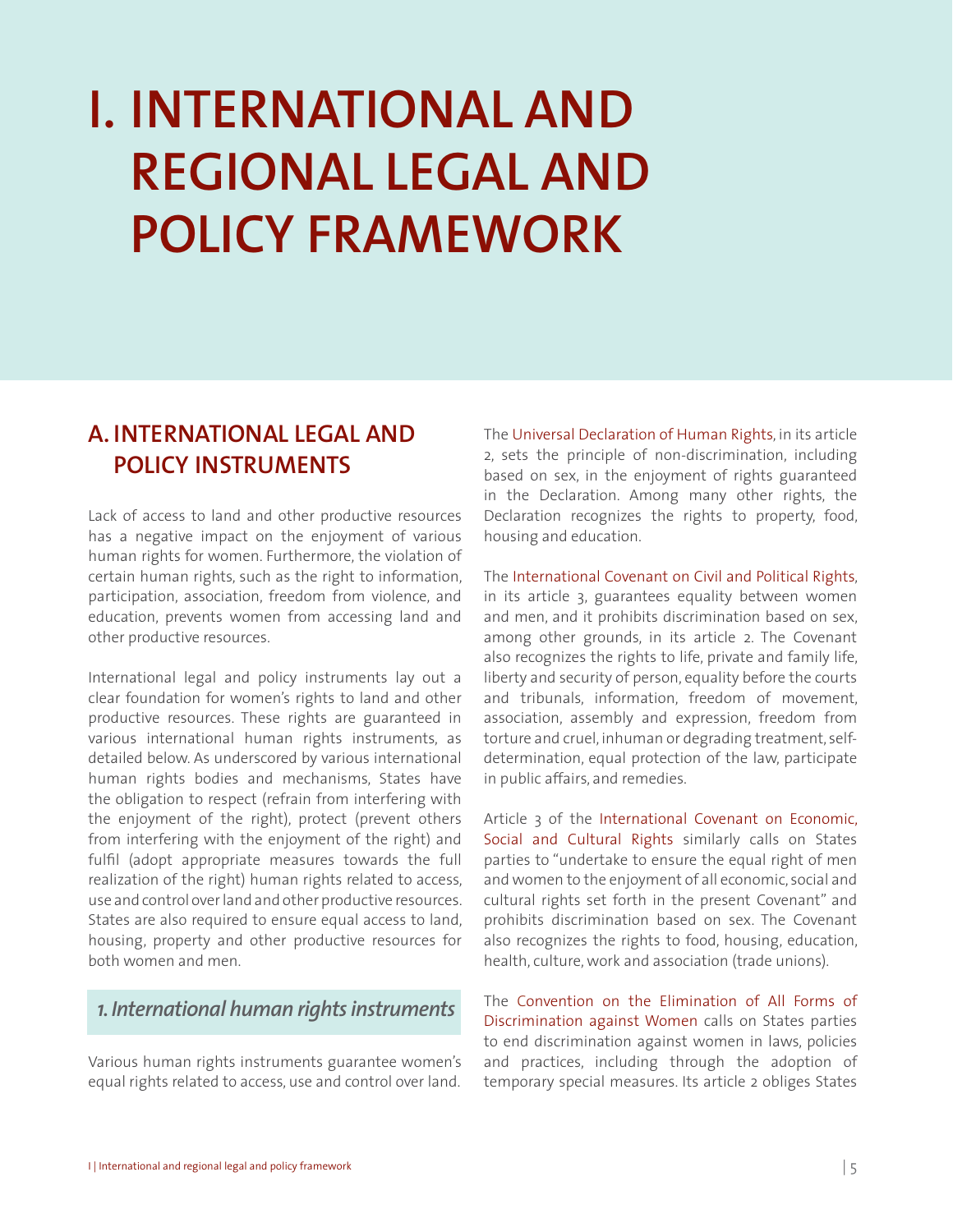to "take all appropriate measures, including legislation, to modify or abolish existing laws, regulations, customs and practices which constitute discrimination against women." Its article 14.2 states that "States Parties shall take all appropriate measures to eliminate discrimination against women in rural areas in order to ensure, on a basis of equality of men and women, that they participate in and benefit from rural development ...." This includes the right to education, access to credit and loans, access to housing and the right to participation. Importantly, it also includes guarantees of equal treatment in land and agrarian reform as well as in land resettlement schemes. Article 15.2 obliges States to accord women equal legal capacity in civil matters, in particular "equal rights to conclude contracts and to administer property". Article 16 calls on States Parties to "take all appropriate measures to eliminate discrimination against women in all matters relating to marriage and family relations." According to article 16.1 (h), States must ensure "the same rights for both spouses in respect of the ownership, acquisition, management, administration, enjoyment and disposition of property, whether free of charge or for a valuable consideration." The Convention also guarantees many other rights such as the rights to health or work.

The Convention on the Rights of the Child, the International Convention on the Elimination of All Forms of Racial Discrimination, the Convention on the Rights of Persons with Disabilities and the International Convention on the Protection of the Rights of All Migrant Workers and Members of Their Families also guarantee various rights related to access, use and control over land and other productive resources.

The bodies that monitor the implementation of the international human rights treaties, including the Committee on the Elimination of Discrimination against Women<sup>19</sup> and the Committee on Economic, Social and Cultural Rights,<sup>20</sup> frequently call on States parties to ensure women's human rights related to access, use and control over land and other productive resources.<sup>21</sup>

In its general comment No. 19 (1990) on protection of

the family, the right to marriage and equality of the spouses, the Human Rights Committee underscored that "during marriage, the spouses should have equal rights and responsibilities in the family. This equality extends to all matters arising from their relationship, such as choice of residence, running of the household, education of the children and administration of assets."

In 1988, the Human Rights Committee also issued its views in *Avellanal* v. *Peru*. In that case, the petitioner challenged the application of article 168 of the Peruvian Civil Code, which stipulated that when a woman is married only her husband is entitled to represent their matrimonial property before the Courts. The Human Rights Committee found that this provision contravened Peru's obligations under the International Covenant on Civil and Political Rights.22

In its general recommendation No. 21 (1994) on equality in marriage and family relations, the Committee on the Elimination of Discrimination against Women underscored that "the right to own, manage, enjoy and dispose of property is central to a woman's right to enjoy financial independence, and in many countries will be critical to her ability to earn a livelihood and to provide adequate housing and nutrition for herself and for her family" (see also chap. III.D). It also stated that in countries undergoing agrarian reform or land redistribution "the right of women, regardless of marital status, to share such redistributed land on equal terms with men should be carefully observed." The Committee remarked:

There are many countries where the law and practice concerning inheritance and property result in serious discrimination against women. As a result of this uneven treatment, women may receive a smaller share of the husband's or father's property at his death than would widowers and sons. In some instances, women are granted limited and controlled rights and receive income only from the deceased's property. Often inheritance rights for widows do not reflect the principles of equal ownership of property acquired during marriage. Such provisions contravene the Convention and should be abolished (para.  $35$ ).<sup>23</sup>

<sup>19</sup> See also CEDAW/C/CIV/CO/1-3, CEDAW/C/NPL/CO/4-5, CEDAW/C/TCD/ CO/1-4, CEDAW/C/ZMB/CO/5-6 and CEDAW/C/ETH/CO/6-7.

<sup>20</sup> See also E/C.12/BOL/CO/2, E/C.12/1/Add.93 and E/C.12/1/Add.66.

<sup>21</sup> See also articles 13, 14.2, 15.2 and 16.1 of the Convention on the Elimination of All Forms of Discrimination against Women, and article 11 of the International Covenant on Economic, Social and Cultural Rights.

<sup>22</sup> Communication No. 202/1986, Views of 28 October 1988.

<sup>23</sup> See also paragraphs 7-8, 26-29 and 30-34, as well as its general recommendation No. 27 (2010) on older women and protection of their human rights, paras. 26, 34, 47-48 and 51-53.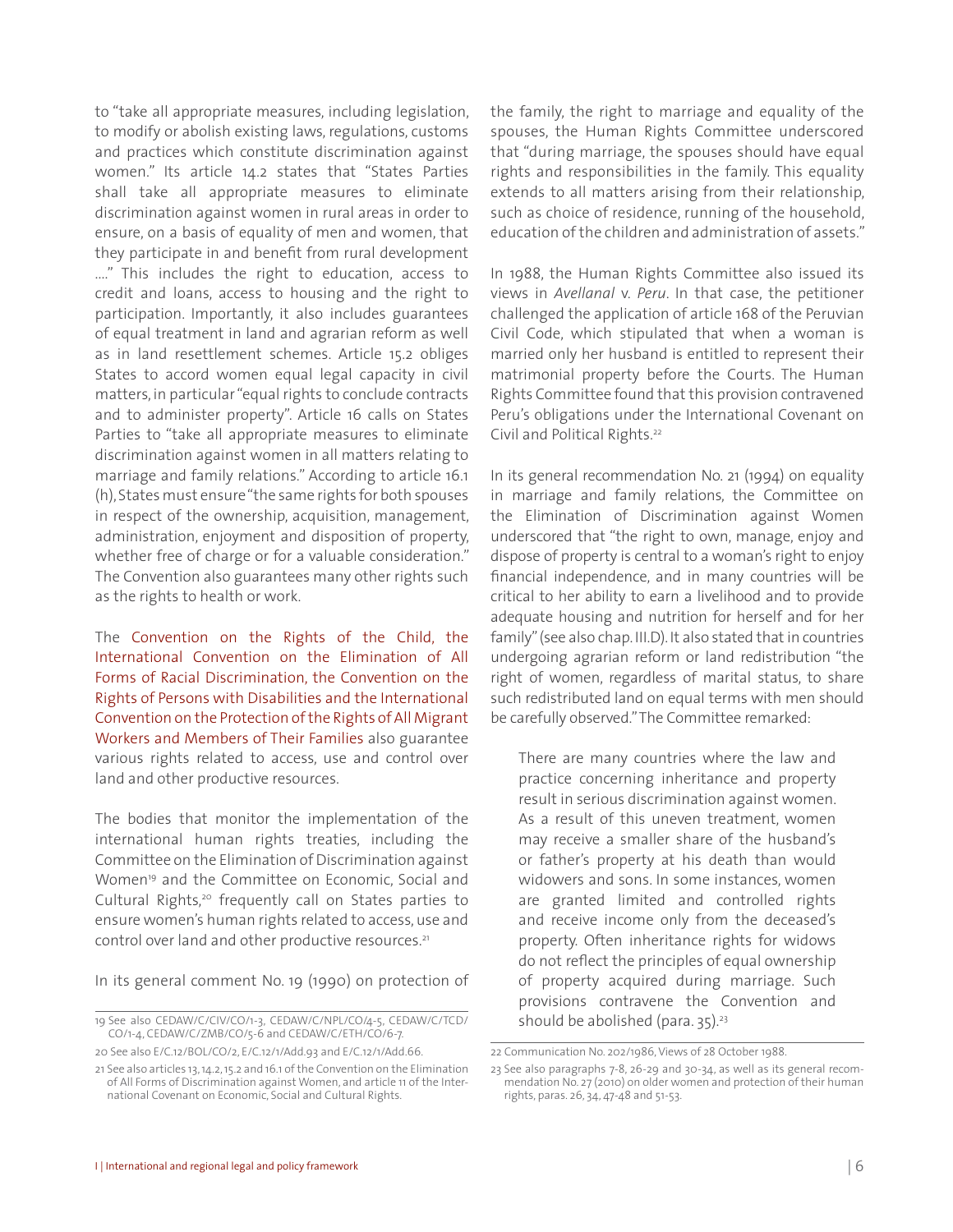The Committee has also specifically recognized that "in many States, including those where there is a community property regime, there is no legal requirement that a woman be consulted when property owned by the parties during marriage or de facto relationship is sold or otherwise disposed of. This limits woman's ability to control disposition of the property and the income derived from it" (see also chap. III.D).The Committee has noted that discriminatory practices that prevent women from acquiring ownership of land are prohibited, for example, practices authorizing only the "head of household" to sign official documentation such as landownership certificates and receive pieces of land from the government. It has urged governments to abolish the concept of head of household in administrative practices and recognize joint or co-ownership of land, as well as to amend national legislation to ensure joint or co-ownership<sup>24</sup> (see also chap. III.D and chap. III.E.2).

In its general recommendation No. 29 (2013) on the economic consequences of marriage, family relations and their dissolution, the Committee on the Elimination of Discrimination against Women called on States parties to "provide for separating the principles and procedure dissolving the marriage relationship from those relating to the economic aspects of the dissolution. Free legal aid should be provided for women without the means to pay for court costs and attorney fees, so as to ensure that no woman is forced to forgo her economic rights to obtain a divorce" (para. 42). The Committee also reminded them that they are "obligated to provide, upon divorce and/or separation, for equality between the parties in the division of all property accumulated during the marriage. States parties should recognize the value of indirect, including non-financial contributions with regard to the acquisition of property acquired during the marriage". They are also obliged to "adopt laws relating to the making of wills that provide equal rights to women and men as testators, heirs and beneficiaries." Regarding intestate succession, the Committee also called on States parties to adopt laws that ensure, inter alia, the prohibition of disinheritance of the surviving spouse and the criminalization of property dispossession/grabbing.

In *Cecilia Kell* v. *Canada*, 25 the Committee on the Elimination of Discrimination against Women found that

24 CEDAW/C/LKA/CO/7, paras. 38–39.

25 Communication No. 19/2008, Views of 28 February 2012.

Canada had violated articles 2 (d) and (e) and 16.1 (h) read in conjunction with article 1 of the Convention by failing to prevent the eviction of an aboriginal woman from her house while she was seeking protection in a domestic violence shelter. The Committee recommended, inter alia, that Canada: compensate the victim and provide her with adequate housing; and recruit and train more aboriginal women to provide legal aid to women from their communities, including on domestic violence and property rights.

In its general comment No. 16 (2005) on the equal right of men and women to the enjoyment of all economic, social and cultural rights, the Committee on Economic, Social and Cultural Rights stated that "women have a right to own, use or otherwise control housing, land and property on an equal basis with men, and to access necessary resources to do so" (para. 28).<sup>26</sup> The Human Rights Committee, in its general comment No. 28 (2000) on equality of rights between men and women, has also stated that "the capacity of women to own property … may not be restricted on the basis of marital status or any other discriminatory ground" and that States parties must ensure that the "matrimonial regime contains equal rights and obligations for both spouses with regard to … the ownership or administration of property, whether common property or property in the sole ownership of either spouse" (see also chap. III.D).

The Committee on Economic, Social and Cultural Rights in its general comment No. 7 (1997) on the right to adequate housing: forced evictions highlighted the disproportionate impact of evictions on women, stating that "women in all groups are especially vulnerable given the extent of statutory and other forms of discrimination which often apply in relation to property rights (including homeownership) or rights of access to property or accommodation, and their particular vulnerability to acts of violence and sexual abuse when they are rendered homeless."<sup>27</sup> Forced evictions can take place at the hands of public actors, as well as private ones, in both rural and urban contexts (see also chap. III.B).

<sup>26</sup> See also its general comment No. 7 (1997) on the right to adequate housing: forced evictions, para. 10.

<sup>27</sup> In the general comment, forced evictions are defined as "the permanent or temporary removal against their will of individuals, families and/or communities from the homes and/or land which they occupy, without the provision of, and access to, appropriate forms of legal or other protection." In its resolution 1993/77, the Commission on Human Rights also affirmed "that the practice of forced eviction constitutes a gross violation of human rights, in particular the right to adequate housing".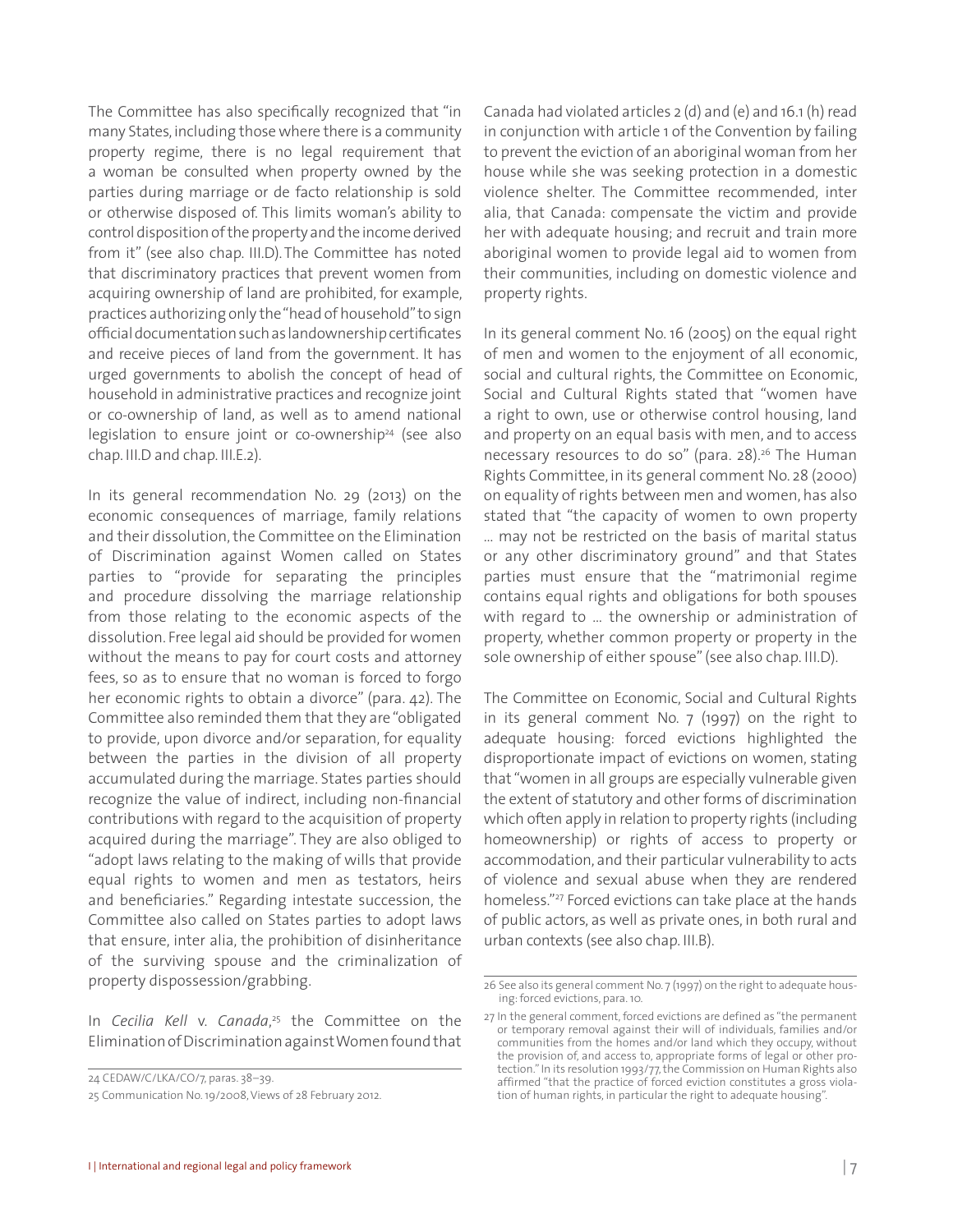Forced evictions' dire implications for women have been well documented. For example, over the years, both the United Nations Special Rapporteur on violence against women and the United Nations Special Rapporteur on the right to adequate housing have specifically addressed women's experiences of violence within the context of forced eviction.

States are required to implement specific measures to prevent forced eviction, such as consultation with affected persons, including women, availability of remedies and compensation, and a series of procedural requirements. Each of these procedural protections applies to women and should consequently be seen in a gender-sensitive manner.<sup>28</sup>

Also the Committee on Economic, Social and Cultural Rights in its general comment No. 12 (1999) on the right to adequate food observed that availability in the context of the right to food "refers to the possibilities either for feeding oneself directly from productive land or other natural resources, or for well-functioning distribution, processing and market systems that can move food from the site of production to where it is needed in accordance with demand." This generic framework is equally applicable to women. The Committee specifically notes that national strategies to implement the right to food "should give particular attention to the need to prevent discrimination in access to food or resources for food. This should include: guarantees of full and equal access to economic resources, particularly for women, including the right to inheritance and the ownership of land and other property, credit, natural resources and appropriate technology; … maintaining registries on rights in land (including forests)" (see also chap. III.E).

In its general comment No. 20 (2009) on nondiscrimination in economic, social and cultural rights, the Committee states that "eliminating discrimination in practice requires paying sufficient attention to groups of individuals which suffer historical or persistent prejudice instead of merely comparing the formal treatment of individuals in similar situations. States parties must therefore immediately adopt the necessary measures to prevent, diminish and eliminate the conditions and attitudes which cause or perpetuate substantive or de facto discrimination. For example, ensuring that all individuals have equal access to adequate housing, water and sanitation will help to overcome discrimination against women and girl children and persons living in informal settlements and rural areas." For indigenous women, this means addressing systemic forms of continuing discrimination related to States' dispossession of indigenous peoples' lands, territories and resources.

The United Nations Declaration on the Rights of Indigenous Peoples provides that indigenous peoples have the right to the lands, territories and resources which they have traditionally owned, occupied or otherwise used or acquired and that States shall give legal recognition and protection to these lands, territories and resources. Such recognition shall be conducted with due respect to the customs, traditions and land tenure systems of the indigenous peoples concerned. The Declaration also provides that indigenous women shall be protected from discrimination and that particular attention shall be paid to their rights and special needs.

The Convention concerning Indigenous and Tribal Peoples in Independent Countries (No. 169) of the International Labour Organization (ILO) provides that "the rights of ownership and possession of the peoples concerned over the lands which they traditionally occupy shall be recognized." In addition, the principle of "free, prior and informed consent" provides that indigenous communities have the right to give or withhold consent to any proposed projects that may affect the lands they customarily use, own or occupy. This principle is acknowledged in several international human rights instruments, including the United Nations Declaration on the Rights of Indigenous Peoples.

#### *2. International policy instruments, principles, guidelines and recommendations*

In its Platform for Action, the Fourth World Conference on Women called on Governments to enable women to obtain affordable housing and access to land and to undertake legislative and administrative reforms to give women equal access to economic resources, including the right to inheritance and ownership of land and other

<sup>28</sup> *Women and the Right to Adequate Housing* (United Nations publication, Sales No. E.11.XIV.4), pp. 63–69.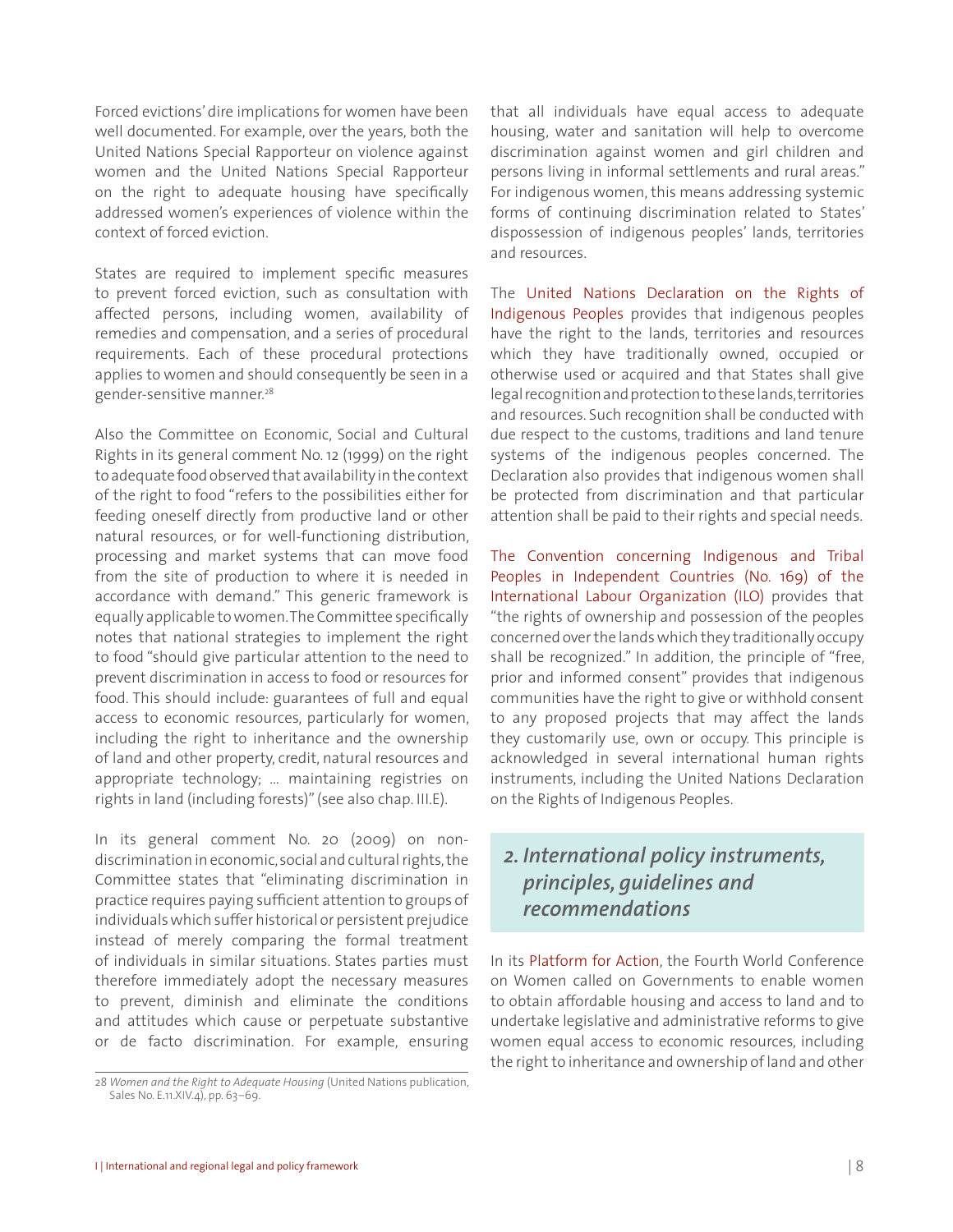property.29 The Habitat Agenda, adopted at the second United Nations Conference on Human Settlements, committed Governments to providing legal security of tenure and equal access to land to all people, including women and those living in poverty, and undertaking legislative and administrative reforms to give women full and equal access to economic resources, including the right to inheritance and to ownership of land and other property.<sup>30</sup> The International Conference on Population and Development (Cairo, 1994) also called on Governments to promote and strengthen women's access to productive resources, their ability to own land and their right to inherit property.<sup>31</sup> More recently, at the United Nations Conference on Sustainable Development ("Rio+20"), Heads of State and Government resolved to "undertake legislative and administrative reforms to give women equal rights with men to economic resources, including access to ownership and control over land and other forms of property, credit, inheritance, natural resources and appropriate new technology."32

States are also called upon to support community projects, policies and programmes that aim to remove all barriers to women's access to affordable housing and property ownership; promote awareness campaigns, education and enabling practices regarding legal rights with respect to tenure, landownership and inheritance for women; and to promote mechanisms for the protection of women who risk losing their homes upon the death of their husbands.33 In the Plan of Action of the World Food Summit, Governments pledge to "promote women's full and equal participation in the economy, and for this purpose introduce and enforce gendersensitive legislation providing women with secure and equal access to and control over productive resources including credit, land and water."34

The General Assembly and other intergovernmental bodies urge States to accord women full and equal rights to land and other property.35 The special procedures of the Human Rights Council, in particular the Special Rapporteurs on adequate housing, $36$  the right to food<sup>37</sup> and violence against women, $3^8$  and the Representative of the Secretary-General on the human rights of internally displaced persons,<sup>39</sup> have highlighted the difficulties faced by women in accessing and controlling land and made recommendations to address those issues.

Housing, land and property are interconnected and often addressed together in many international human rights standards.40 For example, the Basic principles and guidelines on development-based evictions and displacement (2007), 41 developed by the then Special Rapporteur on adequate housing, Miloon Kothari, address the human rights implications of developmentlinked evictions and related displacement in rural and urban areas. They also include specific references to women's human rights and gender equality requirements. Among other things, they encouraged States to "adopt and implement special measures to protect women from forced eviction" as well as to take into account the differential impacts of forced evictions on women when conducting an impact assessment (see also chap. III.B).

The Special Rapporteur also highlighted "the gap between de jure and de facto protection of women's right to adequate housing. In many countries, women's rights are legally protected, but in practice, women are socially and economically disadvantaged and face de facto discrimination in the areas of housing, land and inheritance rights." In particular he noted that "genderneutral laws were interpreted and implemented in ways that discriminate and disadvantage women."42 In resolution 2005/25, the Commission on Human Rights recognized that "laws, policies, customs, traditions and

<sup>29</sup> *Report of the Fourth World Conference on Women, Beijing, 4–15 September 1995* (United Nations publication, Sales No. E.96.IV.13), chap. I, resolution 1, annex II, paras. 58 (m), 61 (b) and 165 (e).

<sup>30</sup> *Report of the United Nations Conference on Human Settlements (HabitatII), Istanbul, 3–14 June 1996* (United Nations publication, Sales No.E.97. IV.6), chap. I, resolution 1, annex II, para. 40 (b).

<sup>31</sup> *Report of the International Conference on Population and Development, Cairo, 5–13 September 1994* (United Nations publication, Sales No. E.95. XIII.18), chap. I, resolution 1, annex, para. 3.18.

<sup>32</sup> *Report of the United Nations Conference on Sustainable Development, Rio de Janeiro, Brazil, 20–22 June 2012* (A/CONF.216/16), chap. I, resolution I, annex, para. 240.

<sup>33</sup> *Report of the United Nations Conference on Human Settlements (Habitat II)*, chap. I, resolution 1, annex II, para. 78 (b), (e) and (g).

<sup>34</sup> *FAO, Report of the World Food Summit, Rome, 13–17 November 1996 (WFS 96/REP)*, part one, appendix, objective 1.3 (b).

<sup>35</sup> See, for instance, General Assembly resolutions 66/216 and 52/93 and Commission on the Status of Women resolutions 42/1 and 49/8.

<sup>36</sup> See A/HRC/19/53, E/CN.4/2006/118, E/CN.4/2005/43, E/CN.4/2003/55 and E/CN.4/2002/59.

<sup>37</sup> See A/66/262, A/65/281, A/63/278 and A/HRC/9/23.

<sup>38</sup> See A/HRC/17/26, A/HRC/14/22, A/HRC/11/6, A/HRC/4/34 and E/CN.4/2005/72. 39 See A/HRC/13/21/Add.4.

<sup>40</sup> See also *Women and the Right to Adequate Housing*.

<sup>41</sup> A/HRC/4/18, annex I.

<sup>42</sup> E/CN.4/2006/118, para. 9.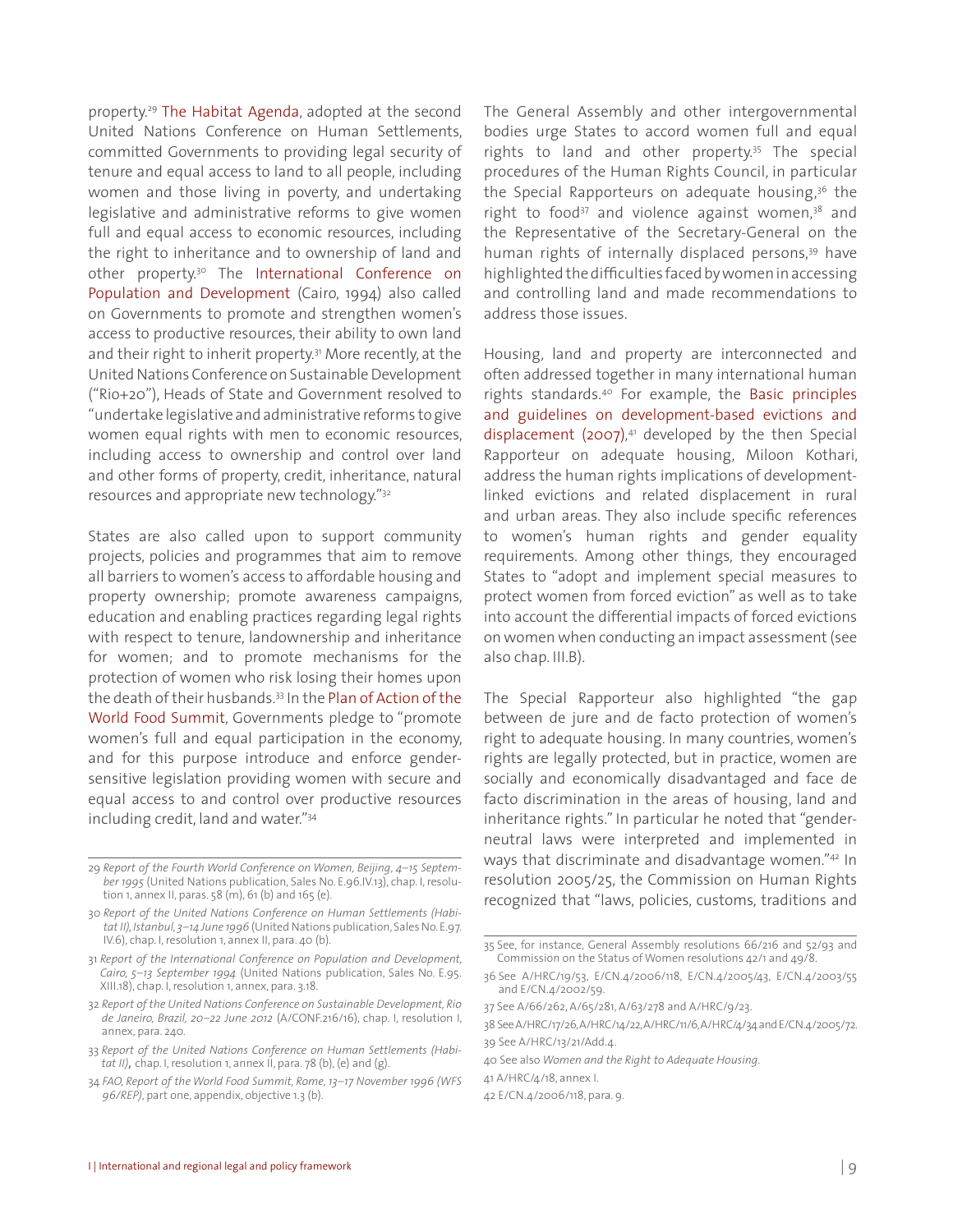practices … act to restrict women's equal access to credit and loans also prevent women from owning and inheriting land …."43

With regard to security of tenure, in 2012 the Special Rapporteur on adequate housing highlighted that it "means a lot to families and individuals. It gives people certainty about what they can do with their land or home; and it offers them protection from encroachments by others. It often protects, increases and enables access to public services and benefits. It increases economic opportunities. It is a basis for women's economic empowerment and protection from violence."44

The Special Rapporteur on the right to food, Olivier De Schutter, articulated States' obligations to respect, protect and fulfil in the context of the right to food and land as "the right to food requires that States refrain from taking measures that may deprive individuals of access to productive resources on which they depend when they produce food for themselves (the obligation to respect), that they protect such access from encroachment by other private parties (the obligation to protect) and that they seek to strengthen people's access to and utilization of resources and means to ensure their livelihoods, including food security (the obligation to fulfil)." He also observed that "there remain laws and social customs such as those ensuring that the land of a deceased husband belongs to his sons, not to his widow, despite the flagrant violation of women's rights to which this leads" and "as a result, women still represent a significant minority of the total number of titleholders …."45 In "Large-scale land acquisitions and leases: A set of minimum principles and measures to address the human rights challenge" (2009), he recommended including sex-disaggregated data in impact assessments.46

44 A/HRC/22/46, para. 16.

45 A/65/281, paras. 2 and 31.

46 A/HRC/13/33/Add.2.

In his report on women's rights and the right to food, the Special Rapporteur discussed the threats to women's right to food, identifying the areas that demand the most urgent attention, such as ensuring women's access to productive resources. He reviewed the main obstacles that women face in accessing land, extension services and credit. He also noted that "in order to make a stronger contribution to poverty alleviation and to women's empowerment, agriculture research and development could take into account the specific constraints faced by women and their preferences." Finally, he highlighted the importance of involving women in the design, implementation and assessment of all policies.<sup>47</sup>

The Voluntary Guidelines to support the progressive realization of the right to adequate food in the context of national food security, adopted by the FAO Council in 2004, also refer explicitly to land in the context of the right to food. In particular, guideline 8 (access to resources and assets) encourages States to "respect and protect the rights of individuals with respect to resources such as land, … without discrimination" and, where necessary and appropriate, to "carry out land reforms and other policy reforms consistent with their human rights obligations and in accordance with the rule of law in order to secure efficient and equitable access to land …." It also provides that "States should take measures to promote and protect the security of land tenure, especially with respect to women, and poor and disadvantaged segments of society, through legislation that protects the full and equal right to own land and other property, including the right to inherit."

States adopted the Voluntary Guidelines on the Responsible Governance of Tenure of Lands, Fisheries and Forests in the Context of National Food Security, under the auspices of the FAO Committee on World Food Security, in May 2012. They are the first guidance on the governance of land negotiated by States internationally. They reiterate the principle of gender equality, calling upon States to "ensure that women and girls have equal tenure rights and access to land, fisheries and forests independent of their civil and marital status" and provide guidance on various aspects of the governance of tenure with reference to the principle of gender equality.

<sup>43</sup> The Commission on Human Rights adopted resolutions 2000/13, 2001/34, 2003/22, 2004/21 and 2005/25 on women's equal ownership of, access to, and control over land, and the equal rights to own property and to adequate housing. The Sub-Commission on the Promotion and Protection of Human Rights adopted resolutions 1997/19 and 1998/15 on women and the right to land, property and adequate housing and 1999/15 on women and the right to development. The Commission on the Status of Women adopted resolution 42/1 on human rights and land rights discrimination. Finally, the Report of the Secretary-General on women's equal ownership of, access to and control over land and the equal rights to own property and to adequate housing (E/CN.4/2002/53) contains information submitted by countries and institutions relevant to land.

<sup>47</sup> A/HRC/22/50.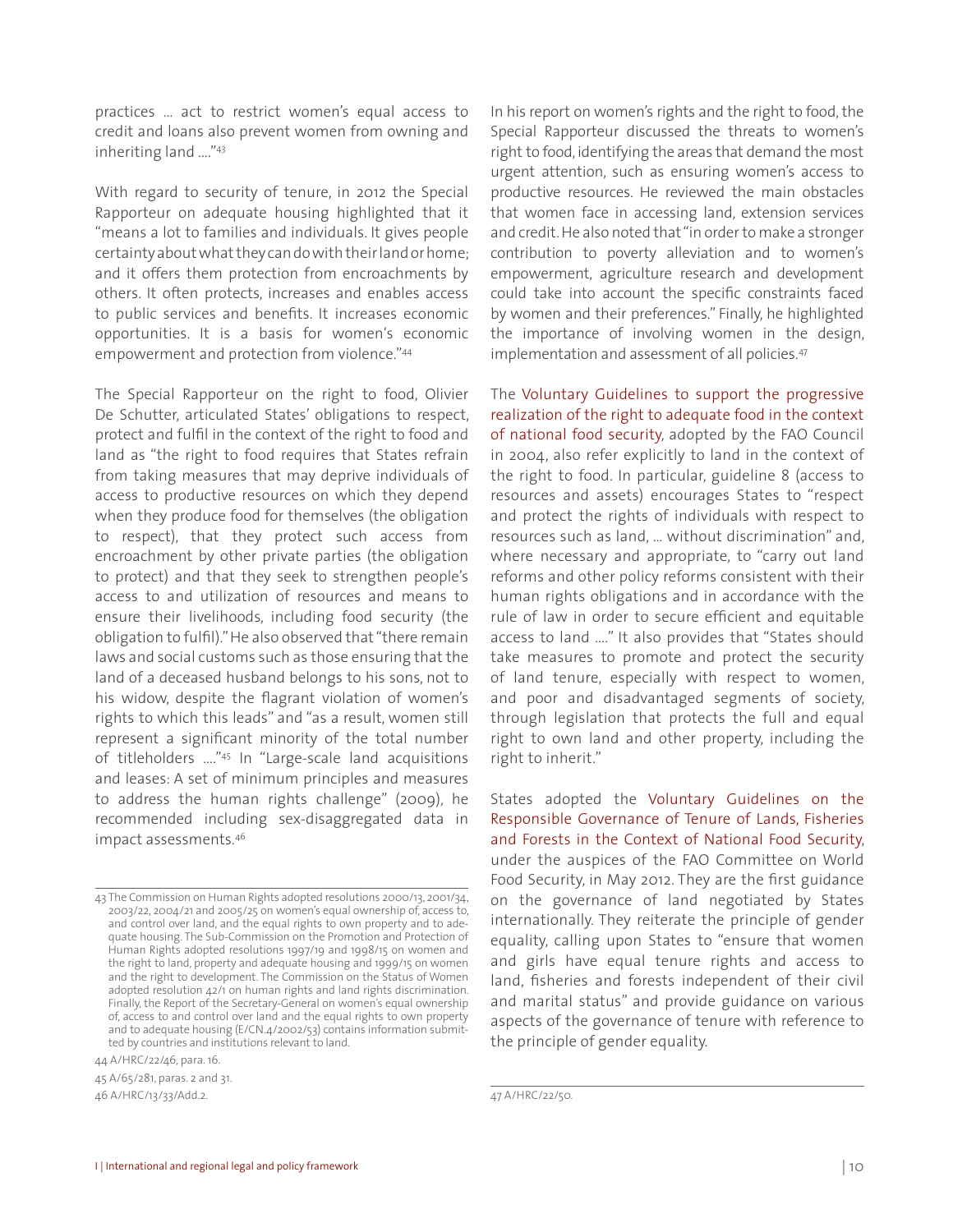On indigenous women specifically, they provide that "indigenous peoples and other communities with customary tenure systems that exercise self-governance of land, fisheries and forests should promote and provide equitable, secure and sustainable rights to those resources, with special attention to the provision of equitable access for women. Effective participation of all members, men, women and youth, in decisions regarding their tenure systems should be promoted through their local or traditional institutions, including in the case of collective tenure systems" (see also chap. III.H.1).

As a follow-up to the Voluntary Guidelines, a technical guide aims to assist the implementation of their principle of gender equality through the achievement of responsible gender-equitable governance of land tenure.<sup>48</sup>

The Guiding Principles on Internal Displacement (1998) address the specific needs of internally displaced persons and include provisions on women's rights related to land and other productive resources. Among other things, the Guiding Principles provide that "the authorities concerned shall endeavour to involve those affected, particularly women, in the planning and management of their relocation"49 (see also chap. III.H.3).

The 2005 Principles on housing and property restitution for refugees and displaced persons ("the Pinheiro Principles"), endorsed by the United Nations Sub-Commission on the Promotion and Protection of Human Rights, are designed to protect the rights of refugees and displaced persons and recognize the principle of gender equality. They encourage States, among other things, to "ensure the equal right of men and women, and the equal right of boys and girls, inter alia, to voluntary return in safety and dignity, legal security of tenure, property ownership, equal access to inheritance, as well as the use, control of and access to housing, land and property"<sup>50</sup> (see also chap. III.H.3).

On HIV, the International Guidelines on HIV/AIDS and Human Rights provide that "anti-discrimination and protective laws should be enacted to reduce human

49E/CN.4/1998/53/Add.2.

rights violations against women in the context of HIV, so as to reduce vulnerability of women to infection by HIV and to the impact of HIV and AIDS. More particularly, laws should be reviewed and reformed to ensure equality of women regarding property and marital relations and access to employment and economic opportunity, so that discriminatory limitations are removed on rights to own and inherit property, enter into contracts and marriage, obtain credit and finance, initiate separation or divorce, equitably share assets upon divorce or separation, and retain custody of children"51 (see also chap. III.H.2).

## **B. REGIONAL LEGAL AND POLICY FRAMEWORKS**

Several provisions of the Protocol to the African Charter on Human and Peoples' Rights on the Rights of Women in Africa address women's land and property rights. State parties are required to ensure that in the event of separation, divorce or annulment of marriage, women and men shall have the right to an equitable sharing of the joint property deriving from the marriage; grant to women, whatever their marital status, access to adequate housing; promote women's access to and control over productive resources such as land; and guarantee their right to property (arts. 7, 16 and 19). The Protocol also provides that a widow has the right to an equitable share in the inheritance of the property of her husband, and that women and men have the right to inherit, in equitable shares, their parents' properties (art. 21). In addition, the Protocol requires that State parties "take appropriate measures to … provide women with access to clean drinking water, sources of domestic fuel, land, and the means of producing nutritious food" in the context of women's right to food security (art. 15). The Framework and Guidelines on Land Policy in Africa*,* adopted by the African Union in 2009, contains a specific section on strengthening the land rights of women.<sup>52</sup>

<sup>48</sup> FAO*, Governing Land for Women and Men: A Technical Guide to Support the Achievement of Gender-equitable Governance of Land Tenure*, Governance of Tenure Technical Guide No. 1 (Rome, 2013). Available from www.fao.org/docrep/017/i3114e/i3114e.pdf (accessed 19 June 2013).

<sup>50</sup> *E/CN.4/Sub.2/2005/17,* principle 4.

<sup>51</sup> *International Guidelines on HIV/AIDS and Human Rights: 2006 Consolidated Version* (United Nations publication, Sales No. E.06.XIV.4).

<sup>52</sup> The Land Policy Initiative (a joint programme of the tripartite consortium constituted by the African Union Commission, the United Nations Economic Commission for Africa and the African Development Bank) is now moving towards assisting African Union member States in developing or reviewing their land policies as well as in implementing and evaluating these policies.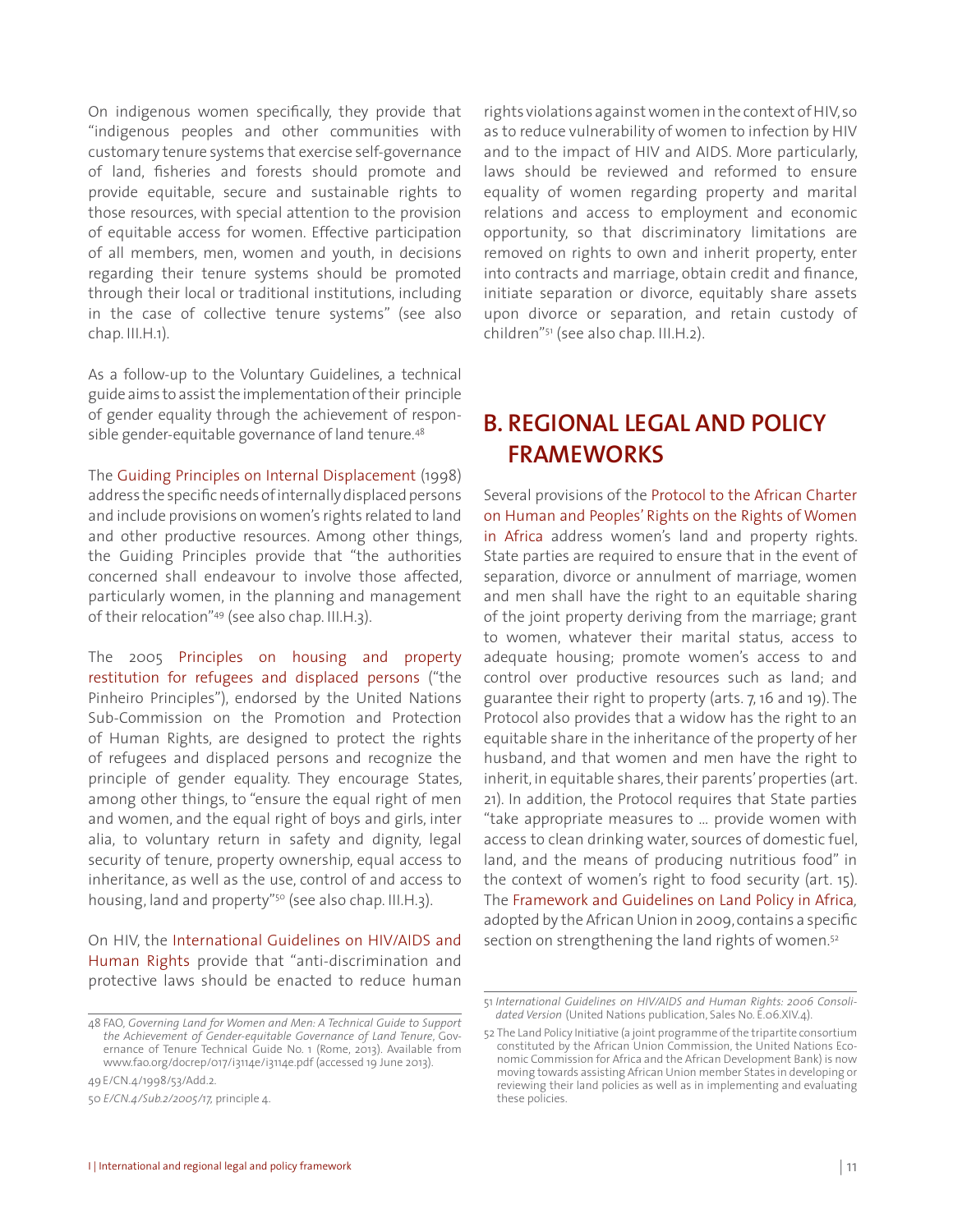The Principles and Guidelines on the Implementation of Economic, Social and Cultural Rights in the African Charter on Human and Peoples' Rights also recognize the principle of gender equality and women's equal rights to property and land. Among other provisions, they state that the African States are obliged to "ensure equitable and non-discriminatory access, acquisition, ownership, inheritance and control of land and housing, especially by women. This includes the obligation to take measures to modify or prohibit harmful social, cultural or other practices that prevent women and other members of vulnerable and disadvantaged groups from enjoying their right to property, particularly in relation to housing and land" (para. 55 (viii)).

Through the African Union's Declaration on Land Issues and Challenges in Africa, African States have resolved to "strengthen security of land tenure for women [who] require special attention."53 The Nairobi Action Plan on Large Scale Land-Based Investments in Africa<sup>54</sup> also embraces the promotion of "alternative land based investment models" and underscores the importance of "maximiz[ing] opportunities for Africa's farmers, with special attention to smallholders [NB the majority of whom are women] and minimiz[ing] the potential negative impacts of large-scale land acquisitions, such as land dispossession and environmental degradation, in order to achieve an equitable and sustainable agricultural and economic transformation that will ensure food security and development."

In Europe, article 1 of Protocol No. 1 to the Convention for the Protection of Human Rights and Fundamental Freedoms states that "every natural or legal person is entitled to the peaceful enjoyment of his possessions. No one shall be deprived of his possessions except in the public interest and subject to the conditions provided for by law and by the general principles of international law." Article 14 of the Convention sets out the principle of non-discrimination on any ground "such as sex, race, colour, language, religion, political or other opinion, national or social origin, association with a national minority, property, birth or other status."

#### The Recommendation of the Commissioner for Human Rights of the Council of Europe on the implementation

of the right to housing of 30 June 2009 states that "equal access to credit and finance, equal rights in respect of inheritance of land and property and the elimination of gender-biased customs and traditions that hinder women's enjoyment of housing rights are critical issues. Laws and policies must be articulated and implemented in ways that recognise the specific constraints and vulnerabilities of women in relation to the right to housing." The Recommendation also calls upon States to "ensure that domestic violence laws include provisions to protect women's right to housing, including the right to privacy and security."55

Article 17 of the Charter of Fundamental Rights of the European Union provides that "everyone has the right to own, use, dispose of and bequeath his or her lawfully acquired possessions. No one may be deprived of his or her possessions, except in the public interest and in the cases and under the conditions provided for by law, subject to fair compensation being paid in good time for their loss". The prohibition of discrimination "based on any ground such as sex, race, colour, ethnic or social origin, genetic features, language, religion or belief, political or any other opinion, membership of a national minority, property, birth, disability, age or sexual orientation" is stated in article 21.

Article 31 of the Arab Charter on Human Rights states that "everyone has a guaranteed right to own private property, and shall not under any circumstances be arbitrarily or unlawfully divested of all or any part of his property." According to article 3, each State "undertakes to ensure to all individuals subject to its jurisdiction the right to enjoy the rights and freedoms set forth herein, without distinction on grounds of race, colour, sex, language, religious belief, opinion, thought, national or social origin, wealth, birth or physical or mental disability" and "pledges to take all the requisite measure to guarantee equal opportunities and effective equality between men and women …".

In consensus documents adopted by the Regional Conference on Women in Latin America and the Caribbean, States agreed to formulate and implement public policies to broaden sustainable access for women to landownership and access to water, other natural and productive resources, services, financing and

<sup>53</sup> Assembly/AU/Decl.1(XIII) Rev.1.

<sup>54</sup> Adopted at the High Level Forum on Foreign Direct Investments in Land in Africa, Nairobi, 4–5 October 2011.

<sup>55</sup> CommDH(2009)5, sects. 4.3.6 and 5 (6). See also Council of Europe Convention on preventing and combating violence against women and domestic violence.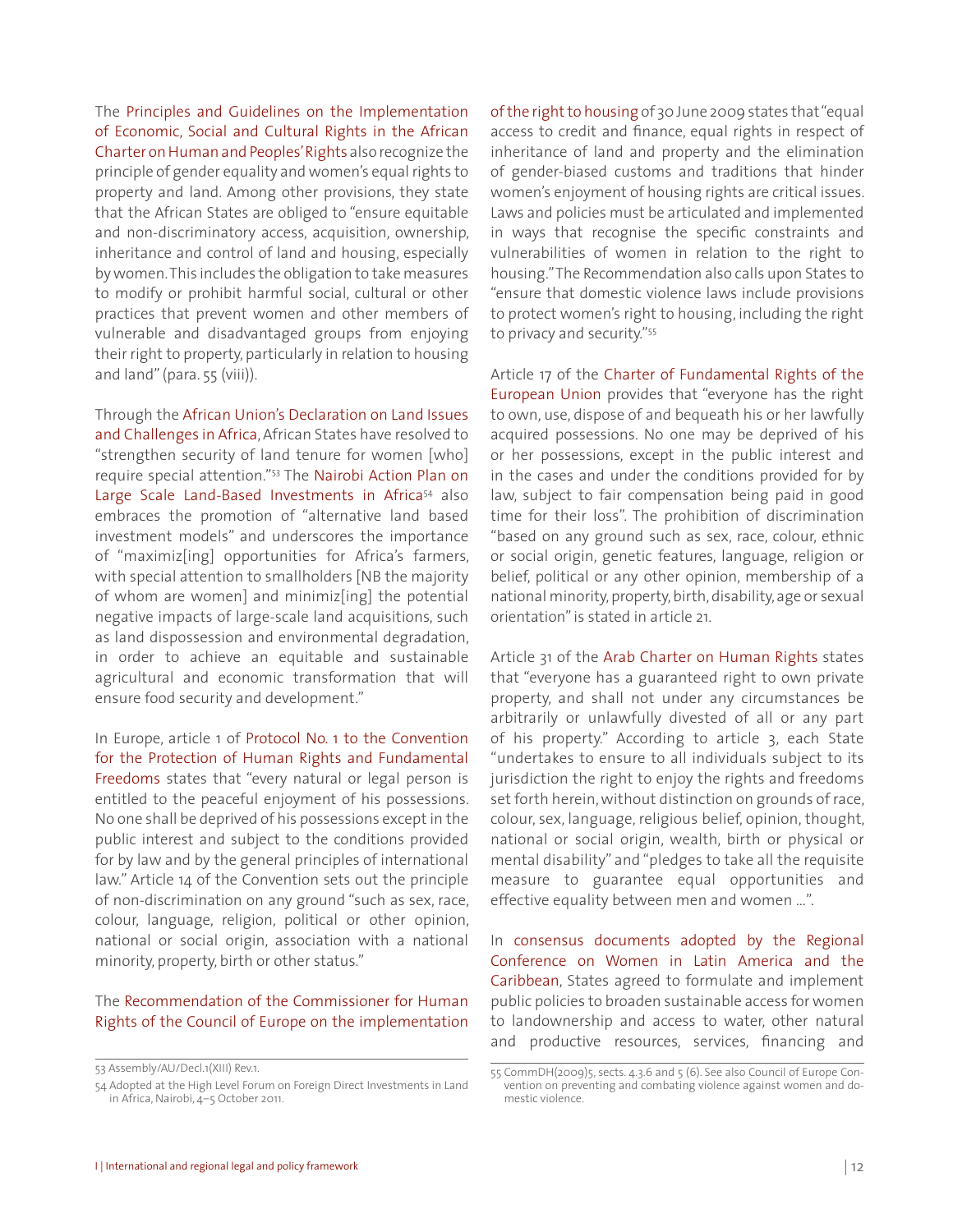technologies;56 ensure women's access to productive assets, including land and natural resources, and access to productive credit, in both urban and rural areas;<sup>57</sup> and adopt an approach of gender, race and ethnic equality and the corresponding measures in relation to economic, fiscal and tax policy, agrarian reform, and access to ownership of land, housing and other productive assets, in order to ensure the equitable distribution of wealth.<sup>58</sup>

In *The Work, Education and Resources of Women: The Road to Equality in Guaranteeing Economic, Social and Cultural Rights,* the Inter-American Commission on Human Rights sets out a number of priority measures that States should take to ensure women's equal access to and control over economic and financial resources, including land, property and housing, such as adopting legislative measures and creating the conditions that will enable women to have full access to and control over their economic resources, unencumbered by any form of discrimination; reviewing any laws and policies that might have a discriminatory impact on women's access

to and control over economic resources – both within and outside of marriage; and guaranteeing adequate and effective judicial remedies to enable women to report violations of their right of access to and control over economic resources.59

In *Maria Eugenia Morales de Sierra* v. *Guatemala*, the Inter-American Commission on Human Rights dealt with the property rights of married women. In that case, the petitioner challenged the Guatemalan Civil Code, which conferred the power to represent the marital union upon the husband and empowered the husband to administer marital property. The Commission found those provisions to be in contravention of the obligations of Guatemala under the American Convention on Human Rights.<sup>60</sup>

The list of international and regional legal and policy instruments presented in this chapter is not exhaustive but aims to offer a general view of the legal and policy environment regarding women's rights to land.

<sup>56</sup> Quito Consensus, tenth session of the Regional Conference. 57 Brasilia Consensus, eleventh session of the Regional Conference. 58 Ibid.

<sup>59</sup> OEA/Ser.L/V/II.143 Doc. 59, para. 331. 60 Report No. 4/01, case 11.625.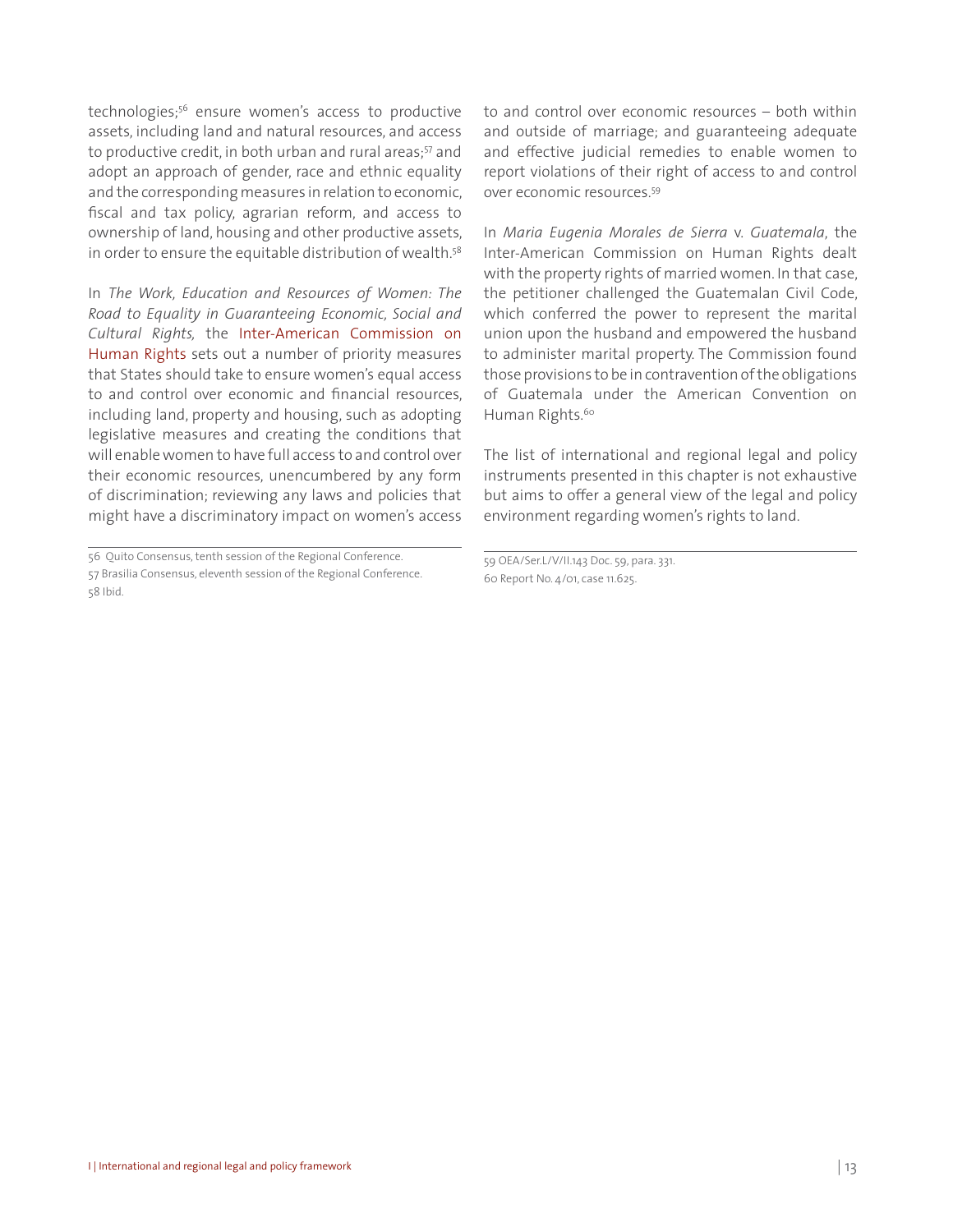# **II. A HUMAN RIGHTS-BASED APPROACH TO WOMEN'S RIGHTS TO LAND AND OTHER PRODUCTIVE RESOURCES**

In order to create effective solutions which work for women, embracing a human rights-based approach as an overarching framework is key. A human rights-based approach is a conceptual framework for the process of human development that is normatively based on international human rights standards and operationally directed to promoting and protecting human rights.<sup>61</sup> Solutions must reflect international human rights standards, take due consideration of the specific needs of women, promote women's rights, ensure that women are able to meaningfully participate at all stages, guarantee that women are empowered to know and claim their rights, and provide for accountability and access to remedies in cases where rights may have been violated.<sup>62</sup> A human rights-based approach has been taken in the formulation of the recommendations contained in this publication, which are also informed by good practices to secure women's rights to land and other productive resources.

Under a human rights-based approach, the plans, policies and processes of development are anchored in a system of rights and corresponding obligations established by international law. This approach should also be applied to laws and regulations related to development issues. This approach helps to promote the sustainability of development work, empowering people, especially the

most vulnerable and marginalized, to participate in policy formulation and hold accountable those who have a duty to act. People are accordingly recognized as key actors in their own development, rather than passive recipients of commodities and services.

This approach helps to identify rights-holders and their entitlements and corresponding duty-bearers and their obligations. It promotes strengthening the capacities of rights-holders to make their claims and of duty-bearers to meet their obligations. Under such an approach to development, the main objective while developing laws, policies and programmes should be the fulfilment of human rights. Legislation, policies and programmes should also address practices and traditions that discriminate against individuals, in particular women.

Principles and standards derived from international human rights instruments should guide the legislation and policy processes as well as the programming in all sectors, including land and other productive resources, and in all phases of the programming process: assessment and analysis, programme planning and design (including setting of goals, objectives and strategies), budgeting and financing, implementation, monitoring (including the use of indicators) and evaluation.<sup>63</sup>

Some of the human rights principles and standards relevant to women's access to, use of and control over

<sup>61</sup> The general information on the human rights-based approach concept and on some of the principles contained in this publication is based on OHCHR, *Frequently Asked Questions on a Human Rights-based Approach to Development Cooperation* (2006).

<sup>62</sup> See also United Nations Development Group, "The human rights-based approach to development cooperation: towards a common understanding among the United Nations agencies" (ibid., annex II).

<sup>63</sup> For more information on the use of indicators see *Human Rights Indicators: A Guide to Measurement and Implementation* (United Nations publication, Sales No. 13.XIV.2).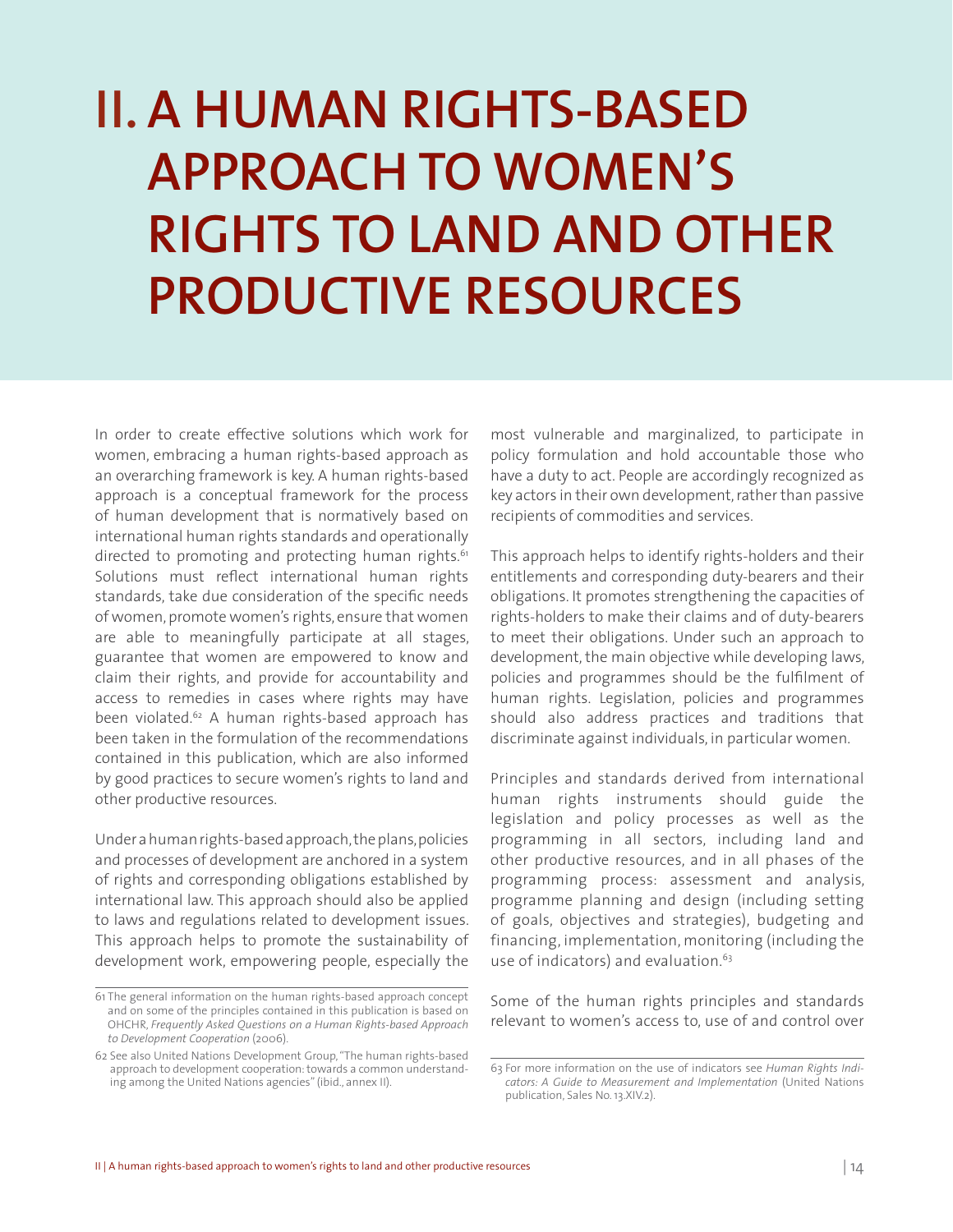land and other productive resources are:<sup>64</sup> universality and inalienability; indivisibility; interdependence and interrelatedness; equality and non-discrimination; participation and inclusion; accountability and rule of law; transparency; empowerment, sustainability, international cooperation and due diligence.

#### Universality and inalienability

Human rights, including those related to access, use and control over land, are universal and inalienable. As stated in article 1 of the Universal Declaration of Human Rights, "all human beings are born free and equal in dignity and rights." All people everywhere in the world are entitled to them. The human person to whom they belong cannot voluntarily give them up. Nor can others take them away from her or him.

#### Indivisibility

Human rights are indivisible. Whether of a civil, cultural, economic, political or social nature, they are all inherent in the dignity of every human person. Consequently, they all have equal status as rights, and cannot be ranked in a hierarchical order. This applies also to women's human rights related to access, use and control over land.

#### Interdependence and interrelatedness

The realization of one right often depends, wholly or in part, upon the realization of other human rights. For instance, women's rights related to access to, control over and use of land, including rights to food, housing and property, are integrally related to women's right to full equality under the law, which requires that women have legal capacity to own, administer and manage property, as well as women's right to a life free from violence.

#### Equality and non-discrimination

All individuals are equal and are entitled to their human rights relevant to access, use and control over land without discrimination of any kind, such as race, colour, sex, ethnicity, age, language, religion, political or other opinion, national or social origin, disability, property, birth or other status as explained by the human rights treaty bodies.

States must adopt all appropriate measures to eliminate discrimination against women in access, use and control over land and other productive resources; this includes also the adoption of temporary special measures.<sup>65</sup> Both formal (de jure) and substantive (de facto) discrimination should be eliminated. Eliminating formal discrimination requires ensuring that a State's constitution, laws and policy documents do not discriminate on prohibited grounds. For example, laws should protect women's equal rights to own, inherit and administer property and land. Eliminating discrimination in practice requires more than a law stating that women have equal rights to own, inherit and administer property. Practices, customs and traditions that discriminate against women should also be eliminated and special measures may be required to enable women to claim these rights. States have also to properly tackle the intersectional or multiple discrimination suffered by many women – for example elderly women, women with disabilities, women living with or affected by HIV, indigenous women, refugee or displaced women, or women belonging to minority communities (see also chap. III.H and chap. III.A.2).

#### Participation and inclusion

Every person is entitled to active, free and meaningful participation in, contribution to, and enjoyment of civil, economic, social, cultural and political development for the realization of human rights.

The principles of participation and inclusion have to be considered in all phases of the legislation, policy and programming processes: assessment and analysis, programme planning and design, budgeting and financing, implementation, monitoring and evaluation. Access to information, as well as meaningful consultation and participation in decision-making instances, relevant to access, use and control over land, should be equally guaranteed for both women and men (see also chap. III.A.1).

#### Accountability and rule of law

States and other duty-bearers are answerable for the observance of women's human rights related to access, use and control over land and other productive resources. In this regard, they have to comply with the legal norms and standards enshrined in human rights instruments. Where they fail to do so, aggrieved rights-

<sup>64</sup> The following principles were included in the human rights-based approach to development cooperation: towards a common understanding among the United Nations agencies: universality and inalienability; indivisibility; interdependence and interrelatedness; equality and non-discrimination; participation and inclusion; accountability and rule of law.

<sup>65</sup> Convention on the Elimination of All Forms of Discrimination against Women, art. 4.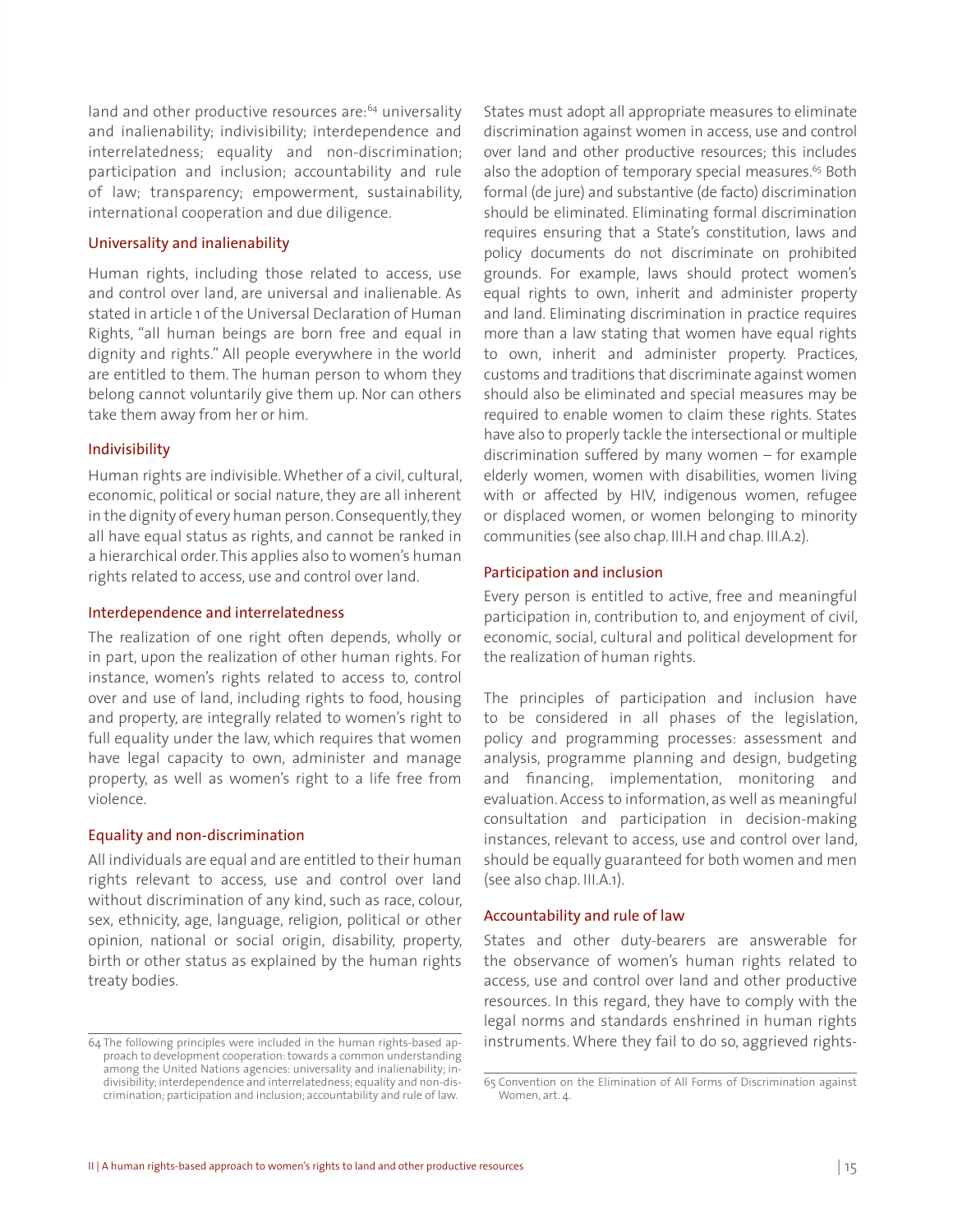holders should be able to institute proceedings for appropriate redress before a competent court or other adjudicator in accordance with the rules and procedures provided by law.

States should establish appropriate monitoring mechanisms and provide effective remedies as a matter of priority to properly comply with their obligations of respecting and protecting human rights relevant to access, use and control over land (see also chap. III.C).

#### **Transparency**

States are obliged to implement decision-making processes in a transparent manner. Transparency means that information is freely available and directly accessible to those who will be affected by such decisions and their enforcement. It also means that enough information is provided and that it is provided in easily understandable forms.

Transparency in the formulation and implementation of public policies empowers the public to access social services, participate in the formulation of policies and demand protection of their rights.<sup>66</sup> Facilitating women's access to information is a powerful strategy in protecting their human rights related to access, use and control over land and other productive resources.

#### Empowerment

A human rights-based approach is premised upon empowering women and men to claim their rights. States are obliged to undertake all necessary measures to empower women so that their human rights relevant to access, use and control over land and other productive resources are realized on an equal basis with men.

66 *Good Governance Practices for the Protection of Human Rights* (United Nations publication, Sales No. E.07.XIV.10), p. 5.

Access to education, information and decision-making processes are key to women's empowerment (see also chap. III.G).

#### Sustainability

States should design laws, policies and programmes relevant to access, use and control over land that sustainably ensure the equal enjoyment of human rights by women. Sustainability implies that infrastructure and mechanisms critical to the realization of human rights are resourced and maintained. With respect to land, sustainability is also integrally related to environmental protection.

#### International cooperation

States are obliged to use maximum available resources for the progressive realization of rights relevant to the access, use and control over land and other productive resources. This includes the use of resources from international cooperation. Development assistance should also contribute to the realization of human rights.

#### Due diligence standard

States' obligation to protect human rights means that they should prevent others from interfering with the enjoyment of the right. States should protect both women and men against interference by non-governmental actors – in particular land companies (including transnational companies), armed groups, traditional leaders, family and communities – with human rights relevant to access, use and control over land. States should undertake all measures with due diligence to prevent human rights violations, protect the victims, $67$  as well as prosecute and punish the perpetrators of those violations.

<sup>67</sup> Protection programmes should take into account the specific threats that women receive.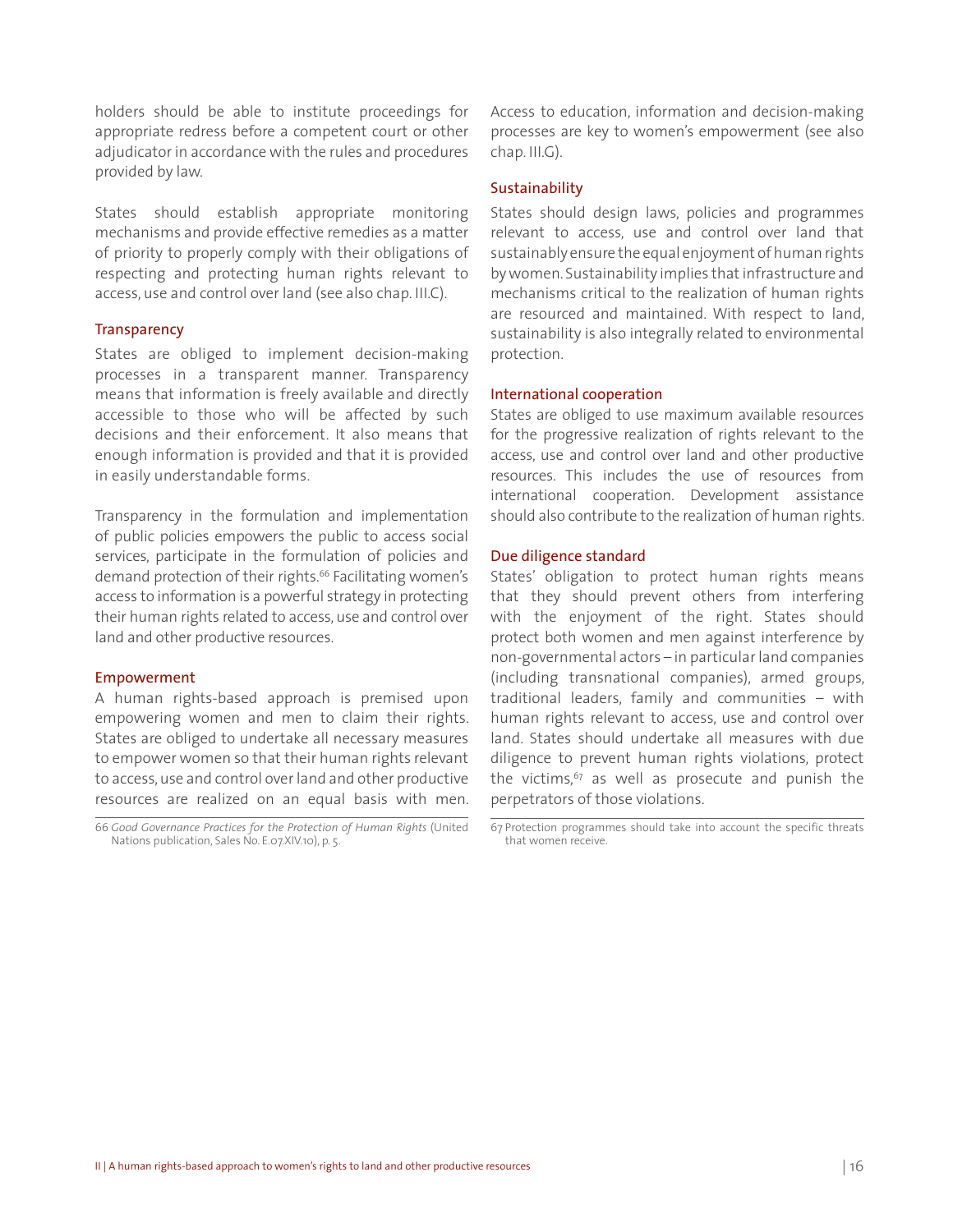# **III. GOOD PRACTICES TO REALIZE WOMEN'S RIGHTS TO LAND AND OTHER PRODUCTIVE RESOURCES**

# **A. OVERARCHING ISSUES AND PRACTICES**

*1. Ensure meaningful participation of women in decision-making* 

## **RECOMMENDATION**

**Laws, policies and programmes should:**

- Provide for the full participation of women, based on their informed, active, meaningful and effective engagement in the formulation of laws, policies and programmes.
- Ensure that women and women's rights groups/collectives are effectively represented on equal terms with men in all decision-making structures relevant to land and agriculture, including in mechanisms that have a voting function.
- Ensure that women and women's rights groups/collectives have full and accurate information about decision-making processes relevant to land and agriculture, and are able to benefit from capacity-building in this regard in order to ensure that their participation in decision-making is informed, active, meaningful and effective.
- Include temporary special measures where needed to ensure the meaningful participation of women in decision-making processes relevant to land and agriculture.

#### *Commentary*

The right of women to active, meaningful and effective participation in legal and policy development is not only crucial to ensuring good policy; it is also an essential component of the human rights-based approach. In order for participation to be active, meaningful and effective, it must first and foremost be free and informed, and decision-making bodies must be accessible to women. Participation also broadly entails both direct participation in decision-making as well as effective and fair representation of women's interests

and rights in decision-making bodies and institutions. The right to participation applies to all stages of law, policy and programme development, including assessment and analysis, programme planning and design, budgeting and financing, implementation, monitoring and evaluation.

Women's participation has successfully influenced and benefited land policy processes in many contexts. In Botswana, the Ministry of Agriculture initiated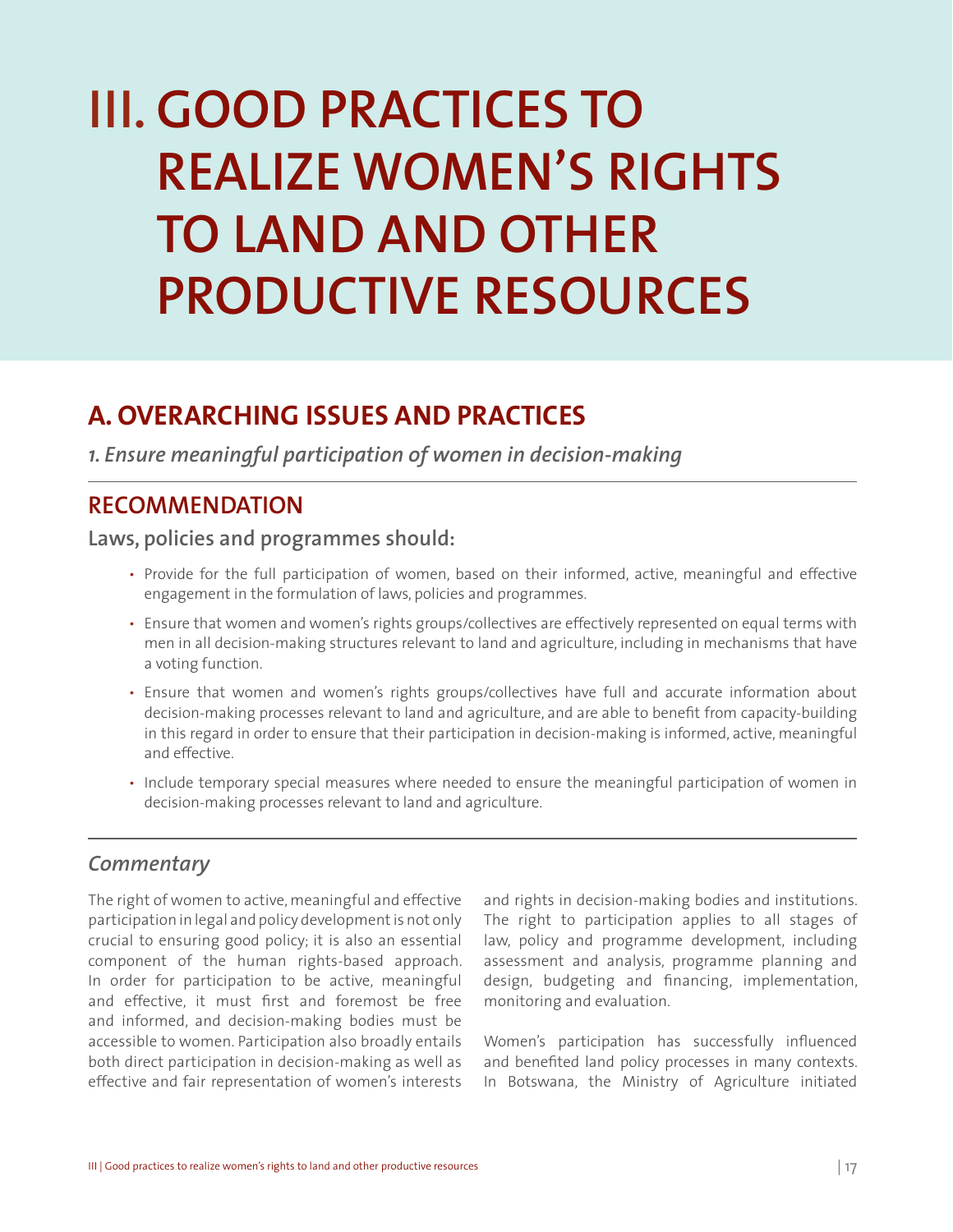the development of the *Agricultural Sector Gender Policy Framework* in 2003 to address the needs of women so that they could more effectively participate in agriculture. The goal of the Framework was to "promote gender equality and equity in all agricultural development processes to ensure the creation of employment, reduction of poverty and achievement of household and national food security."68 This Framework was approved at the ministerial level in July 2007 as a guiding document for all processes and procedures in the agricultural sector.

In Uganda, the process leading up to the adoption of the *Uganda National Land Policy (Final Draft)* in March 2011, was hailed as a benchmark for high levels of collaboration between the Government and civil society. From the start, the multi-sectoral and multidisciplinary National Land Policy Working Group included women's rights groups and activists. This greatly aided the agenda-setting by clearly articulating the critical women's issues that needed to be dealt with at policy level. It also ensured consistent vetting of content to determine whether it was supportive of women's land rights.

Temporary special measures can also be directed towards the achievement of de facto or substantive equality of women with men in the enjoyment of their land rights. Under the Ugandan *Land Act* of 1998, specific provisions ensure women's representation in the Uganda Land Commission, in district land boards and in parish-level land committees. In Namibia, the *National Agricultural Policy* of 1995 highlights the need to secure the participation of women in agricultural development and provides for women to be recognized as farmers in their own right. Namibia's *Communal Land Reform Act* of 2002 also guarantees minimum representation for women on community land management bodies and is applicable to areas under customary law. Mexico's 1971 Agrarian Law granted women the same land rights as men, and consequently they were granted a voice and vote in domestic decision-making bodies. Cambodia's Land Administration, Management and

68 FAO, Gender and Land Rights database. Available from www.fao.org/ gender/landrights/report/en/ (accessed 23 July 2013).

Distribution Programme recognizes that women are underrepresented in all institutions related to land and seeks to ensure that cadastral commissions include at least 30 per cent women.<sup>69</sup> The United Republic of Tanzania's *Land Act* of 1999 requires a "fair balance" of men and women to be ensured in the appointment of the National Land Advisory Council. In Zambia, the *draft national land administration and management policy* seeks to implement at least 30 per cent landownership for women. In Uganda, the affirmative representation quotas have been effective in bringing higher numbers of women into decision-making positions at both policy and legislative level and in professional organizations, including the land management and administration institutions.

Care must be taken to ensure that women's representation is meaningful. In addition to setting up avenues which encourage and ensure participation, it should also be borne in mind that women must benefit from the necessary support in order to engage effectively, including developing the technical and substantive expertise needed to shape policy. As the International Fund for Agricultural Development (IFAD) has recognized "in all instances, training women on their rights has proved extremely useful as it increases their awareness of the claims they can make and provides opportunities for enhancing their political capital and their participation in the policy process."70

To make participation meaningful, women must have access to information and training so as to prepare them for engagement in participatory processes on land-related law, policy and programming. Effective engagement also implies that the participatory processes themselves must be accessible and gendersensitive (see also case study 1 on Brazil and case study 6 on Rwanda). Quotas meant to support women's participation must also be adequately enforced.

<sup>69</sup> Ibid.

<sup>70</sup> IFAD, "Enhancing the role of indigenous women in sustainable development: IFAD experience with indigenous women in Latin America and Asia", 2004.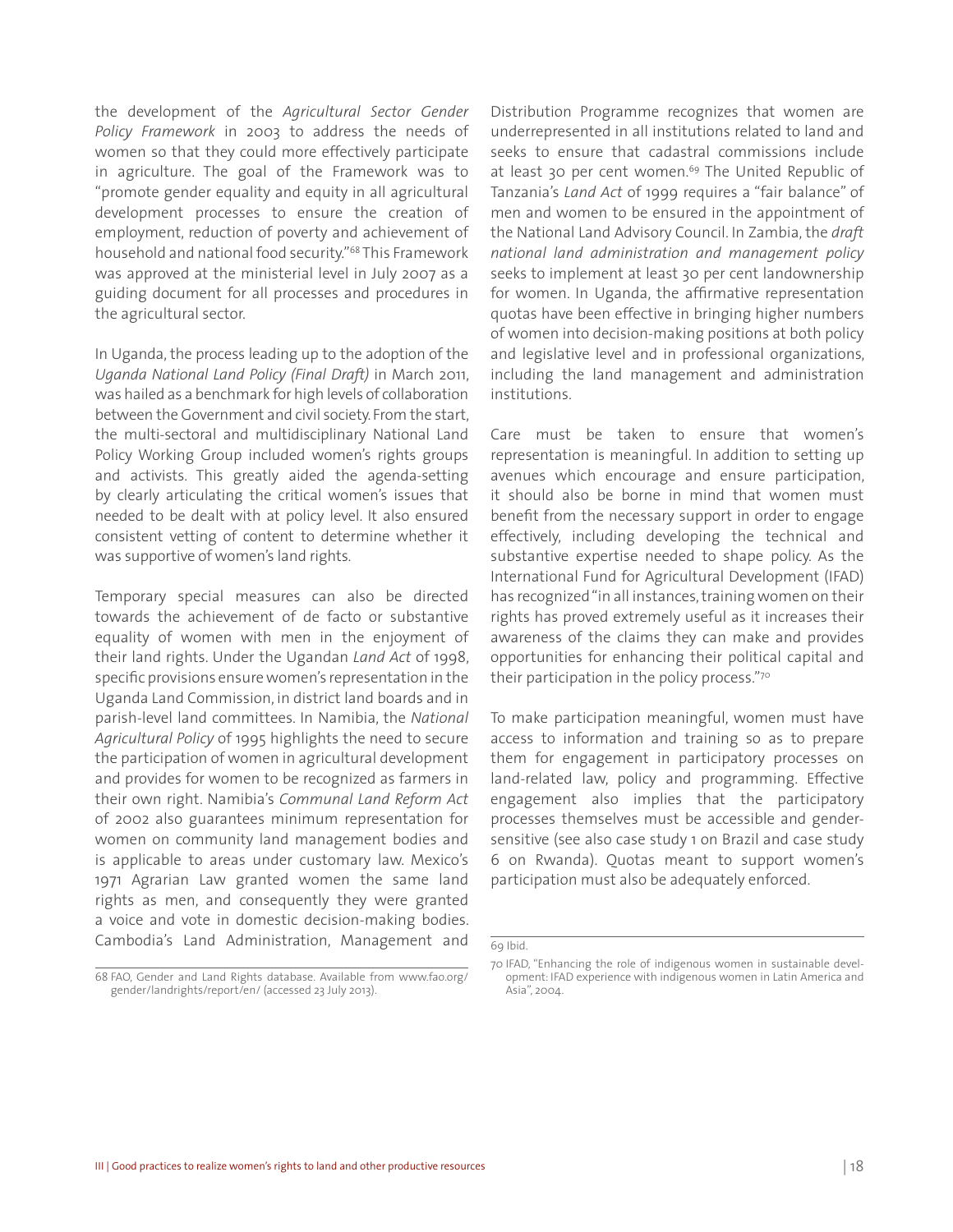# **CASE STUDY 1 PARTICIPATION IN PRACTICE: LESSONS LEARNED FROM PONTE DO MADURO (RECIFE, BRAZIL)**

Recife, the State capital of Pernambuco, is the second largest city of northeastern Brazil and it is a city in which poverty is widespread. Afro-Brazilian women represent the poorest and are the majority of those living in poverty. Informal settlements cover vast areas of the city.

Ponte do Maduro is an informal settlement located in central Recife. It includes four communities: Chié, Santa Teresinha, Ilha de Joaneiro and Santo Amaro. Here, some 9,000 families registered by Companhia Estadual de Habitação e Obras live in an area occupied by poor families for a century, initially by fishermen and women. For many decades this area was wetland, but over the years and due to city development it has become attractive to developers and a battleground for residents who claim their right to remain.

Over the past two years, a group of 50 women residents from these four communities has struggled for their right to promised land titles through a State-led land regularization process. With the support of Espaço Feminista and other partners, women and community leaders are building their capacity and claiming space in the land regularization, making policymakers understand the real meaning of gender equality and women's empowerment.

In the case of Ponte do Maduro's regularization, a permanent committee was set up (with at least 50 per cent female representation) to plan and monitor the entire process and serves as a space for dialogue around issues that arise during the process, but also a space to address and face many disputes. The committee comprises different institutions and community leaders. Together, they are monitoring the regularization through regular meetings.

In these meetings many women residents who are in leadership positions are participating, including women leaders who are not formally part of that committee, and acting collectively to make visible their demands, demonstrating their capacity both to understand the technicalities of the process and to act on knowledge from their own communities.

Some of the most important outcomes from the process that Espaço Feminista is facilitating are:

- The recognition that community leaders, and especially women leaders, are the ones who know their communities best and are, therefore, best placed to effectively and practically contribute to the design and implementation of public policy;
- Community leaders are proving that they can and should be more than just beneficiaries, and play roles that are more than mere support to land specialists; rather, they are proving they themselves are specialists in finding solutions for their own communities and solving disputes among residents;
- Finally, all partners and women's groups are learning from the process that it is possible and beneficial for all to create a dialogue between different stakeholders and sectors in a horizontal process of knowledge-sharing in which differences are not just recognized, but also respected.

*Source*: Patricia Chaves, Espaço Feminista, Brazil.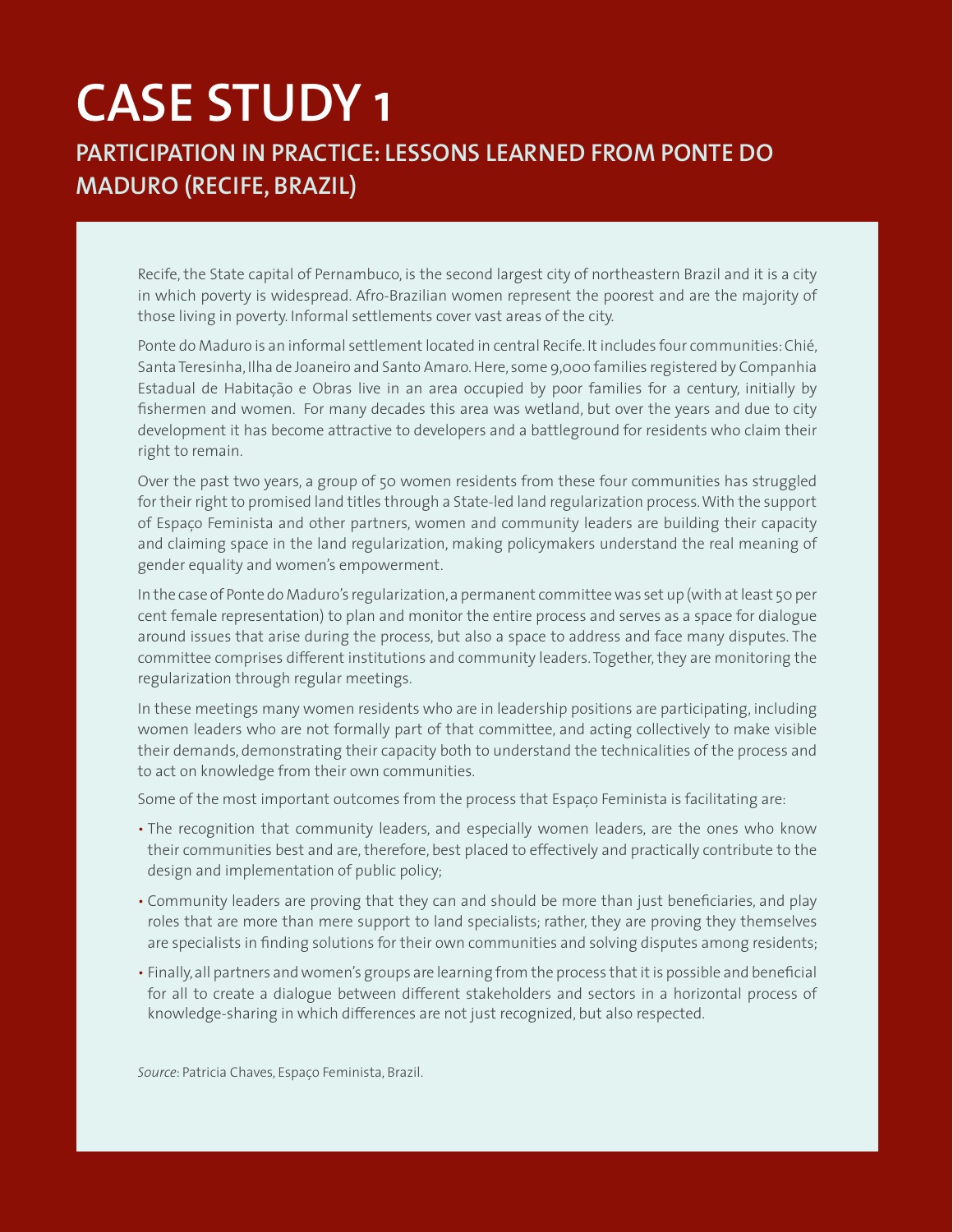## **RECOMMENDATION**

#### **Laws, policies and programmes should:**

- Prohibit discrimination against women in relation to access, use and control over land and other productive resources on the basis of inter alia gender/sex, race/ethnicity, indigenous identity, colour, language, religion, political or other opinion, national or social origin, property, birth, physical or mental disability, age, nationality, marital and family status, sexual orientation and gender identity, health status, place of residence, economic and social situation or other status, such as women engaged in sex work or victims of domestic violence.
- Ensure that women from marginalized groups, such as indigenous women, women living with or affected by HIV, women with disabilities and minority women, have equal access to land and other productive resources as other women.
- Ensure that the situation of particularly marginalized or excluded women is adequately addressed through specialized programming and outreach, and through the adoption of temporary special measures. To this end, there should be a bottom-up assessment, informed by grass-roots perspectives, to identify who is marginalized with respect to access to, use of and control over land, and to develop specific protection measures for them including temporary special measures.

#### *Commentary*

Effective laws, policy and programming in the area of women's access to productive resources and land must reflect the fact that women are not a monolithic group and embrace women's inherent diversity. They should also reflect the fact that women may be differentially impacted by intersectional and multiple forms of discrimination. In particular, when it comes to issues of land, women are differentially impacted by discrimination related to marital status, economic status, widowhood, abandonment, racial/ethnic identity, health status, disability, age, sexual orientation, displacement, or other status, such as women engaged in sex work or victims of domestic violence. For example, single, widowed or "abandoned" women may be shunned by their communities and unable to access land. Victims of domestic violence may be trapped when their access to land and other productive resources is contingent on their relationship with their violent partner. Women with disabilities may be excluded from decision-making around land and other productive resources, rendering their needs invisible.

Each of these groups of women encounters different barriers with respect to their ability to access, use and control land and other productive resources, and each must be considered within the scope of policy and programme development*,* including in assessment and

analysis, programme planning and design, budgeting and financing, implementation, monitoring and evaluation. Some of the specific issues and particular groups of women noted above (namely indigenous women, women affected by HIV and displaced women) are also addressed in more detail in section H below.

Many women are almost completely dependent on their relationship with a man (be it a father, husband, uncle or son) to access land, making it difficult if not impossible for them to access, use and control land in their own right. It is especially important that laws, policies and programmes related to land and other productive resources should be sensitive to these issues, and ensure that women are able to access these resources regardless of their personal or marital status.

Single women in particular face serious challenges and are an invisible population in some countries. In India, single women have organized across the country, resulting in the formation of the National Forum for Single Women's Rights. The National Forum has advocated for the rights of single women to enjoy their land and property rights with respect to both their natal and marital homes, and have advocated that single women should be allotted land to build a house. $7<sup>1</sup>$ 

<sup>71</sup> Swapna Majumdar, "India's single women resist stigma, demand rights", *Women's eNews*, 10 January 2010.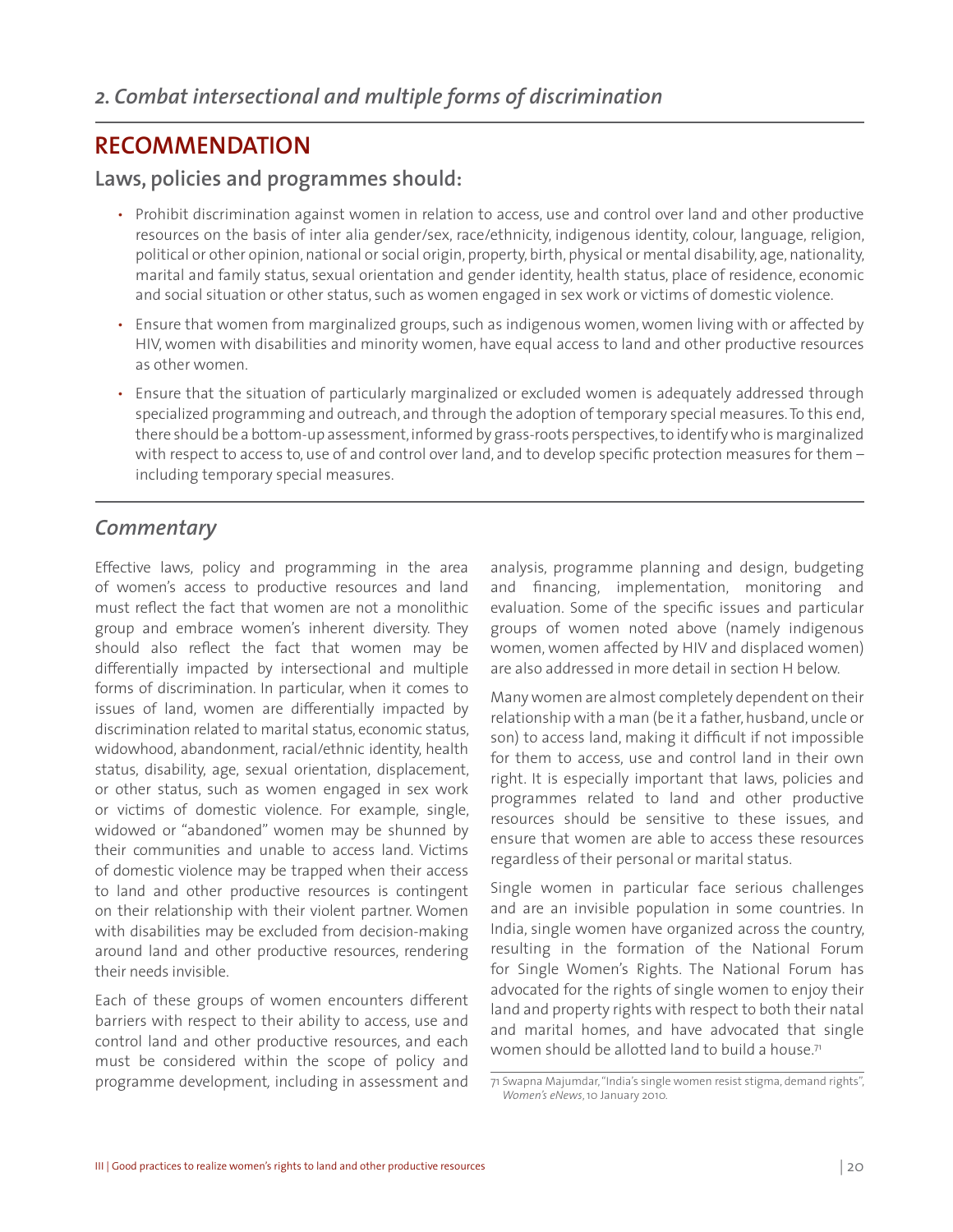Some national policies address intersectional and multiple discrimination. The *Uganda National Land Policy (Final Draft)* recognizes the land rights of women, children, ethnic minorities, pastoral communities, dwellers in informal settlements and slums, as well as other vulnerable groups, including persons living with or affected by HIV, persons with disabilities, and internally displaced persons. In Sri Lanka, the North East

Housing Reconstruction Programme helped finance the reconstruction of houses damaged by the war. Priority was given to female heads of households in the application process. Similarly, the *National Land Policy* of Kenya (2009) requires special interventions to be undertaken to deal with the intersectional issues related to poverty, HIV and gender. It also recognizes the land rights of children and youth (see also case study 2 on Namibia).

#### *3. Harmonize national laws, policies and programmes*

#### **RECOMMENDATION**

#### **Laws, policies and programmes should:**

- Be effectively consolidated and harmonized so that there are consistent and coherent legal and policy frameworks protecting women's rights to land and other productive resources.
- Ensure that new legislation provides for the amendment and/or removal of provisions contained in other areas of law, such as civil codes, personal status, family and marriage law, property law, housing and/or land law, that contradict the legislation adopted, so as to ensure a consistent legal framework that promotes women's human rights and gender equality.

#### *Commentary*

Women's rights to access, use and control land and other productive resources are best protected when laws and policies pertaining to these rights are harmonized and comprehensive.

Most women gain access to productive resources primarily within the context of marriage and the family, and within the context of inheritance. To a lesser extent, women may also gain access through government or other social programmes (for example, via land reform), or through access to markets. This means that many types of laws will be relevant to the protection of women's land rights, including marriage and family law (which addresses issues of marital property, inheritance and divorce) as well as land law (which may address issues of land reform), and personal status law and property law. All such laws should be reviewed and/or amended as needed in order to ensure the greatest protection of these rights, in conformity with international human rights standards.

It is important to ensure that legal and policy standards are harmonized, so that women's rights are consistently protected. Such harmonization is important to ensure that any gaps in legal frameworks or legal protections are appropriately filled and that existing laws and policies do not discriminate against women or otherwise prejudice their situation owing to either conflict or incoherence. In addition to ensuring the harmonization of existing laws and policies, States should also ensure that new laws and policies provide for the amendment and/or removal of provisions contained in other areas of law and policy (such as civil codes, family and marriage law, property law, land law and policy) that contradict any new law and policy, so as to ensure a consistent framework that promotes women's human rights and gender equality.

An example from Uganda shows why such harmonization is important: strategic litigation pertaining to its *Divorce Act* and its *Succession Act* nullified sections of the law for the realization of land rights for vulnerable groups, especially women and children.72 However, it became clear that unless simultaneous changes were effected in both family law and property law, the protection of women's rights

<sup>72</sup> Constitutional Petition No. 2 of 2003: *Uganda Association of Women Lawyers & Others* v. *Attorney General* (Divorce Act Petition); Constitutional Petitions Nos. 13/05 & 05/06: *Law and Advocacy for Women in Uganda* v. *Attorney General* (Succession Law Petition).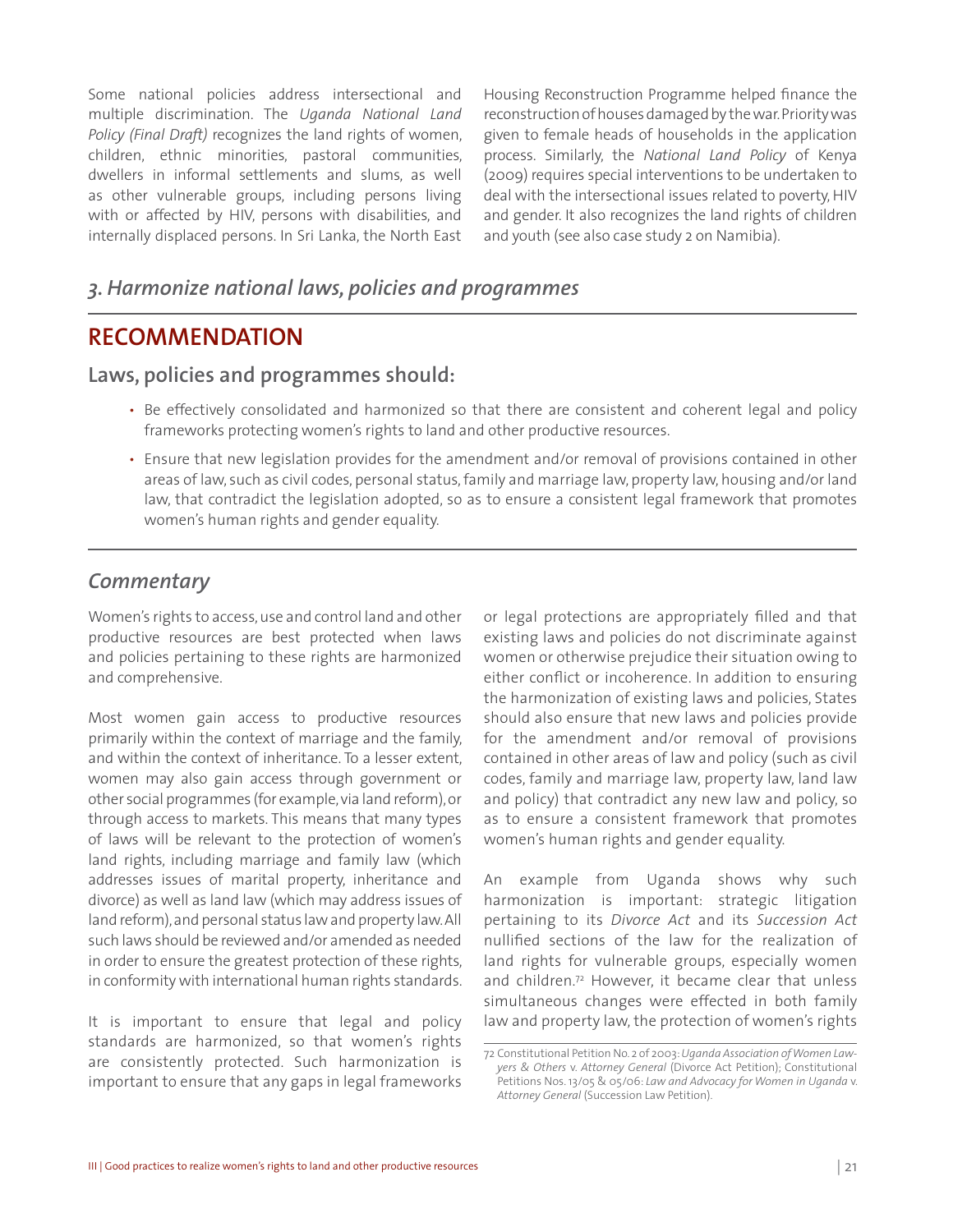# **CASE STUDY 2**

**THE IMPORTANCE OF ENSURING THE RIGHTS OF YOUNG WOMEN UNDER NAMIBIA'S COMMUNAL LAND REFORM ACT**

In Namibia, much of the rural population lives on communal land owned by the State and customarily allocated to members of the community by traditional leaders. Under pre-independence customary law, women's access to land was primarily through their husbands, fathers or some other male relative. Under the *Communal Land Reform Act* of 2002, there are no bars to gender equality in the allocation of communal land – but there is no direct articulation of the principle of non-discrimination, nor any affirmative action for women. Land continues to be allocated by traditional leaders, with the allocations being ratified by community land boards, about one third of whose members should be women.

In 2007, four years after the new law came into force, some traditional leaders interviewed by the Legal Assistance Centre reported a rising trend in applications for land from single women – mainly women over the age of 50. While these women were applying for and receiving land, younger women were unaware of their rights and faced unique challenges. Some traditional leaders interviewed for this study expressed reluctance to allocate communal land to young, single women. Young women do not traditionally have their own households, usually remaining in their parents' homesteads until they marry. Traditional leaders cited worries that allowing young, single women to establish their own homesteads might encourage violence or prostitution as lots of single men would be likely to visit them, and that this would contradict parental responsibilities to care for such women. Some traditional leaders apparently refused to allocate land to single women on such grounds, despite the law's genderneutral provisions. Ironically, this study found that the overriding reason cited for the increased ability of single women to obtain land was not the new law, but the fact that women increasingly have the financial means to "persuade" village sub-headmen to allocate land to them.

Similarly, a recent study of 10 villages under the jurisdiction of a single community land board found that 40 per cent of the applications for land rights originated from single, widowed or divorced women, with the average age of the female applicants being about 60. Younger women in the study area were aware of their right to register for independent communal land rights, but were discouraged from doing so by cultural and socioeconomic barriers. However, the study noted that both the community land board and the local traditional authority in this particular location were actively encouraging women to apply for land rights.

To remedy the situation, affirmative action measures should be formalized in legislation, in this case to assist in changing prevailing attitudes about land allocation to young, single women. Supportive organizations could encourage women to exercise the option of registering individual land rights, even if this constitutes a break with tradition.

*Source*: Dianne Hubbard, Legal Assistance Centre, Namibia*.*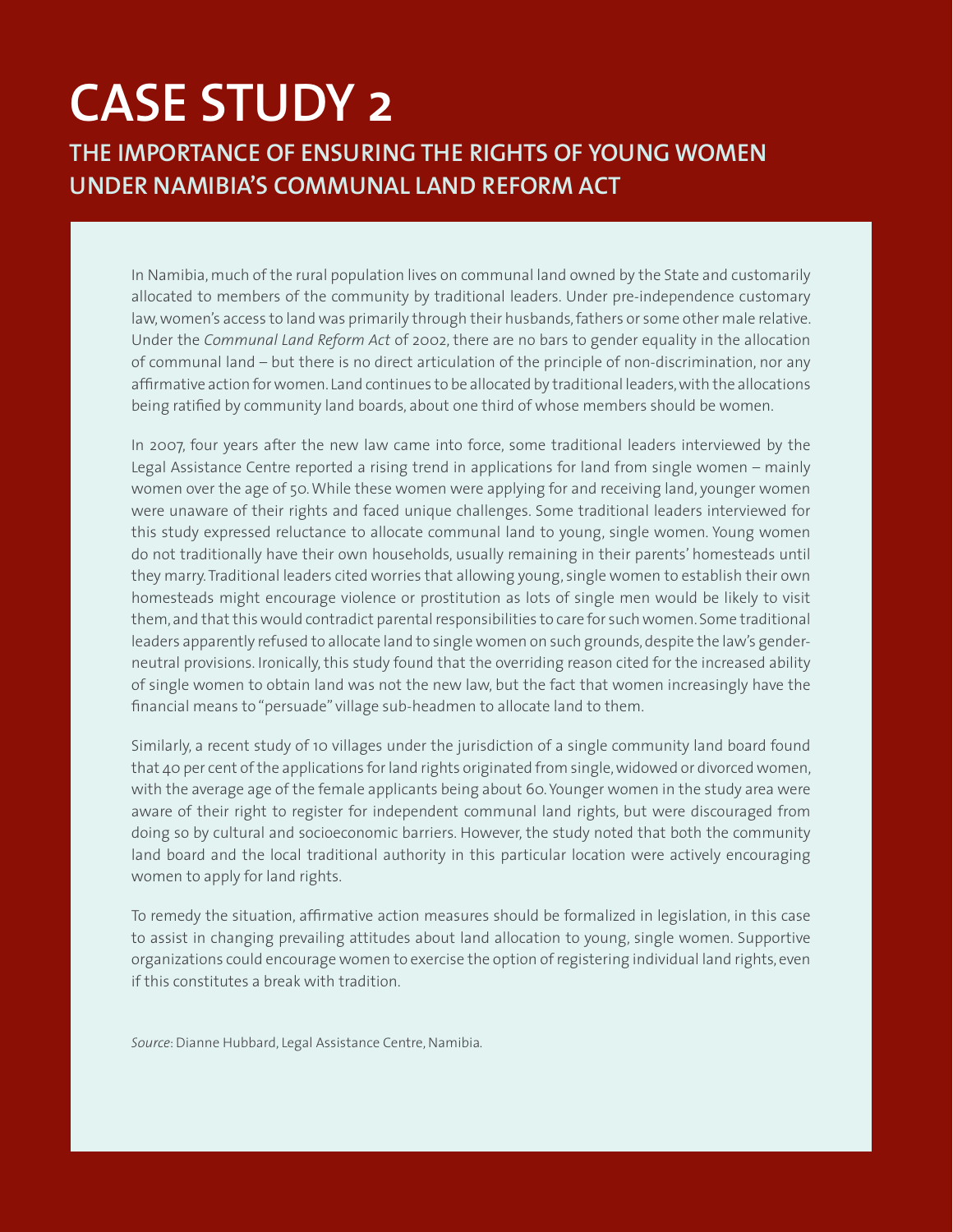to land as divorcees, separated partners or heirs cannot be attained. The lesson from this experience is that family law and property law need to be in harmony for there to be effective protection.

Mozambique stands out as a good example of where the land law and other laws (for example, the new *Family Law*) have been harmonized to improve women's land rights. Similarly, Namibia's *National Gender Policy 2010-2020* provides for removing all components that discriminate against women, to bring customary laws in line with the Namibian Constitution. Kenya's *National* 

*Land Policy* also makes provisions for the removal of a constitutional clause that legalized discrimination on matters of personal law (including inheritance and marriage), and now provides for equal spousal rights to matrimonial property and protects the rights of widows, widowers and divorcees through the enactment of a law on co-ownership of matrimonial property. In India, the *National Policy for the Empowerment of Women* of 2001 encourages changes in personal laws such as those related to marriage, divorce and maintenance so as to eliminate discrimination against women.

#### *4. Guarantee women's land rights in the constitution*

### **RECOMMENDATION**

#### **National constitutions should:**

- Ensure that women's equal right to access, use and control productive resources, including land, is specifically recognized (including equal rights with men with respect to the acquisition, administration, control, use and transfer of land).
- Recognize that women have an equal and independent right to acquire, administer, control, use and transfer property irrespective of their marital and family status.
- Ensure that discrimination against women is prohibited in all areas, including laws, customs and practices.
- Ensure that international human rights instruments, such as the Convention on the Elimination of All Forms of Discrimination against Women, are incorporated into national law as applicable and that reservations are removed.

#### *Commentary*

National constitutions offer the highest form of legal protection and recognition of women's rights over productive resources. While many provide for gender equality, some specifically recognize women's land, housing and property rights.

For example, in Paraguay the 1992 Constitution provides, among the fundamental principles of the agrarian reform, for women's participation in reform plans on the basis of equality with men and support for rural women. The Bolivian Constitution of 2009 provides that the State has the obligation to "promote policies aimed at eliminating all forms of discrimination against women

in the access to, ownership and inheritance of land" (art. 402).The 2008 Constitution of Ecuador, as amended in 2011, provides that "the State shall guarantee equal rights and equal opportunity to men and women in access to property and decision-making in the management of their common marital estate" (art. 324). In Brazil, the 1988 Constitution and Law 8629 of 1993 state that both women and men, regardless of their marital status, can be allocated property rights or concessions under the agrarian reform, either individually or jointly.

The 1994 Constitution of Malawi stipulates that, on the dissolution of marriage, women have the rights to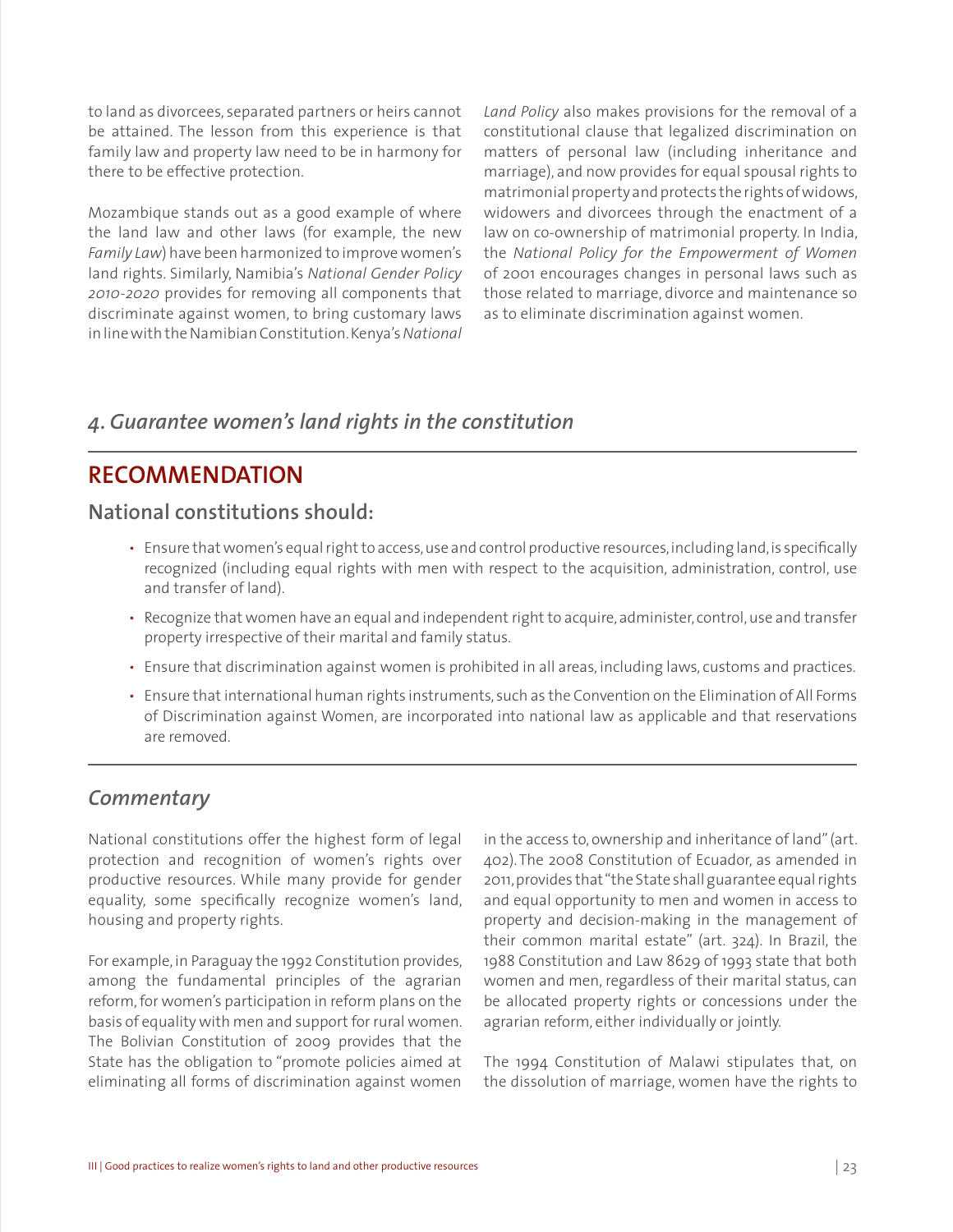a fair disposition of property that is held jointly with a husband and to fair maintenance together with the children (art. 24 $(1)$  $(b)$ ). In addition, its article 24 $(2)$ states that "Any law that discriminates against women on the basis of gender or marital status shall be invalid and legislation shall be passed to eliminate customs and practices that discriminate against women such as… (c) deprivation of property, including property obtained by inheritance."

Namibia's Constitution provides that "men and women … shall be entitled to equal rights as to marriage, during marriage and at its dissolution" and that "all persons shall have the right to acquire, own and dispose of all forms of … property individually or in association with others …" (arts. 14 and 16). It also recognizes that international human rights treaties are self-effecting once ratified (art. 144), which makes international human rights standards such as the Convention on the Elimination of All Forms of Discrimination against Women directly applicable within the national legal system.

Another example is Japan, which provides in its 1946 Constitution that "… With regard to choice of spouse, property rights, inheritance, choice of domicile, divorce and other matters pertaining to marriage and the family, laws shall be enacted from the standpoint of individual dignity and the essential equality of the sexes" (art. 24). Equally, the 2010 Constitution of Kenya provides for the elimination of gender discrimination in law, customs and practices related to land and property in land (art. 60).

# **B. SECURITY OF TENURE AND PROHIBITION OF FORCED EVICTION**

*1. Women's right to legal security of tenure* 

### **RECOMMENDATION**

#### **Laws, policies and programmes should:**

- Recognize legal security of tenure within rural, urban and peri-urban areas across the "continuum of land rights" (e.g., customary, group, collective, leasehold, freehold) and ensure that legal security of tenure is recognized and enforced for women on an individual basis irrespective of marital or other status.
- Ensure that female victims of domestic violence enjoy security of tenure and that they have "a right to reside" in their marital homes.

#### *Commentary*

Land tenure is properly understood as a "bundle of rights in land" which can include the right to occupy, enjoy and use; to cultivate and use productively; to sell, gift or bequeath; to mortgage or rent; or to transfer. Land tenure systems – ranging from informal to formal – determine who can use what resources for how long and under what conditions. In practice, land tenure may take a variety of forms, such as ownership, rental (public and private) agreements, cooperatives, leasehold or informal settlement – including informal occupation of land.

Land tenure – as the bundle of rights described above – is often described as being either secure or insecure. The reality is more nuanced. Seen holistically, there are certain factors that can make land rights more secure for women. Under the international human rights framework,<sup>73</sup> States are obliged to take immediate measures aimed at conferring legal *security of tenure* upon those persons and households currently lacking such protection, in genuine consultation with the affected persons and

<sup>73</sup> Committee on Economic, Social and Cultural Rights, general comment No. 4 (1991) on the right to adequate housing, para. 8 (a).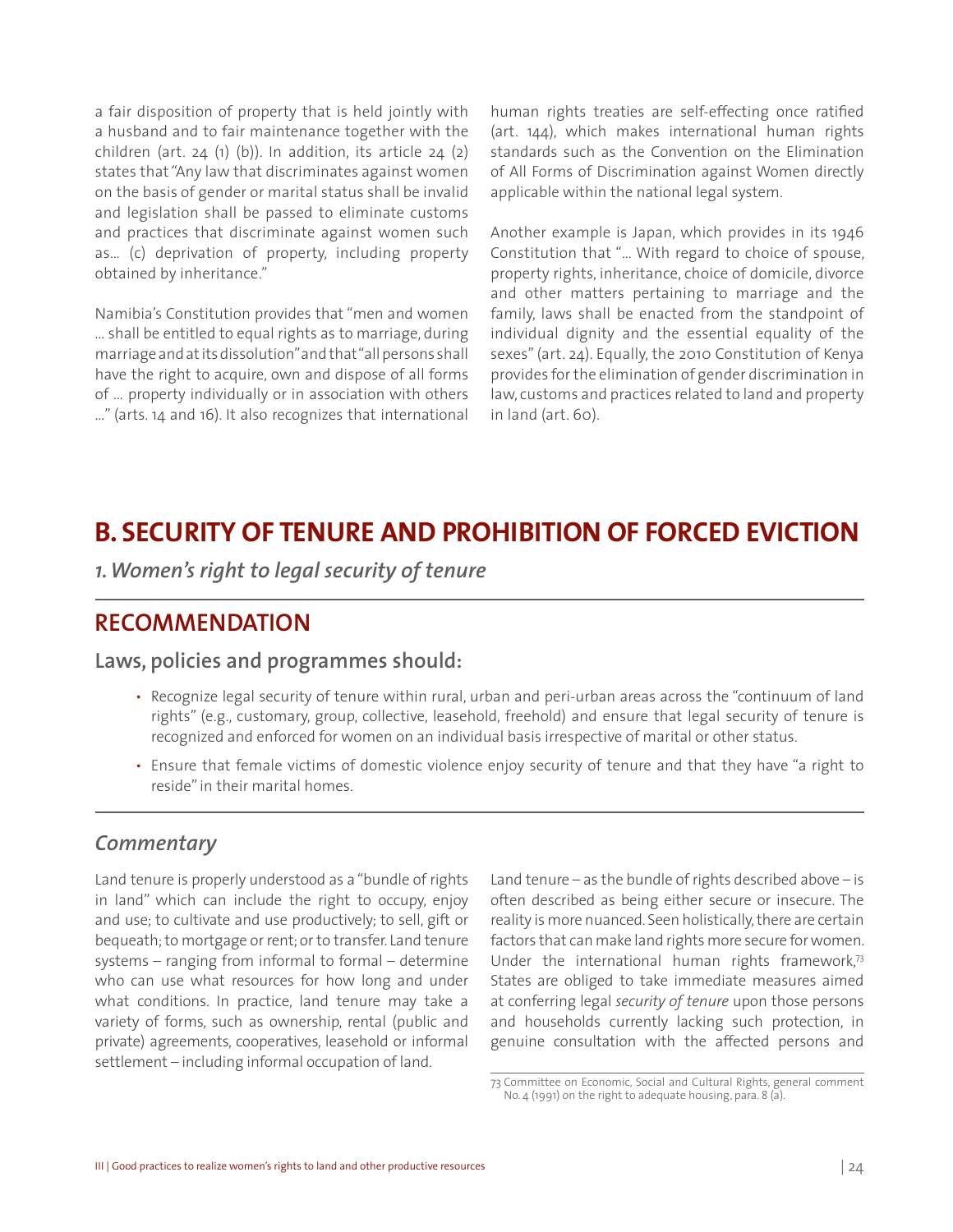groups, regardless of the type of tenure they have. Therefore, notwithstanding the type of tenure, all persons must possess a degree of legal *security of tenure* which guarantees legal protection against forced eviction, harassment and other threats.

UN-Habitat advocates for a "continuum" of land rights, encompassing both informal and formal tenure systems. UN-Habitat concludes that while no single form of tenure can meet the different needs of all social groups, a range of land tenure options enables both women and men from all social groups to meet their changing needs over time. Each point along this continuum can provide for women's rights to land, provided that discrimination is prohibited and that women are granted legal security of tenure. However, care must be taken to ensure that women's rights are respected and that the concept of security of tenure itself is seen from an integrated gender perspective.

The Committee on World Food Security's Voluntary Guidelines on the Responsible Governance of Tenure of Land, Fisheries and Forests in the Context of National Food Security specify that States should safeguard legitimate tenure rights against threats and infringements, i.e., they should protect tenure rightsholders against the arbitrary loss of their tenure rights, including forced evictions.74

In Ghana, the 1999 *National Land Policy*, amended in 2002, created the Land Administration Project to improve the land administration system in part by establishing an administrative structure which ensures that women, landless and vulnerable populations are provided with tenure security.

The *Uganda National Land Policy (Final Draft)* seeks to harmonize and streamline the complex tenure regimes in Uganda so as to ensure equitable access to land and security of tenure (see also sect. A.3 above). It states clearly that a good land tenure system must guarantee security of tenure and must correct provisions which constitute discrimination against women.

Because women most often gain access to land and housing through their relationship with a man, widowhood and domestic violence present a serious concern from the point of view of women's security of tenure. Namibia's *Communal Land Reform Act* of 2002 gives surviving spouses who reside in rural areas the right to remain on land allocated to their deceased spouses. This right is not affected by remarriage. In some countries, for instance, Brazil, India and Serbia, national domestic violence legislation now provides that victims of domestic violence are allowed to stay in the marital home, regardless of who owns it.75

<sup>74</sup> See also FAO, *Governing Land for Women and Men: A Technical Guide to Support the Achievement of Gender-equitable Governance of Land Tenure* (Rome, 2013), available from www.fao.org/docrep/017/i3114e/i3114e.pdf (accessed 24 July 2013).

<sup>75 &</sup>quot;Report of the Special Rapporteur on adequate housing as a component of the right to an adequate standard of living, and on the right to non-discrimination in this context, Raquel Rolnik" (A/HRC/19/53).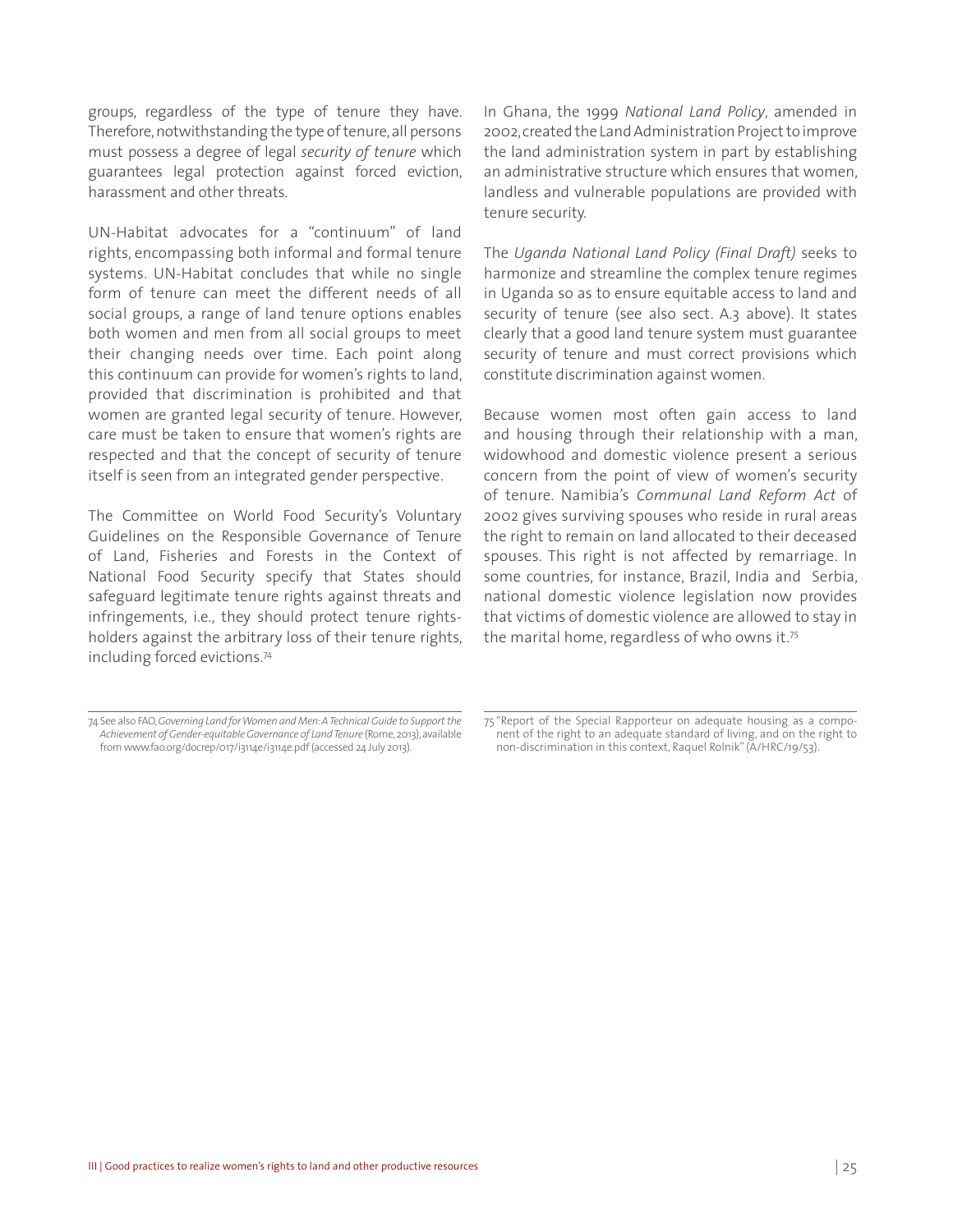# **CASE STUDY 3 WOMEN RESISTING FORCED EVICTION: THE LANDLESS PEOPLE'S MOVEMENT IN BEEL KURALIA, BANGLADESH**

Over the past two decades, some 1,500 landless peasant families have been struggling to retain a total of 473.23 acres (191.59 ha) of *khas* (State-owned) land in their possession at Beel Kuralia.

In 1987, the Government of Bangladesh adopted the Khas Land Management and Distribution Policy, according to which landless peasants should get priority in receiving *khas* land and which guaranteed joint ownership of land between husband and wife. It also set criteria for widows and abandoned women to be given priority to own *khas* land. As a result, 182 women of a rural area named Beel Kuralia now own *khas* land in their individual name. This land ensures their families' food security.

These families have had to endure a seemingly endless struggle to retain their land rights against illegal land-grabbing. On 2 May 1993, they were subject to brutal attempts to forcibly evict them. Their homes were looted and set on fire. During one attack, a young boy was caught and attackers chopped off his right hand. People accused the police of sheltering the perpetrators.

A national NGO, the Association for Land Reform and Development, brought together a group of journalists from the country's leading newspapers to investigate the attacks. They reported harassment, torture, killings and arson attacks on landless people's houses. These reports stirred the conscience and drew the attention of people from all walks of life. The Association started discussing the issues with local political leaders, convened press conferences and dialogues both at national and local level, and published news in its journal *Bhumibarta*. It gave legal aid to women so they could fight systemic corruption in the local land administration and hold local elites accountable through court processes.

Over the past two decades, a group of landless leaders – both men and women of Beel Kuralia – attended awareness-building workshops and training organized by the Association. These developed their capacity to benefit from the Government's Khas Land Management and Distribution Policy.

The landless people succeeded and kept the land under their possession. The landless women's movement, in particular, set an example for women's socioeconomic empowerment as well as for the successful implementation of the Kash Land Management and Distribution Policy. Many of these women leaders take the lead in local mediation and arbitration processes, especially on violence against women. As elected representatives of the people, they engage with the local government as well as in national politics.

*Source*: Rowshan Jahan Moni, Association for Land Reform and Development, Bangladesh.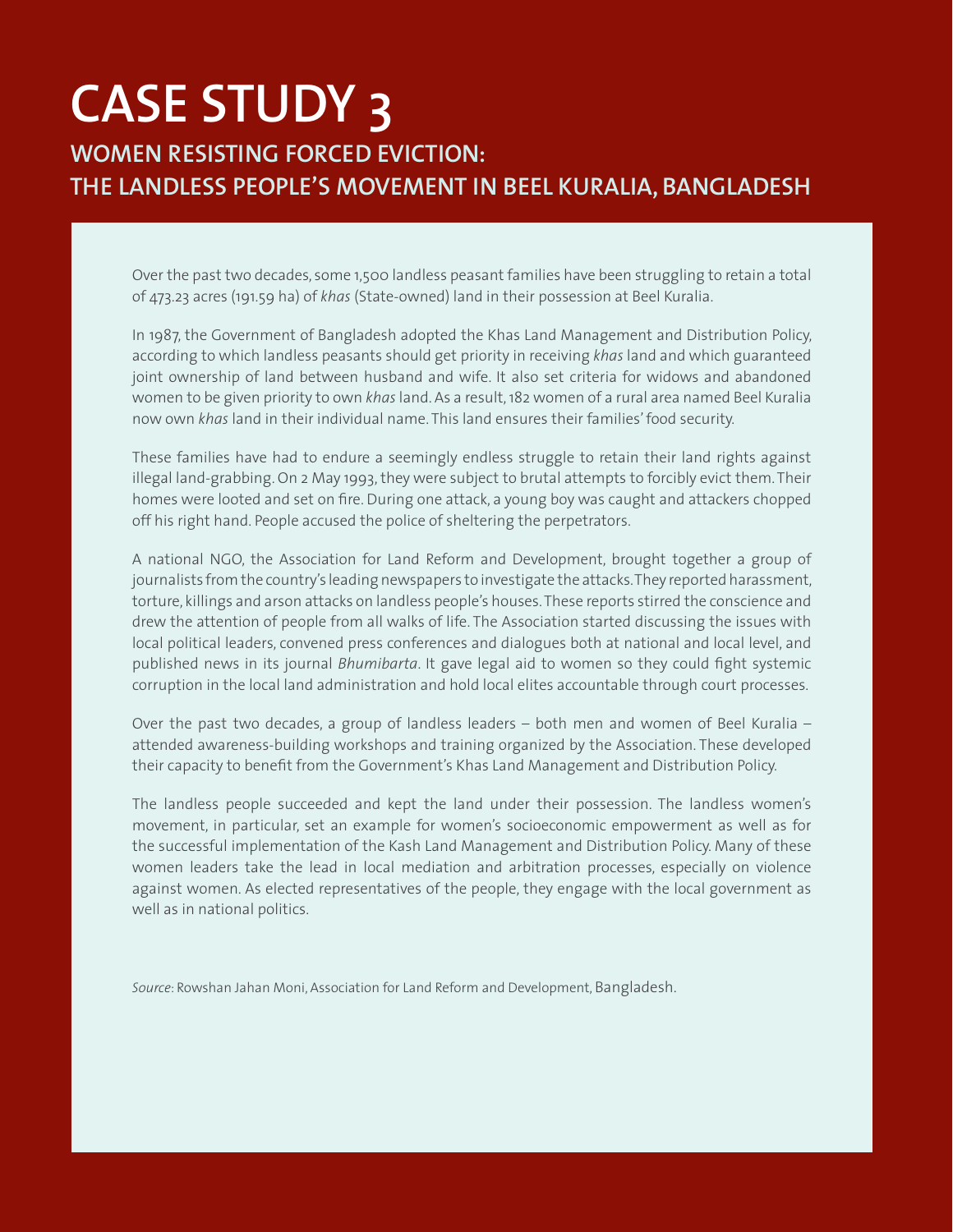### **RECOMMENDATION**

#### **Laws, policies and programmes should:**

- Provide women legal protection against forced eviction in rural, urban and peri-urban areas at the hand of both public and private actors. This protection should consider the specific needs of women.
- Ensure that all forms of forced eviction at the hands of both public and private actors particularly perpetrated against women (for example, "property-grabbing") are illegal and subject to criminal penalties.
- Create gender-sensitive and effective enforcement mechanisms, such as special police units, to ensure that women are able to claim their rights when they have been subjected to forced eviction, disinheritance or property-grabbing. These enforcement systems should have all the human, financial, legal, technical and other resources needed to make them effective (see also sect. C below).

#### *Commentary*

States should explicitly prohibit the practice of forced evictions. Forced evictions constitute gross violations of a range of internationally recognized human rights, including the human rights to adequate housing, food, water, health, education, work, security of the person, freedom from cruel, inhuman and degrading treatment, and freedom of movement. Forced evictions are defined as the permanent or temporary removal against the will of individuals, families and/or communities from the homes and/or land which they occupy, without the provision of, and access to, appropriate forms of legal or other protection. Property-grabbing, or disinheritance, at the hands of private actors, may also be considered as a form of forced eviction perpetrated against women (see also case study 3 on Bangladesh).

In South Africa, the *Prevention of Illegal Eviction from and Unlawful Occupation of Land Act* of 1998 provides for the prevention of forced eviction, and further notes that "special consideration should be given to the rights of the elderly, children, disabled persons and particularly households headed by women, and that it should be recognised that the needs of those groups should be considered."

Some countries also offer specific protection against property-grabbing (also known as disinheritance). Zambia's *Intestate Succession Act* of 1989, for example, imposes criminal penalties on those who wrongfully deprive rightful heirs of their property. Zambia also established a special victim support unit within its police force to protect women from property-grabbing after the death of a spouse and enforce their rights. This unit has been described as "an innovation that has helped to curb incidences of property-grabbing. The dissemination of its activities through women's NGOs, … and the media, is enabling women to realize that they are not completely helpless when confronted with such situations."76

In Malawi, the *Deceased Estates Act* of 2011 declares any property-grabbing by a deceased spouse's relatives to be a criminal act and subject to criminal prosecution. In Zambia, the *Wills and Administration of Testate Estates Act* of 1989 prohibits "intermeddling" with the property of rightful heirs. Any person who wrongfully deprives a rightful heir of her or his property is liable to criminal sanction.

The Basic principles and guidelines on developmentbased evictions and displacement provide further guidance on protecting women's rights in the context of eviction and displacement (see also chap. I.A.2).

<sup>76</sup> UN-Habitat, *Land Tenure, Housing Rights and Gender in Zambia* (Nairobi, 2005).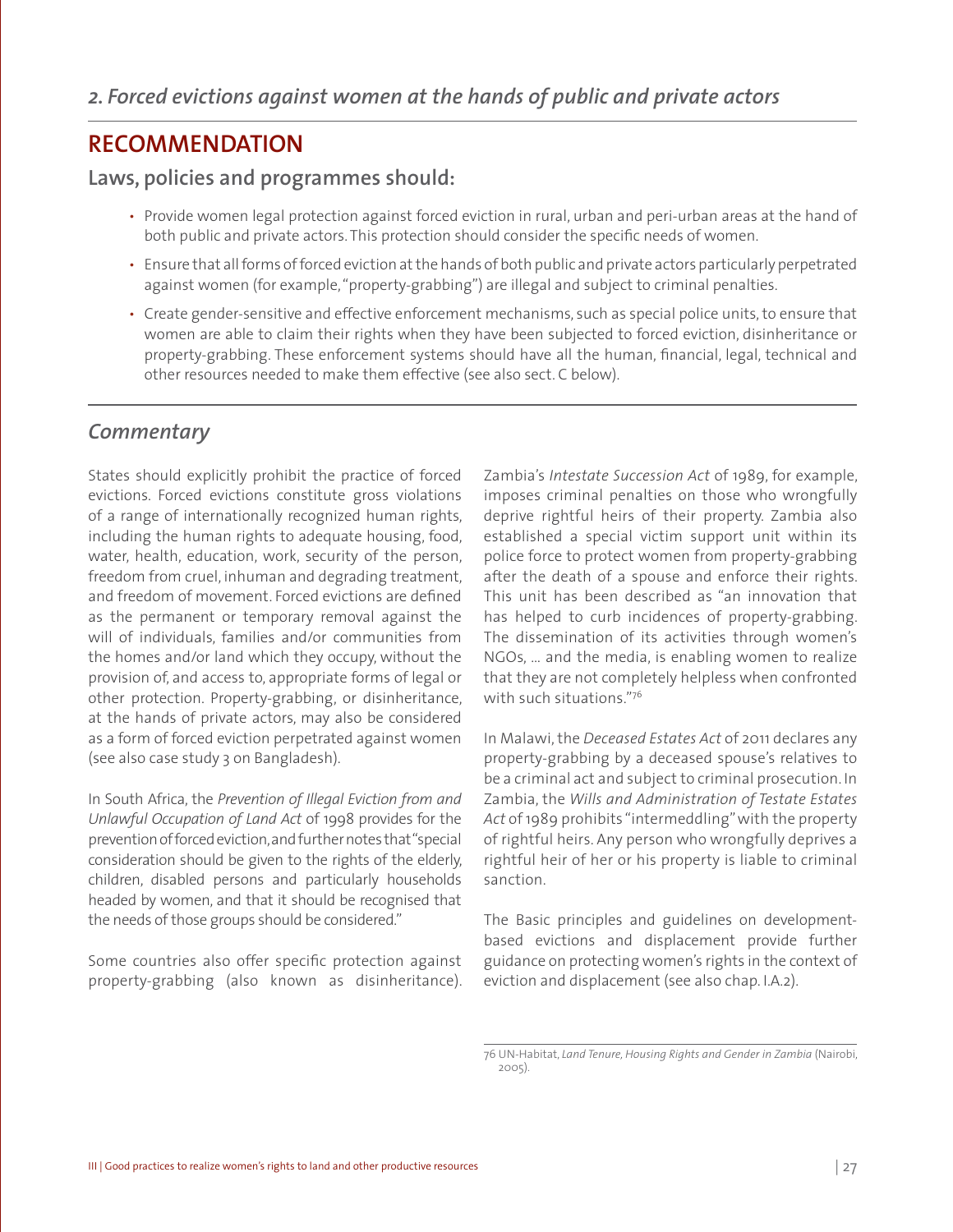# **C. LEGAL SYSTEMS AND ACCESS TO JUSTICE**

*1. Legal pluralism*

### **RECOMMENDATION**

#### **Laws, policies and programmes should:**

- Transform (through review, amendment and/or repeal) all laws (statutory, religious and customary), regulations, customs and practices which discriminate against women or which in any way limit or negatively affect their access to, use and control of land and other productive resources (see also sect. A.3 above).
- Ensure that all justice mechanisms, including religious and customary mechanisms, respect, protect and fulfil women's rights to land and other productive resources, and that the relevant authorities are held accountable when they fail to do so.
- Support women in challenging discriminatory aspects of formal, religious and customary law.
- Seek effective ways to bring coherence to formal, religious and customary systems, so as to advance gender equality and women's empowerment, particularly as related to access, use and control of land and other productive resources.

#### *Commentary*

Many countries have situations of dual or multiple justice systems, with statutory, customary and/or religious legal systems. The relationship between statutory and customary and/or religious law is determined by the status of customary and/or religious law within the legal system. This varies across countries, ranging from full or partial recognition to non-recognition of customary and/or religious law. In countries with different ethnic or religious groups, customary or religious legal systems may stipulate a range of personal laws, therefore changing women's legal status depending on her origin.

Even in countries where statutory law supposedly trumps customary and/or religious law, the reality is that custom and religion continue to play a pivotal role in the lives of women and men, even if formal laws seek to restrict their powers. Still, regardless of the arrangements, formal and customary and/or religious legal systems must uphold the rights of women (see also chap. I). On issues of land, equal access and control for women have been of special concern, because customary law has often been used to deny women's equal land rights.

There are good practices in laws and policies to ensure the protection of women's rights in the context of customary or religious systems. Divergence between statutory (formal) law and customary and/or religious law can be addressed at the highest level, namely with constitutional protections. For example, in Uganda the Constitution prohibits "laws, cultures, customs or traditions which are against the dignity, welfare or interest of women … or which undermine their status" (art. 32). The *Uganda National Land Policy (Final Draft)*  also commits to reform customary law, to modify the rules of transmission of land rights under customary land tenure, to guarantee gender equality and equity; and to ensure that the decisions of traditional land management institutions uphold constitutional rights and obligations with regard to gender equality. In this policy, the Government of Uganda specifically commits to protect the rights of access to, inheritance and ownership of land for women and children, and to address the existing gender inequality and ensure that both men and women enjoy equal rights to land before marriage, in marriage, after marriage, and at succession, without discrimination. It also recognizes and solicits the support of religious and cultural leaders to accept and implement measures designed to protect the rights of women and children (see also case study 4 on China and case study 6 on Rwanda).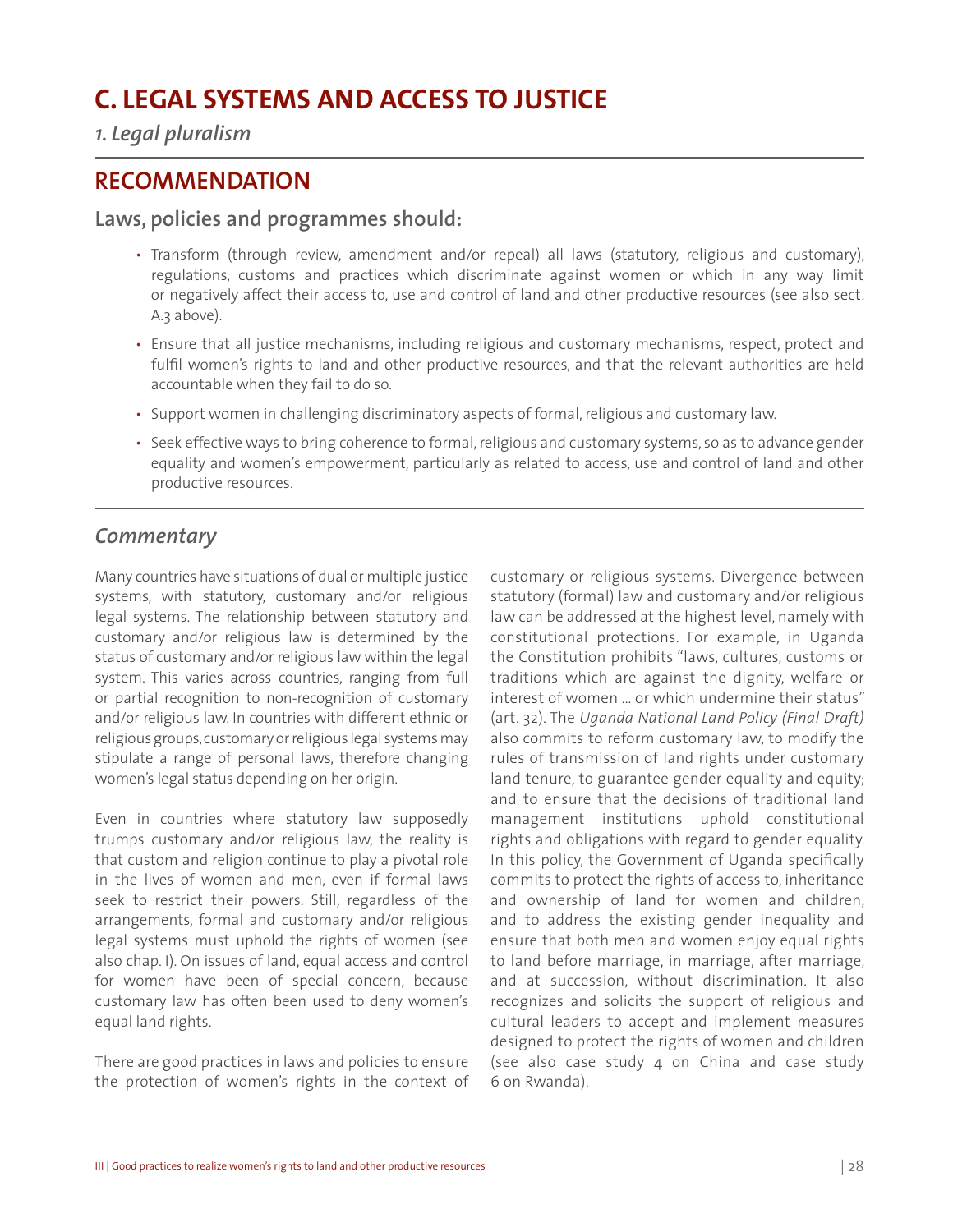The courts have been another vehicle for addressing conflict between legal systems. In Kenya, in the *Ntutu* case (2008), the High Court heard arguments by the sons of the deceased that Masai customary law of succession does not recognize the rights of daughters to inherit the estate of their fathers. However, in rendering its decision, the Court applied international human rights law, international covenants and treaties which had been ratified by Kenya, as well as previous case law. The Court upheld the right of the daughters to inherit equally from the assets of the estate.<sup>77</sup>

In the *Bhe* case, the Constitutional Court of South Africa found that the practice of male primogeniture (the custom of the firstborn male inheriting the entire estate), as provided for under customary law, was discriminatory and classified as unconstitutional all legislation that allowed such discriminatory laws to be applied. Following this decision, South Africa enacted the Reform of Customary Law of Succession and Regulation of Related Matters Bill, which gave customary widows and daughters and widowers and sons equal inheritance rights. In *Mojekwu*  v. *Mojekwu*, the Nigerian Court of Appeal similarly held that the Nnewi custom of *Oli-ekpe* (prohibiting the inheritance rights of females and providing that the eldest male in the family will inherit) was discriminatory and any form of societal discrimination on grounds of sex was held unconstitutional and against the principles of an egalitarian society.

Another similar example is the case of *Epharahim* v. *Pastory & another*, in which the Tanzanian High Court invalidated customary norms preventing women from selling land. Most recently, in October 2012, in the case of *Mmusi and Others* v. *Ramantele and Another*, the Botswana High Court ruled that the customary laws which provided for male-only inheritance of the family home were discriminatory and illegal under the Constitution.

There are also ways of trying to ensure better coexistence between statutory laws and customary law and practice. Namibia's *Communal Land Reform Act* of 2002, while keeping customary land tenure rules largely intact, altered customary administration structures. This meant that although traditional authorities may still allocate customary land and revoke rights to customary land, applications for customary land must be made in writing. The decisions made by traditional authorities are subject to the approval of community land boards, the jurisdictions of which are determined by the Minister of Lands. The Minister appoints the board members, who typically number at least 12. The community land boards must include four women (two engaged in farming and two who have other substantive expertise relevant to the functions of the board). These community land boards can, in practice, provide an extra layer of protection for women.

As mentioned above, Namibia's *Communal Land Reform Act* of 2002 also provides that both widows and widowers have a right to remain on their land after the death of their spouse, even if they subsequently remarry. If a surviving spouse who stays on the land remarries and dies, the new surviving spouse will also have a right to remain on the land. However, if the second surviving spouse dies, the land reverts to the traditional authority to determine who has the right to stay on the land. This decision must be made in consultation with the members of the concerned family or families identified by the traditional authority with reference to the relevant customary law.

<sup>77</sup> Similar examples exist elsewhere. For examples from Uganda, see footnote 72. Most recently in Swaziland, the High Court ruled that married women have a right to register property in their own name, rather than solely in their husband's name. See also *Aphane* v. *Registrar of Deeds & Others*, High Court of Swaziland, civil case No. 383/2009, Judgement of 23 February 2010.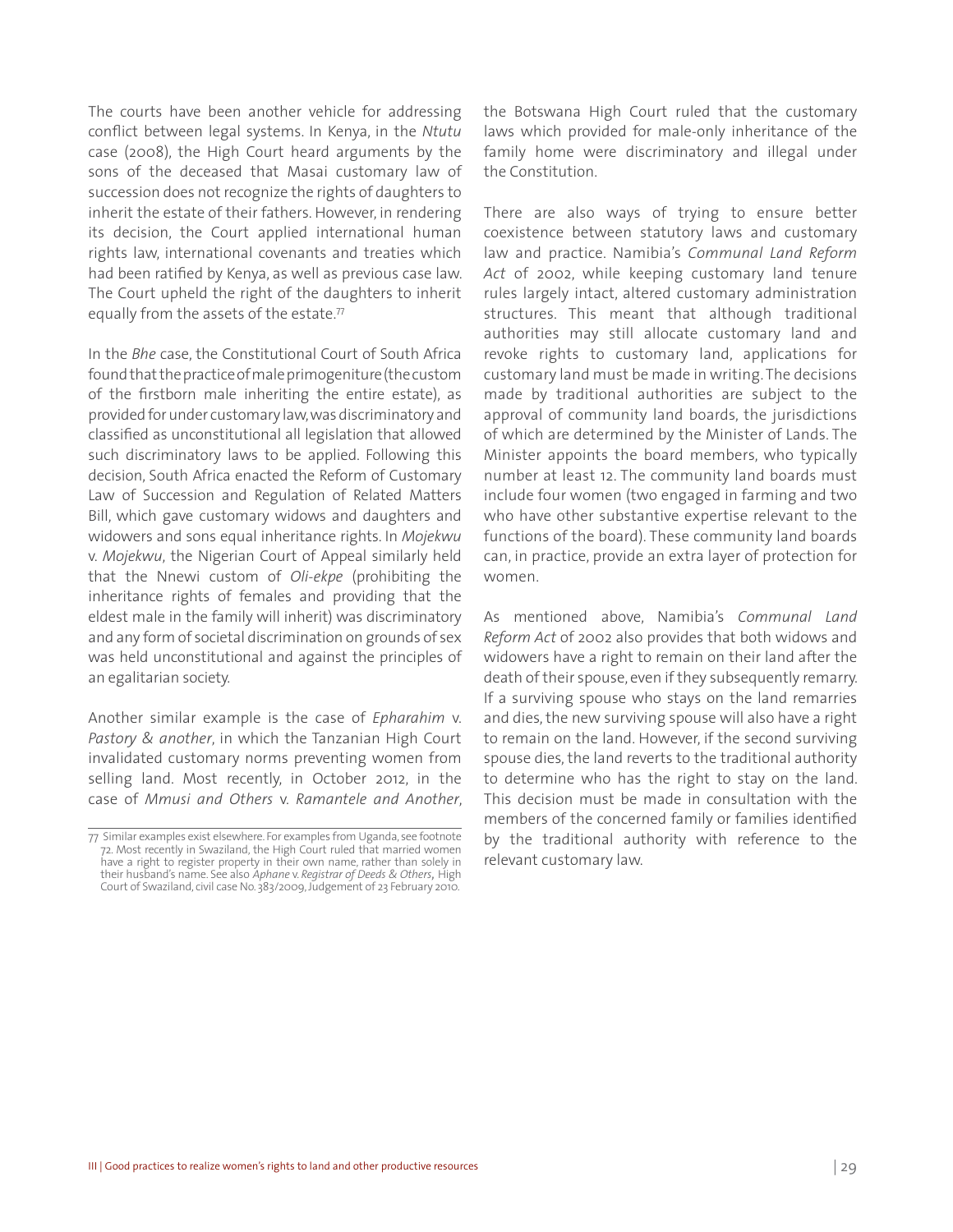# **CASE STUDY 4 GOOD PRACTICE FOR ADDRESSING WOMEN'S LAND RIGHTS IN CHINA**

One of the key factors that negatively affect women's land rights in China is that much discretion is given to village committees to make rules on allocating land and land-related benefits. Traditional gender practices and norms such as patrilocal residence and patrilineal inheritance influence the decisions of the village committees in such a way that renders women's land tenure insecure. However, there is no institution or mechanism to review or appeal the legitimacy of the village rules. Some local governments and women's organizations have taken the initiative to tackle this issue.

The Nanhai district government of Foshan City in Guangdong Province of China is one of the few local governments that actively took action to address the violation of "married-out" women's land rights at the village level. "Married out" refers to the idea that once a woman marries someone from another village, she is seen as neither fully part of her husband's family nor of her birth family, leaving her in a precarious position. The experiences of Nanhai district set a good example for how local government can play a key role in effectively supervising and rectifying village rules that infringe women's landrelated rights and interests.

With clear guidance and principles for ensuring "married-out" women's equal land rights and landrelated benefits based on relevant Chinese laws, the district government set up a working group of government officials to review the village rules and work together with villagers to change the provisions which discriminate against women's equal rights to land. For those very few villages that refused to change their rules to grant "married-out" women equal land rights, judicial procedures were applied to enforce compliance. The combination of administrative and judicial means proved to be very effective. After one year of administrative and judicial intervention, about 18,000 married women were granted equal land-related rights and interests. They constitute 95 per cent of the married women in this district.

Besides the external forces of administrative and judicial interventions, protecting rural women's land rights also requires fundamental shifts in farmers' thinking about women's rights to land and land-related benefits. Some women's organizations in China carried out training and educational projects for farmers to encourage them to change traditional ideas and norms that discriminate against women and negatively affect their land rights. This has proved very effective in building gender awareness among village leaders as well as ordinary villagers. Through active involvement in training and participating in open and intensive discussions, farmers, including women, get an opportunity to reflect on the traditional norms, which have dominated their lives for generations, and to identify for themselves those that are discriminatory against women. Consequently, some of the villages involved in these projects amended their rules through democratic procedures within the community and granted women equal rights, including rights to land.

*Source*: Xiaobei Wang, Landesa Center for Women's Land Rights, China.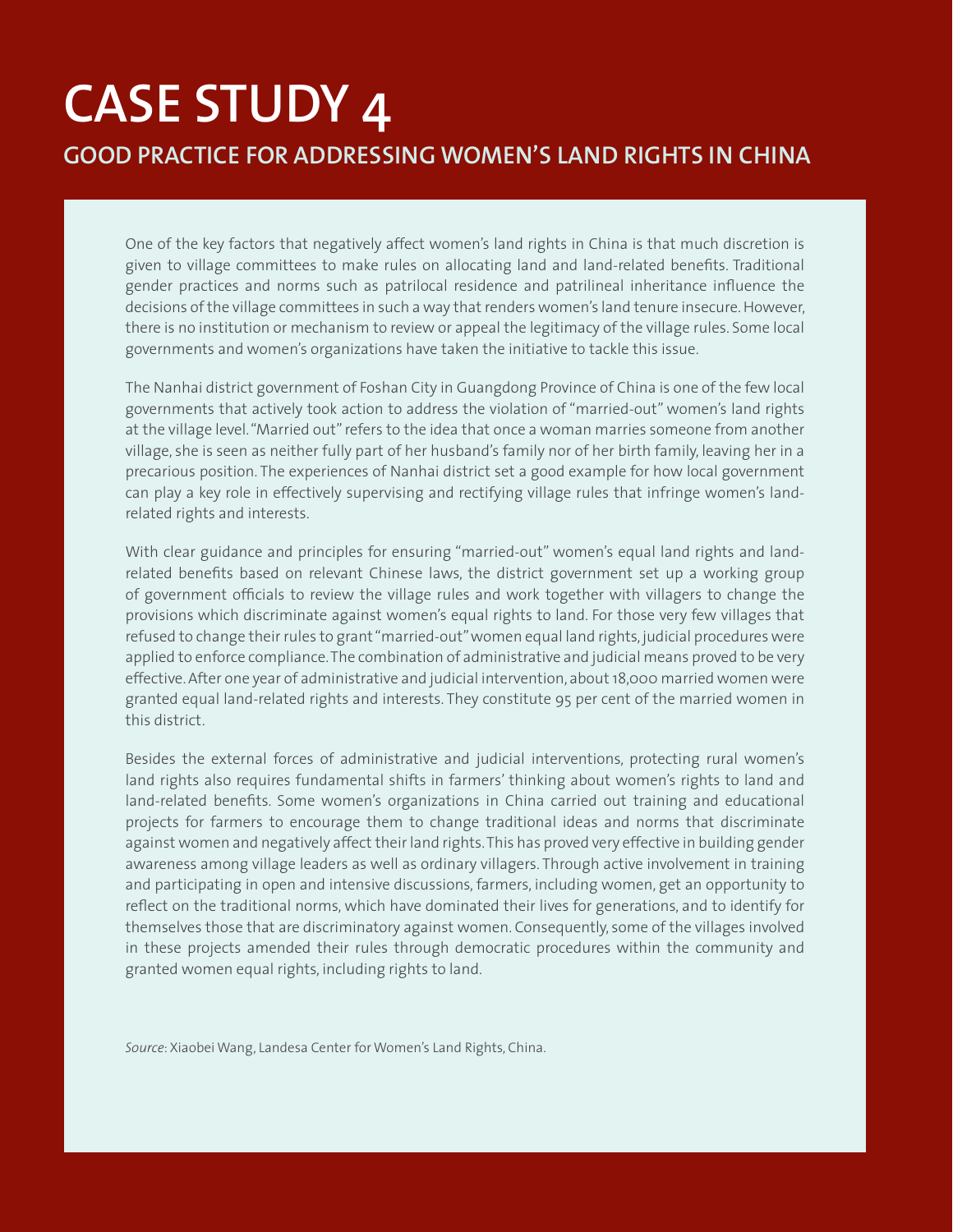### **RECOMMENDATION**

#### **Laws, policies and programmes should:**

- Ensure that all women benefit from legal literacy campaigns (see sect. G.2 below) and are able to access formal avenues of justice that protect their rights.
- Ensure that courts are fully accessible and affordable to all women, and that all women are able to access low-cost or free legal aid and other legal services in their own language.
- Ensure that justice mechanisms are provided with the necessary human, financial, legal, technical and other resources to make them effective.
- Ensure that legal professionals, including judges, prosecutors and lawyers, receive regular training on women's equal rights to land and other productive resources.
- Provide religious and customary justice authorities with training on women's rights, as well as other relevant support, in order for them to effectively protect women's rights within the scope of their jurisdiction and encourage fair decision-making about women's land rights.
- Ensure that women are able to opt out of religious and customary processes should they choose, and appeal to formal justice systems for redress.
- Support, through financial and other means, positive local initiatives which affirm women's position and leadership, and support women's equal rights to land and other productive resources, including via community-led paralegals, watchdogs, land tribunals and other community strategies.

#### *Commentary*

Rights mean little if they cannot be claimed and enforced. Access to justice mechanisms for women means that women are able to access legal processes that are legitimate, gender-sensitive, affordable, easy to follow and physically accessible. Furthermore, the person filing must believe that there is a chance that the claim will have a favourable outcome or have faith in the fairness of the results. Judgements upholding rights must also be adequately enforced.

For formal legal systems, evidence suggests that justice chains can become more responsive to women's needs through one-stop shops and legal aid, investing in women service providers, and providing specialized courts and gender-sensitive judicial decision-making.78

Customary and/or religious justice and dispute resolution systems may be more accessible than other forums, particularly in rural areas. In Rwanda, for example, appearing before an *abunzi*, or mediation committee, is a required first step in seeking redress for

a land rights-related dispute. The *abunzi* are traditional dispute resolution mechanisms. By law, every ten villages (called a cell) have a mediation committee made up of ten members, at least 30 per cent of whom are women. They tend to be respected members of the community, so their decisions have weight. The *abunzi* are therefore much more accessible to the community than a traditional court (see also case study 6 on Rwanda).

Such systems can be mobilized to play a positive role in protecting women's property rights – particularly if this role is backed up with general legislation. To safeguard women's rights, traditional leaders and decision makers should receive training about women's rights and their responsibilities to uphold these rights. In Kenya, for example, local traditional authorities have been made aware of the contributions women make to their communities. Under the 2010 Constitution, traditional leaders have increased responsibility for protecting and enforcing constitutional rights, including women's rights to land

<sup>78</sup> *Progress of the World's Women 2011–2012: In Pursuit of Justice.*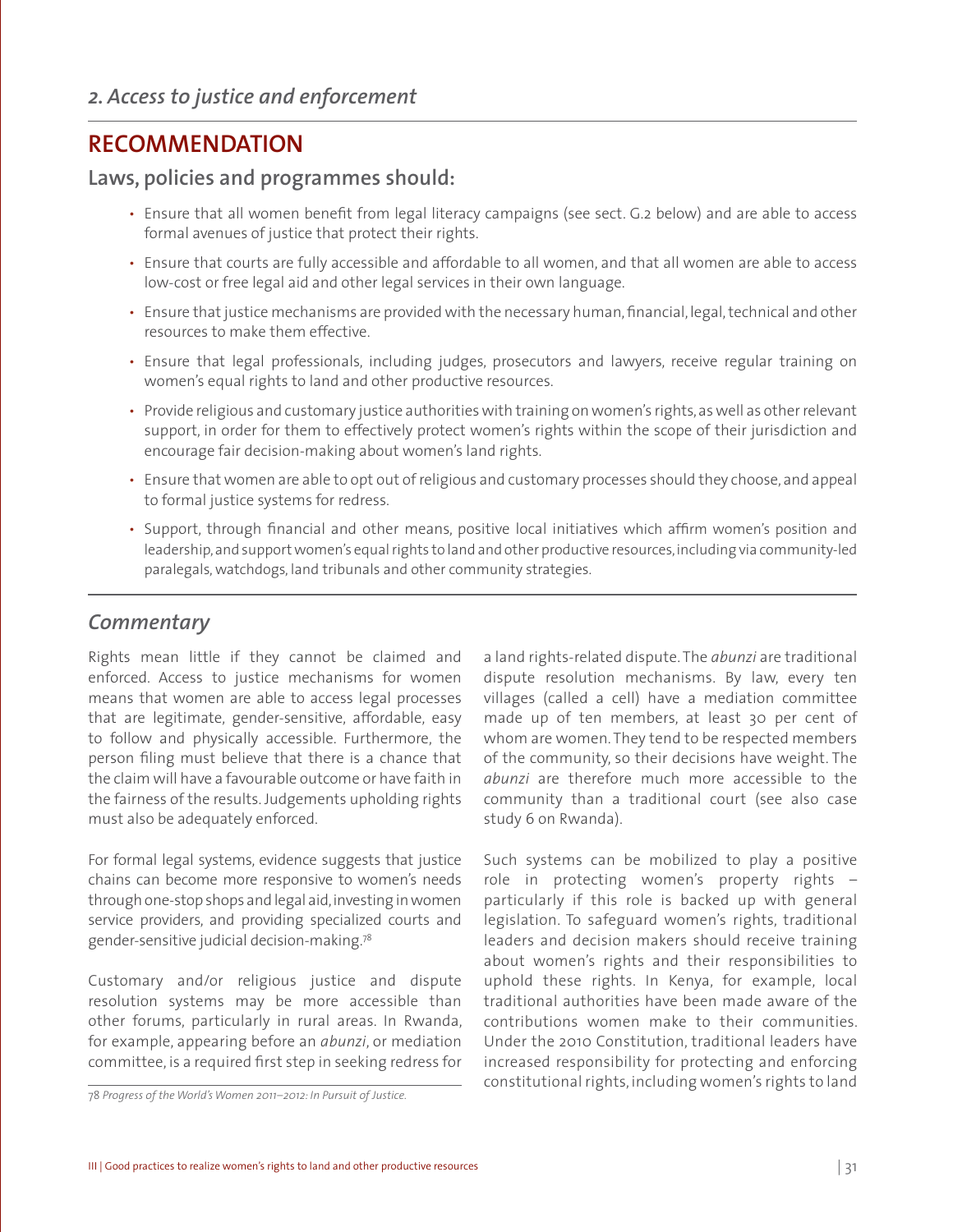and other productive resources. In one community, elders in Ol Posimoru drafted a new local constitution (known as a "katiba") that protects women's property rights. In Namibia, traditional authorities in some areas have supported widows in asserting their rights to remain on their deceased husbands' communal land and resisting efforts by relatives to remove them (see also subsect. 1 above). A UN Women programme in sub-Saharan Africa to reduce women's vulnerability to HIV and to mitigate its impact through improved access to property and inheritance rights (hereinafter "HIV and legal empowerment programme") has improved the knowledge and awareness of more than 2,000 traditional and community leaders on women's property and inheritance rights through training, advocacy, outreach and community dialogues. Engagement of these stakeholders has resulted in enhanced commitment and positive support for women's property rights.

Such efforts must be undertaken with care and always with the rights of women in mind. There should always be a way for women to opt out of traditional, customary or religious processes should they so choose, and appeal to formal systems. In all cases, women should be empowered to know their rights and how to claim them.

Many women's rights organizations have successfully established entirely new structures at the community level which can protect women's rights in practice. Several strategies have also been used by women and their advocates at the local level to effect positive

change. For example, some organizations are training community watchdogs and paralegals to protect women's rights.

In Kenya, grass-roots women's groups such as GROOTS Kenya have organized community paralegal training to strengthen the capacity of community watchdogs. Programming that fosters closer relations between informal justice systems and local legal aid providers, such as paralegals, has had positive results. Similar initiatives have been spearheaded by other grass-roots women's groups in the region, such as Seke Rural Home Based Care (Zimbabwe), Ntengwe for Community Development (Zimbabwe), Ntankah Village Women Common Initiative Group (Cameroon), Rwanda Women's Network (Rwanda), Coalition Of Women Farmers (Malawi), International Women Communication Centre (Nigeria) and Grassroots Sisterhood Foundation (Ghana).

In Kyrgyzstan community-based advisers on legislation were established. Men and women were trained on major land-related issues and provide free advice to the villagers. They help women to understand the process of applying for land. This experience was later successfully replicated in Tajikistan.

These local initiatives are promising, and should be directly supported by governments and others seeking to better promote and protect women's land and property rights and ensure that women have access to justice to claim their land rights.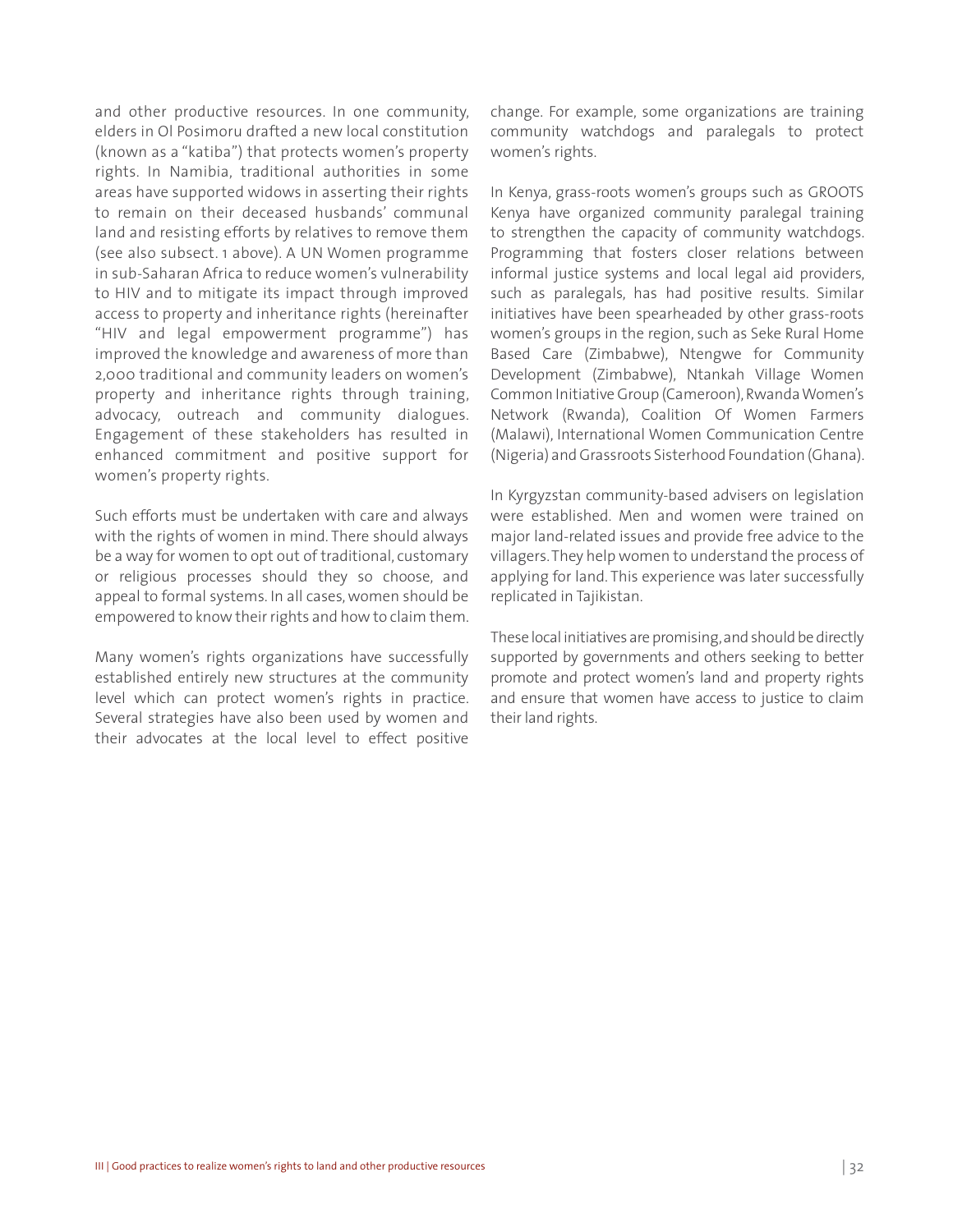## **RECOMMENDATION**

#### **Laws, policies and programmes should:**

- Promote customs and practices that favour women's access to, use and control of land and other productive resources.
- Encourage customary and religious leaders to raise awareness within their own communities about women's rights to land and other productive resources.
- Engage communities in discussions about gender-sensitive interpretations of religion, customary law and statutory law.

#### *Commentary*

Aspects of customs and norms that actively promote women's rights should be supported. The amaHlubi community of KwaZulu Natal Province, South Africa, is a good example of how customary law can be applied in a way that recognizes gender equality. The amaHlubi have an approach which promotes women's rights and integration in community life, including by recognizing their rights to land and other productive resources.<sup>79</sup>

There have been developments on Erromango Island, Vanuatu, whereby women are able to claim land rights in the absence of male heirs, dispelling the myth that women traditionally never hold land. This shows that customary land practice need not be bound by inflexible inheritance rules, but can operate on principles of access to livelihood and ensuring social inclusion.

Where discriminatory aspects exist, change should be promoted taking into account that customs and traditions are not static; they can and do change over time. There are considerable variations between and within customary legal systems, as well as statutory systems. The Australian Agency for International

Development's Pacific Land Programme has observed that "individuals and institutions involved in land law and administration can ensure that women have adequate input into decision-making and that interpretations of custom that give greater recognition to women's rights are favoured over interpretations that give less recognition to them."<sup>80</sup>

In most cases, the positive aspects of custom and tradition can be illuminated, cultivated and strengthened. Indeed, reinforcing positive aspects of traditional land tenure systems that encourage and support women's access to productive resources can produce strong results.

In the future, the World Bank's *Jastis Blong Evriwan*  programme in Vanuatu will be using case studies to document processes where women have been able to overcome existing barriers to participation in decisionmaking around land and receive more equitable outcomes – thus reinforcing positive approaches to social inclusion within traditional systems, for stakeholders like the Malvatumauri National Council of Chiefs and the Government of Vanuatu to take forward.

<sup>79</sup> Centre on Housing Rights and Evictions (COHRE), *Bringing Equality Home: Promoting and Protecting the Inheritance Rights of Women – A Survey of Law and Practice in Sub-Saharan Africa* (Geneva, 2004).

<sup>80</sup> Australian Agency for International Development, *Making Land Work*, vol. 1, *Reconciling Customary Land and Development in the Pacific* (Canberra, 2008), p. 88.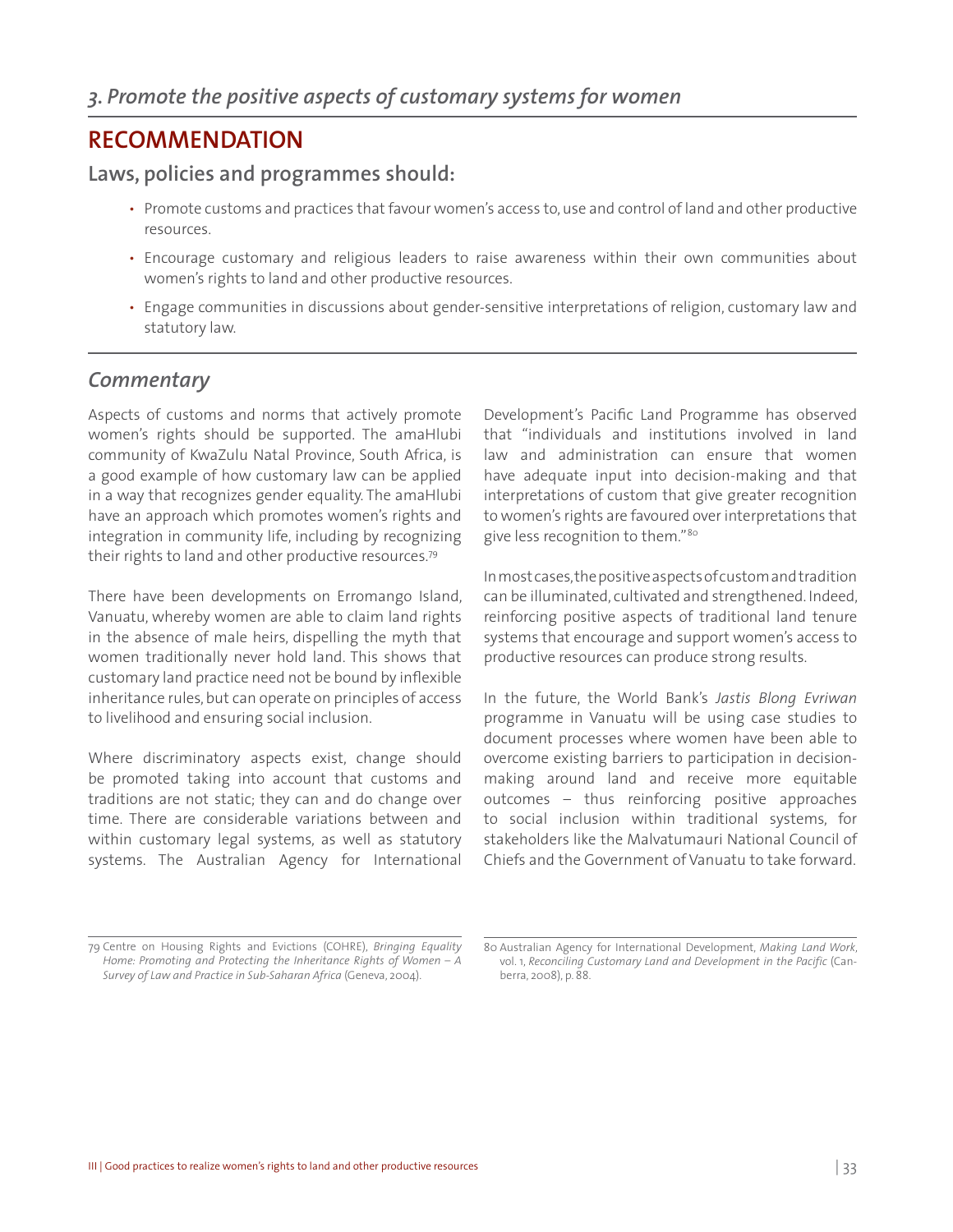## **D. MARRIAGE AND FAMILY**

*1. Marital property rights* 

### **RECOMMENDATION**

**Laws, policies and programmes should:**

- Recognize full or partial community of property as the default marital property regime.
- Ensure the joint administration of marital property, particularly as related to immovable property, and ensure that clear consent requirements are in place for the transfer or sale of such property, requiring the informed written consent of spouses.

#### *Commentary*

Marital property is a key issue in understanding the status of women's rights related to land and other productive resources. It provides for rights within the context of marriage and is conceptually distinct from the notion of "inheritance", covered in subsection  $3$  below.<sup>81</sup> Countries may apply very different default approaches to marital property, ranging from "full separation of property,"82 to "partial or limited community of property,"<sup>83</sup> to "full community of property."84

In many countries a marital property approach reflecting an "equalization of marital property" when a marriage ends has been put in place, recognizing women's non-economic and indirect contributions to marital property. This is the case in Austria, Canada, Croatia, Denmark, France, Germany, Greece, Italy, the Netherlands, New Zealand, Norway, Spain, Sweden and the United States.<sup>85</sup> Where full community of property or partial community of property is the default regime,

antenuptial or prenuptial agreements can also generally be used to provide couples with greater choice, as appropriate, if they prefer greater separation of property and finances.

Many countries have adopted partial or full community of property as their default marital property regime for civil marriages. For example, the *Revised Family Code* (2001) of Ethiopia provides for partial community of property, as well as joint administration of marital property. Consent of both spouses is mandatory for the transfer of common property. The law also provides that, in the event of dissolution, common property will be divided equally between the spouses.

The Brazilian *Civil Code* of 2002 provides for the equality of rights and duties of spouses and for the application, in the absence of prenuptial agreements, of a regime of partial community of property, with each spouse having equal rights to administer common property and to administer her or his own separate property.

Cambodia's *Marriage and Family Law* of 1989 also provides for partial community of property as the default regime, noting that a wife and husband have equal rights to use, obtain benefits and manage joint property. Each spouse is allowed to use the joint property in accordance to need and joint property may be sold or donated only with the consent of both spouses. The law also provides that a woman has equal rights with her husband in divorce and that wives and husbands have equal rights to common property after marriage (see also case study 5 on South Africa and chap. I).

<sup>81</sup> This is because if laws on marital property provide for a certain division of the couple's assets upon dissolution of the marriage, the assets which rightfully belong to the surviving spouse will not form part of the deceased's estate. Legal Assistance Centre, *Marital Property in Civil and Customary Marriages: Proposals for Law Reform* (Windhoek, 2005).

<sup>82</sup> Wherein all property acquired by the spouses prior to and during their marriage remains the separate property of the spouse who acquires it. International Centre for Research on Women, "Connecting rights to reality: a progressive framework of core legal protections for women's property rights", 2007, p. 6.

<sup>83</sup> Wherein assets acquired by each spouse prior to the marriage are regarded as separate property, and those acquired after marriage, along with the income earned during marriage by each spouse, are regarded as joint property, with limited exceptions. Ibid.

<sup>84</sup> Wherein assets and income brought into the marriage and acquired during the marriage become joint property of the couple. Ibid.

<sup>85</sup> Women and Law in Southern Africa Research Trust–Malawi and Canadian HIV/AIDS Legal Network, "Respecting and promoting the realization of women's marital property rights in Malawi", Briefing Paper, 2011.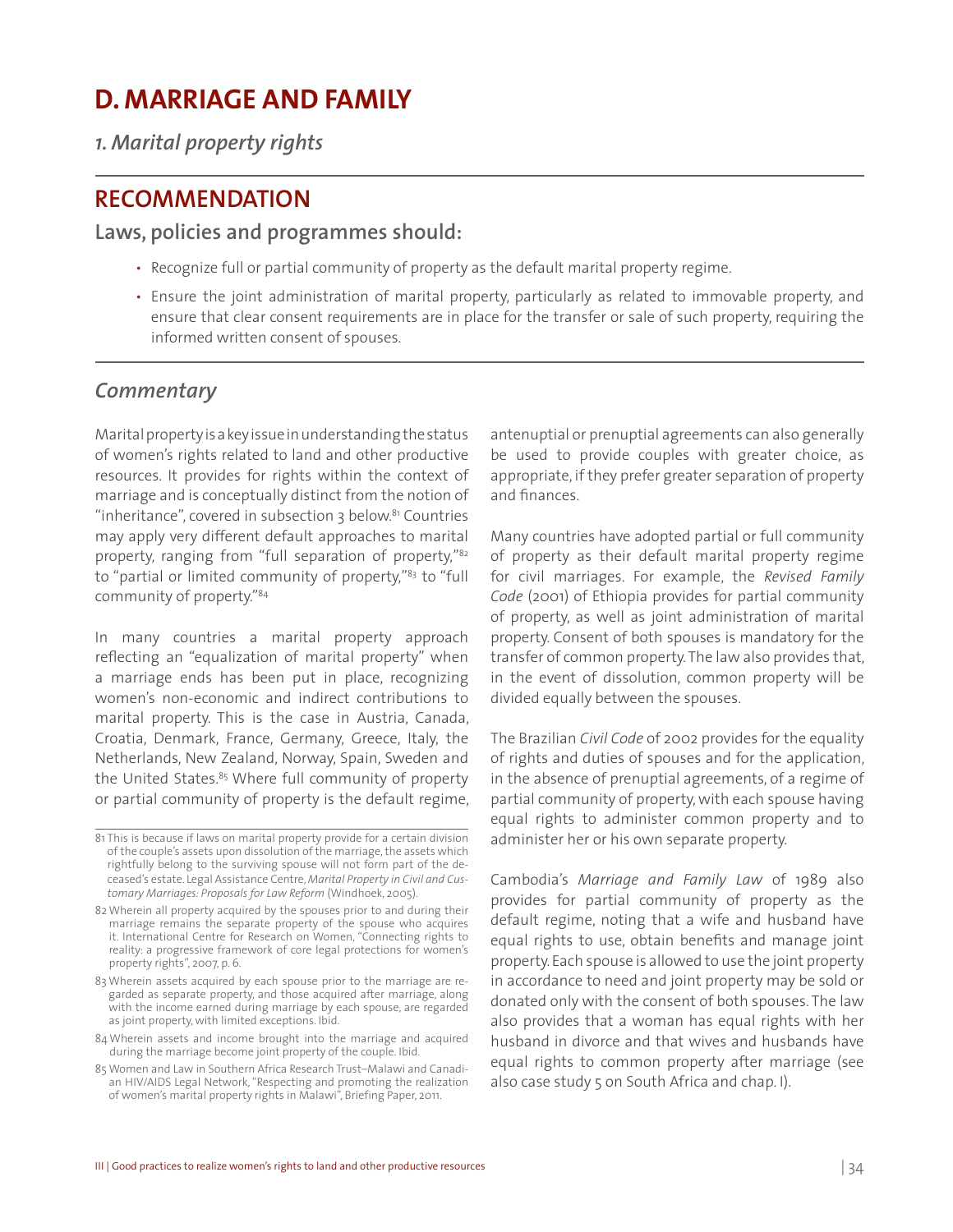# **CASE STUDY 5 MARITAL PROPERTY RIGHTS IN SOUTH AFRICA**

In South Africa, the *Matrimonial Property Act* of 1984 prescribes a default marital property regime of *community of property* for all civil marriages, in the absence of an antenuptial contract stating otherwise. Under a community of property regime, all of a couple's assets and liabilities are pooled and shared equally by the spouses, irrespective of whether they were acquired before or during the marriage, unless expressly excluded by a donor or testator. All profits and losses are borne equally by the spouses and each spouse assumes joint control with his or her partner over the estate. While a spouse in a marriage subject to a community of property regime may perform "any juristic act with regard to the joint estate without the consent of the other spouse", a number of restrictions apply, and a spouse shall not perform certain acts, such as the sale of immovable property (including the matrimonial home) forming part of the joint estate, without the consent of the other spouse. Upon divorce or death, each spouse or the surviving spouse of a marriage subject to a community of property regime is entitled to half the joint estate. If the *Matrimonial Property Act* is effectively applied, a woman under a community of property system is essentially guaranteed that she will receive half of the joint estate upon dissolution of the marriage.

Significantly, even where couples choose to opt out of the default marital property regime of community of property by antenuptial agreement, they are automatically subject to a default marital property regime of "accrual" (also referred to as a "community of gains"), unless they also expressly exclude such a regime. Under a regime of accrual, each spouse retains and administers his or her own assets and liabilities during marriage. However, when a marriage subject to an accrual regime dissolves by death or divorce, the growth in value of assets accumulated by the two spouses during the marriage is automatically divided equally. Nevertheless, couples are free to have a regime of complete separation of property by explicitly excluding accrual in their antenuptial contract, and a significant proportion of couples marrying in the years immediately following the passage of the *Matrimonial Property Act* opted to do so.

The *Matrimonial Property Act* radically reformed South Africa's law of marital property. Prior to its passage, a husband's "marital power" and both the community of property and separation of property regimes existed in South Africa. As the South African Law Reform Commission clarified, under this system, "… courts were given a discretion in distributing marital estates to avoid the inequity (*that is especially likely to arise in cases of separation of estates*) of one spouse leaving the marriage empty-handed."a

a South African Law Reform Commission, "The harmonization of the common law and the indigenous law: Report on customary marriages", 1998.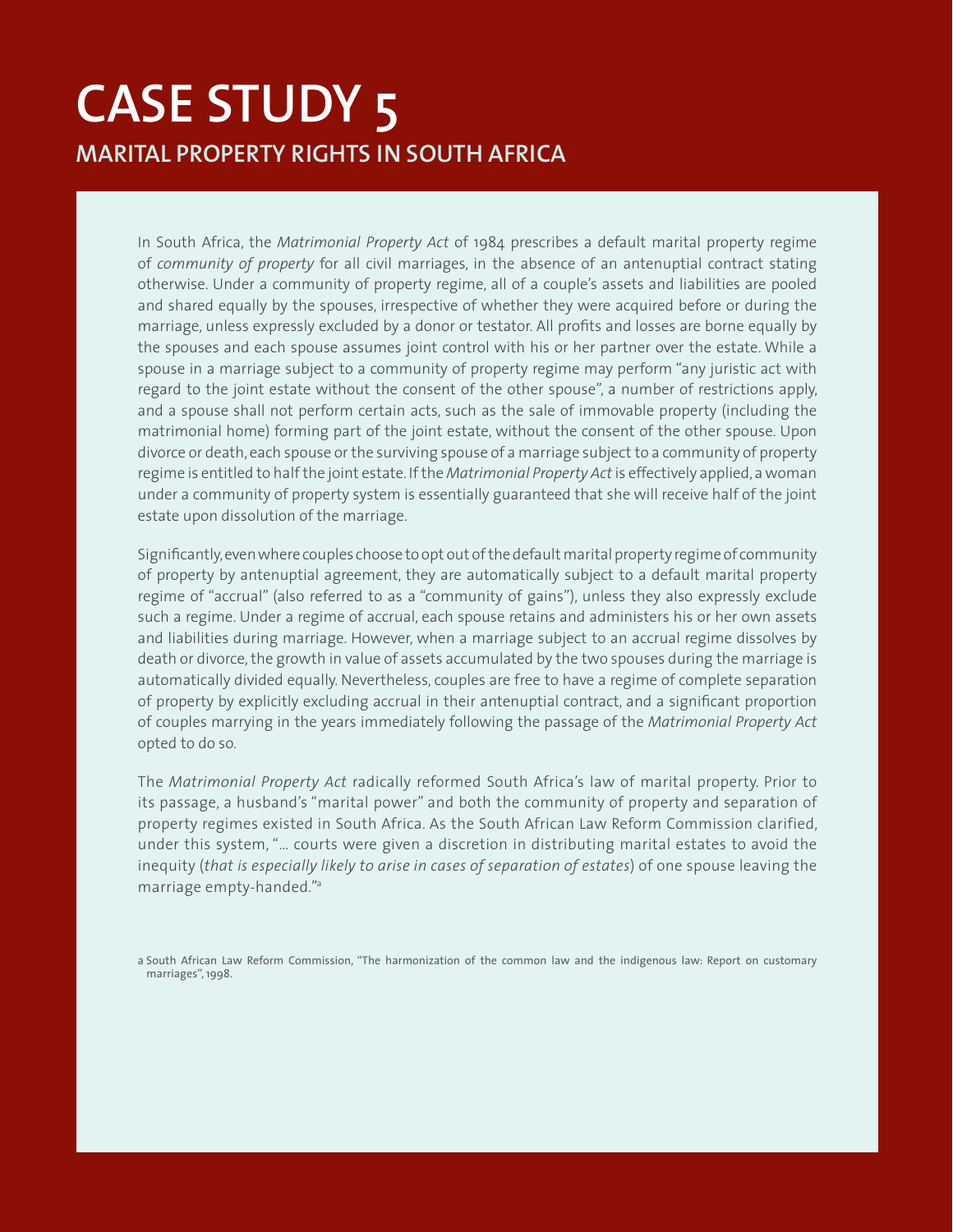### **RECOMMENDATION**

#### **Laws, policies and programmes should:**

- Abolish the notion of marital power.
- Abolish the concept of "head of household" in legal designations and entitlements where its application would result in de facto discrimination against women, including the provision or allocation of land and other productive resources in favour of male "heads of household".
- Ensure that single female heads of households are able to enjoy temporary special measures which enable them to access land rights on an equal footing.

#### *Commentary*

Legislation in relation to marital property regime will be effective only if any "marital power" provisions which may undermine women's position of equality within the marriage are also removed.

The granting of marital power to one spouse (generally the husband) over the other (generally the wife), as well as over joint property, is a provision in some civil and customary legal systems which runs deeply counter to the right to equality between men and women. Marital power assumes that husbands are the heads of the households, or legal representatives of households, with the authority to make decisions on behalf of the couple or family without the consent of their spouse/s, including exclusive rights to administer property. International human rights law is clear on the prohibition of marital power.

In many countries marital power provisions have been changed. Botswana's *Abolition of Marital Power Act* of 2004 provides for equality of marital powers for couples married within community of property. Similar legislation has also been adopted via Mozambique's new *Family Law* of 2004, which established gender equality in all aspects of family law. Namibia took a similar approach in its *Married Persons Equality Act* of 1996, which abolished the marital powers of the husband and placed spouses on an equal footing. Likewise, under Turkey's *Civil Code* of 2001, the husband is no longer considered to be the head of the household, and husband and wife have equal status within marriage.

Similarly, in Latin America, the past few decades have seen major improvements in women's legal status, particularly with regard to family law. Most countries have repealed laws identifying the husband as the

head of household and limiting the capacity of women to administer family property.

In practice, the "head of household" concept closely parallels the notion of marital power, although cloaked in more gender-neutral language. While women are sometimes deemed to be heads of their households, this is most often the case when no man is present. As such, the effect of the "head of household" concept has been one of bias against women. For example, the application of "head of household" provisions have undermined women's rights to land and other productive resources as titling programmes have tended to prefer recognition of men's rights exclusively. As FAO has pointed out, "… while land reform programmes adopting the household as the beneficiary unit and issuing land titles to the (male) household head may still provide female household members with access to land, they may undermine their bargaining power – and thus their social position."86

Around the world, States have been doing away with the head of household concept. In the Republic of Korea in 2005, the Constitutional Court abolished the family headship system, whereby inheritance moved from the male head of the household to his son, because it contravened the Constitution. The amendment to the Civil Law came into effect in January 2008.

However, abolition of the head of household concept should not preclude female-headed households, which are typically poor and have access to fewer resources, from receiving targeted benefits aimed at improving their standard of living, including in relation to land and other productive resources (see also chap. I).

<sup>86</sup> FAO, *Gender and Law: Women's Rights in Agriculture*, FAO Legislative Study No. 76, revised edition (Rome, 2007), p. 21.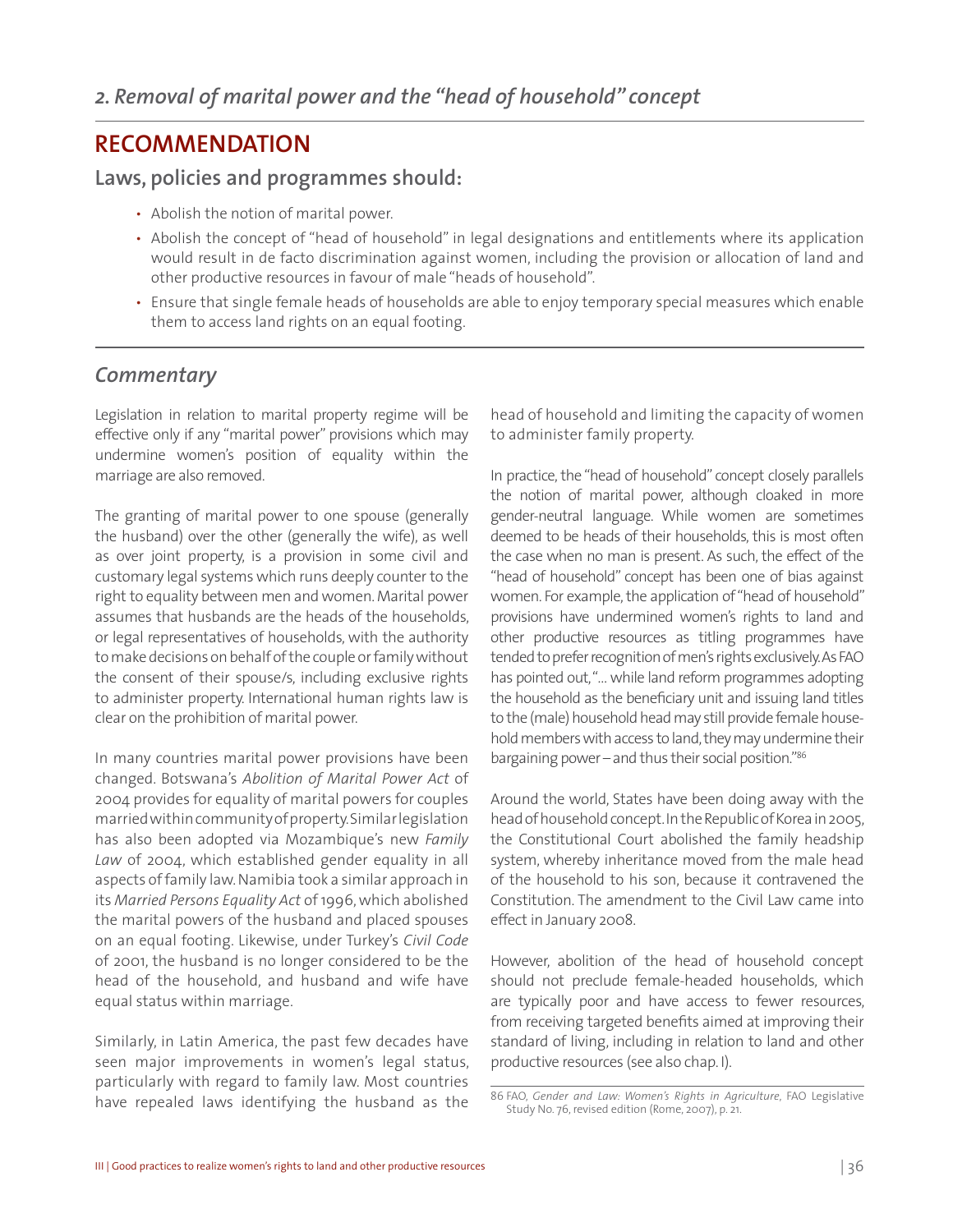#### **RECOMMENDATION**

**Laws, policies and programmes should:**

- Ensure equality between women and men, as well as between girls and boys, in all matters related to inheritance.
- Ensure that the surviving spouse(s), regardless of gender or whether the surviving spouse(s) has (have) children, has (have) at a minimum continued occupancy and use rights with respect to the marital home as well as to movable and immovable property, including land, without precondition.
- Discourage the practice of inheritance renunciation and educate women and men about the negative impact of this practice (see also sect. G below).

#### *Commentary*

Inheritance is the practice of passing on property, titles, rights and obligations (e.g., debts) upon the death of an individual. Inheritance has emerged as a key issue in the struggle for women's land, housing and property rights, including within the context of HIV/AIDS, which in some countries has accelerated the practice of propertygrabbing, or "disinheritance", against widows. Inheritance is an important issue because it is a fundamental way in which wealth is transferred within a family, a society, as well as between generations. For many women, however, law and/or custom too often preclude their being able to benefit on an equal footing – if at all – which make them completely unable to tap into the economic benefits and security that inheritance can bring.

Inheritance is closely related to marital property rights (see subsect. 1 above), yet they are also conceptually distinct. While inheritance rights do not and cannot supplant a woman's property rights in marriage, they are important and can bring about a genuine improvement in women's socioeconomic status.

Concerning inheritance from a deceased spouse's estate, most countries in the world now provide for the surviving spouse, regardless of gender, to have equal inheritance rights to the marital home as well as to movable and immovable property. Some countries, for example Canada, designate a "spouse's share" of inheritance, which is a portion of the deceased's estate that will automatically devolve to the surviving partner. In many cases, other family members (for example, children of the deceased) are also provided for, although

in some circumstances only if the value of the estate exceeds the spouse's share.

While other countries do not provide for equal inheritance rights between women and men, there are important advances being made. In Sierra Leone, for example, equality in matters of inheritance is now provided for through the *Devolution of Estates Act* of 2007. Ghana's *Intestate Succession Law* of 1985 also provides for the spouse and children of a person who died intestate (i.e., without a will) to inherit most of the property of their deceased spouse/parent. A draft *intestate succession bill* being considered by the Ghanaian Parliament would provide a uniform intestate succession law that would be applied irrespective of the customary inheritance system of the intestate and the type of marriage contracted. It would provide that "where the intestate is survived by a spouse or by a child or both a spouse and a child, the spouse or the child is or both of them are entitled absolutely to the household property of the intestate."

Inheritance also applies to daughters inheriting from their parents' estate. In India, the *Hindu Succession (Amendment) Act* of 2005 removed provisions in the 1956 *Hindu Succession Act* which discriminated based on gender. In particular, the Act resulted in daughters becoming equal heirs of coparcenary property,<sup>87</sup> thereby giving them the same legal rights as sons.

<sup>87</sup> Coparcenary is the legal concept whereby two or more people inherit a title equally between them.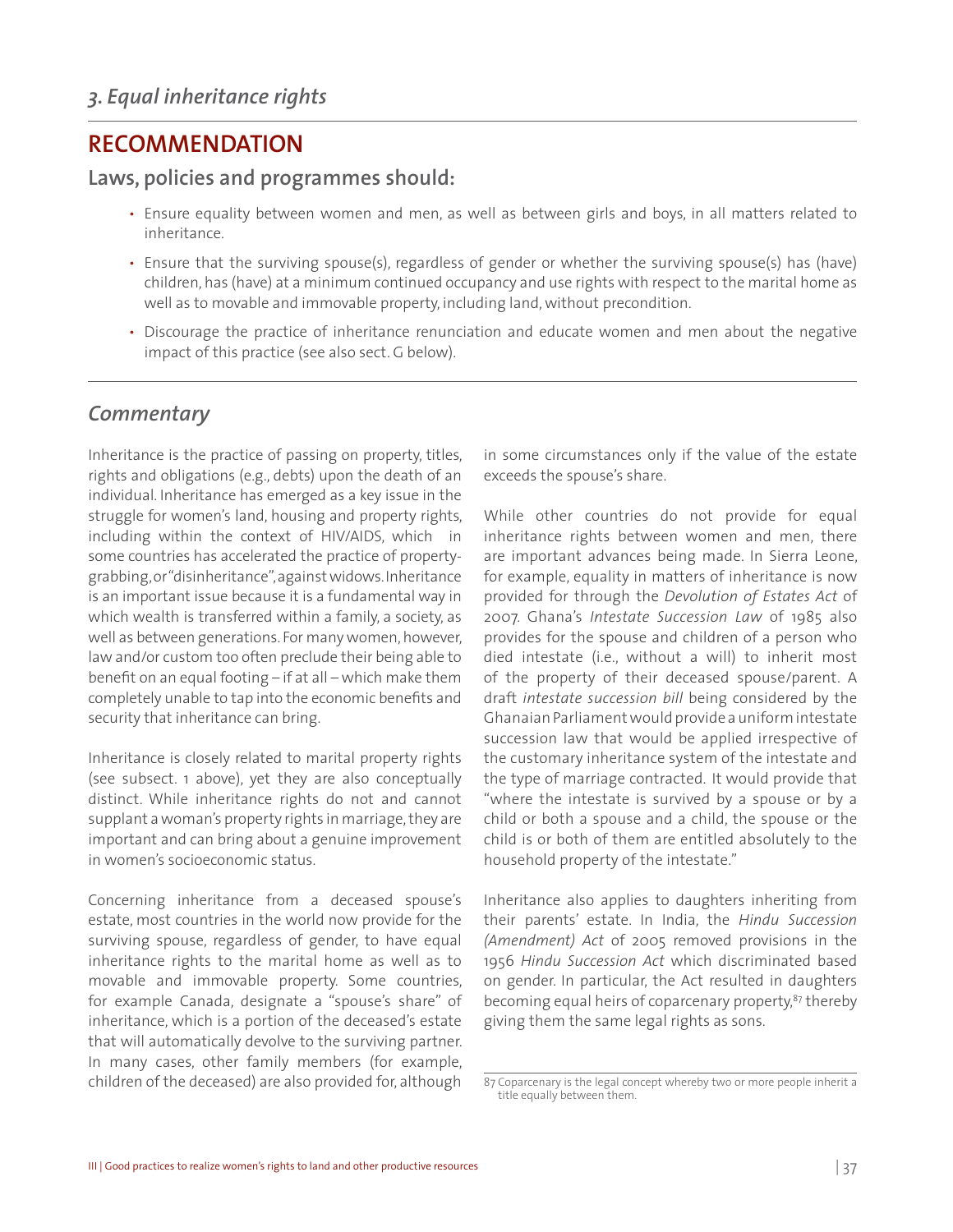Provisions of Nepal's *Civil Code* limiting the inheritance rights of daughters were challenged in court. There the law had entitled daughters to an inheritance share only after they reached the age of 35 and were unmarried. Were they to marry, the law provided for land restitution to the family. The Supreme Court directed the Government to amend the law in the light of the equality provision enshrined in the Constitution. In 2002, the 11th Amendment of the Civil Code was passed by Parliament, recognizing girls'/women's equal right to inherit parental property, although gaps remain.

In the Middle East and North Africa, inheritance laws and practices are governed in many countries by sharia law (or Islamic law), which determines how inheritance shares are to be distributed within the family. In matters of inheritance, in general, a woman's share will be half that of a male in the same position.<sup>88</sup>

This system of males inheriting twice as much as females has been justified on the basis of men's duties under sharia law to maintain their families. Many Islamic women's rights advocates see the practice of unequal inheritance as contrary to women's rights, and as reinforcing women's subordination within the family and society.

Some countries have altered the application of Islamic law when it comes to matters of inheritance. Tunisia modified the rules on inheritance by favouring the spouse and female descendants over male cousins in some specific kinship configurations. Under the Turkish *Civil Code*, sons and daughters inherit equal shares of their parents' estate without discrimination.

Customary practices and traditional structures, as well as fear of stigma and social exclusion/ostracization, can also force women to renounce their already reduced inheritance, and to hand it over to a male member of the family. In several places, measures have been taken to address this. In the occupied Palestinian territory, the Head of the Higher Council of Sharia Jurisdictions

and Head of the Sharia High Court issued a notice in 2011 which imposed certain conditions before a woman could be considered to legally renounce her inheritance share. The conditions include the passage of at least four months after the deceased person's death before a renunciation of inheritance can be registered. The relevant authorities are also required to verify the real value of the inheritance share, based on a report by three experts authorized by the municipality or local council. This new protocol is aimed at helping women to retain their inheritance shares and protecting women from losses as a result of reduced valuations of those shares.<sup>89</sup>

In Jordan, an amendment to the *Personal Status Law* provides that property of the deceased should be registered in the name of the testator immediately after death and mandates a three-month waiting period before a woman can waive her inheritance rights. This amendment addresses the situation in which women lost their inheritance rights as they were approached by male relatives following the death of a son, husband or father and asked to sign documents that waived their inheritance rights. In Saudi Arabia, the Justice Ministry also launched a "mawarith" (inheritance) programme on its website, intended to help people find out how inheritance is distributed according to Islamic law. Most inheritance disputes in the Saudi courts are related to men depriving their female relatives of their legal share, a crime for which violators could face imprisonment and other punishments.

Another impediment to women's access to inheritance rights is the lack of proper documentation in which to establish a legal basis for claims, such as birth certificates, identity cards, marriage certificates and death certificates. Under the HIV and legal empowerment programme of UN Women, GROOTS Kenya, a grass-roots network of women's self-help groups and community organizations, has organized local registration drives to assist vulnerable women and children obtain the required documentation to establish legal claims for inheritance.90

<sup>88</sup> *Taking Action: Achieving Gender Equality and Empowering Women.* 

<sup>89</sup> A/HRC/19/53. 90 See www.groots.org/members/kenya.htm.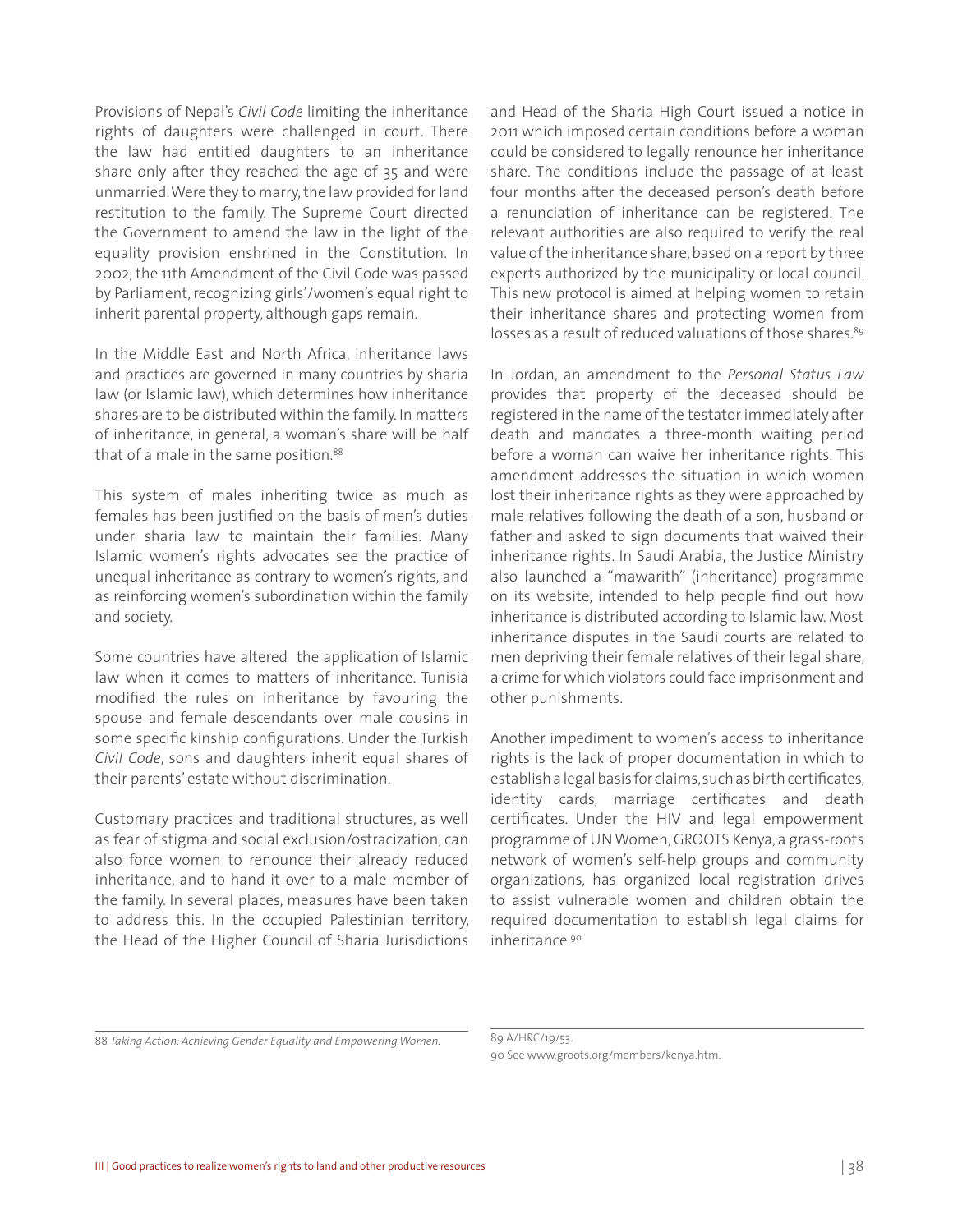#### **RECOMMENDATION**

#### **Laws, policies and programmes should:**

- Recognize the equal rights of spouses regardless of whether a marriage, union or partnership is civil, religious or customary (including polygamous marriages, regardless of whether polygamy is legal or not).
- Ensure that women in customary or de facto unions enjoy the same property and inheritance rights as women married under civil law.

#### *Commentary*

Dealing with polygamous marriage is one of the more difficult issues when it comes to addressing women's land, housing and property rights. In some countries, women married under polygamous or customary arrangements are left in a legal "black hole" without the protection afforded by civil law marriage, and are subject to discriminatory practices. While many countries do legally prohibit polygamous marriages, it is still practised.

A number of countries have taken measures to protect women in polygamous and customary marriages. In Kenya, the *Law of Succession Act,* revised edition of 2008 (1984), provides that "a woman married under a system of law which permits polygamy is, where her husband has contracted a previous or subsequent monogamous marriage to another woman, nevertheless a wife … and her children are accordingly children within the meaning of this Act." Accordingly, the law makes no distinction between wives in polygamous marriages and wives in monogamous marriages.

In 2009, the South African Constitutional Court upheld a lower court decision that all the widows from a polygamous Muslim marriage would be entitled to claim from the estate of a husband who dies intestate

(i.e., without leaving a will).91 Research also suggests that in addition to legal protection, wives in polygamous marriages must also benefit from awareness-raising programmes so that they know their rights and are able to claim them (see also sect. G below).

On customary marriages more generally, Mozambique's new *Family Law* (2004) stipulates the obligation to register customary or religious marriages with civil authorities and recognizes de facto marriages, or common-law marriages. It also recognizes customary law marriages and non-formal unions, and women married under custom can claim marital property.

In Jamaica, the 2003 *Family Property (Rights of Spouses) Act*, which entered into force in 2006, recognizes the rights of women living in a cohabitation arrangement with a man for at least five years. Trinidad and Tobago's *Cohabitational Relationships Act* of 1998 also provides for the jurisdiction of courts to make orders in respect of interests in property and maintenance for a man or woman who are or have lived together as husband and wife on a bona fide domestic basis, even though they were not married to each other. Cohabitants have similar rights to property as married spouses.

<sup>91</sup> *Hassam* v. *Jacobs NO and Others*, CCT83/08 [2009] ZACC 19, Judgement of 15 July 2009.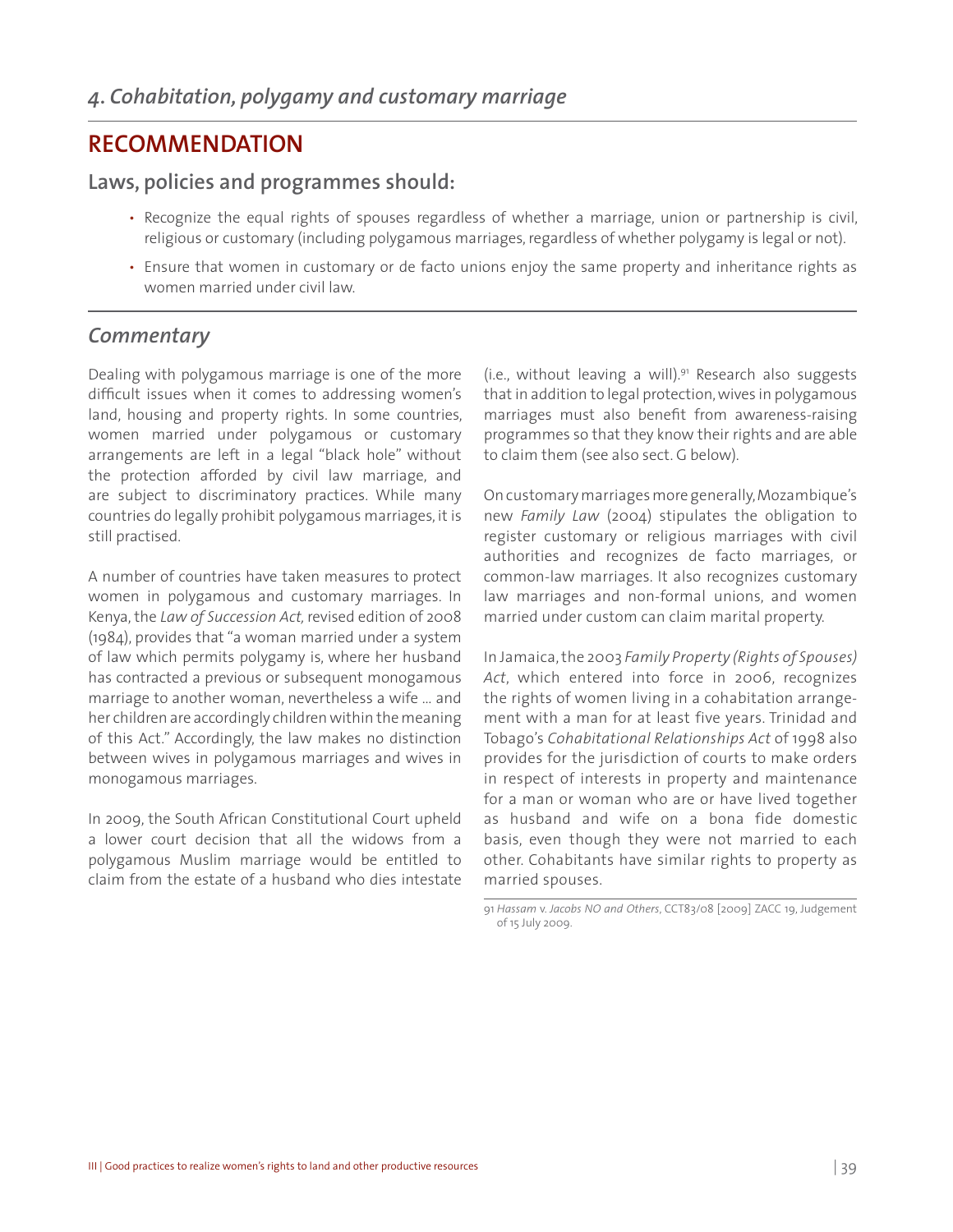### **RECOMMENDATION**

#### **Laws, policies and programmes should:**

• Ensure equal land and property rights for men and women in the event of divorce and dissolution of marriage.

#### *Commentary*

Division of property in the event of divorce is closely related to the issue of marital property regime, discussed above, and is generally subject to marriage and family law. Women's property rights in divorce situations are critical, because divorce could lead to poverty, and unequal rights in divorce are also a real barrier to women leaving abusive relationships. In some countries, divorce can be tantamount to destitution for women.

Many countries have strengthened women's rights upon divorce to ensure greater equality. Divorce laws in many countries provide that women are entitled to keep their separate property plus half the joint marital property. In Cambodia, the *Marriage and Family Law* of 1989 recognizes the equal property rights of wife and husband in divorce. Wives and husbands have equal rights to joint property acquired after marriage. The Plurinational State of Bolivia and the Bolivarian Republic of Venezuela provide similar equal protections for wives and husbands under their *Family Code* (1988) and *Civil Code* (1982), respectively.

In an interesting precedent, in Brazil the President issued a decree stipulating that women who are enrolled in the Government's low-cost homebuilding programme will be entitled to ownership of the house in divorce settlements. Brazil recognizes partial community of property, but under the new decree, men will have the right to keep the family home after divorce only if they retain custody of the couple's children. In India, the *Marriage Laws (Amendment) Bill* of 2010 also "marks the first attempt to legally recognize a wife's right to property acquired by her spouse during their marriage" by providing a defined share of the husband's property acquired after marriage to the wife. $92$  In Jordan, the *Personal Status Law* (1976) states that a wife has the right to stay at the marital home after divorce and during the waiting period (130 days) until divorce becomes final.

It is recommended that where any traditional payments of dowry are made (or contractual *mahr* commitments in Muslim marriages), this does not impede or preclude recognition of women's equal rights to property upon divorce.

<sup>92 &</sup>quot;Cabinet gives nod to quick divorces", *Times of India*, 24 March 2012.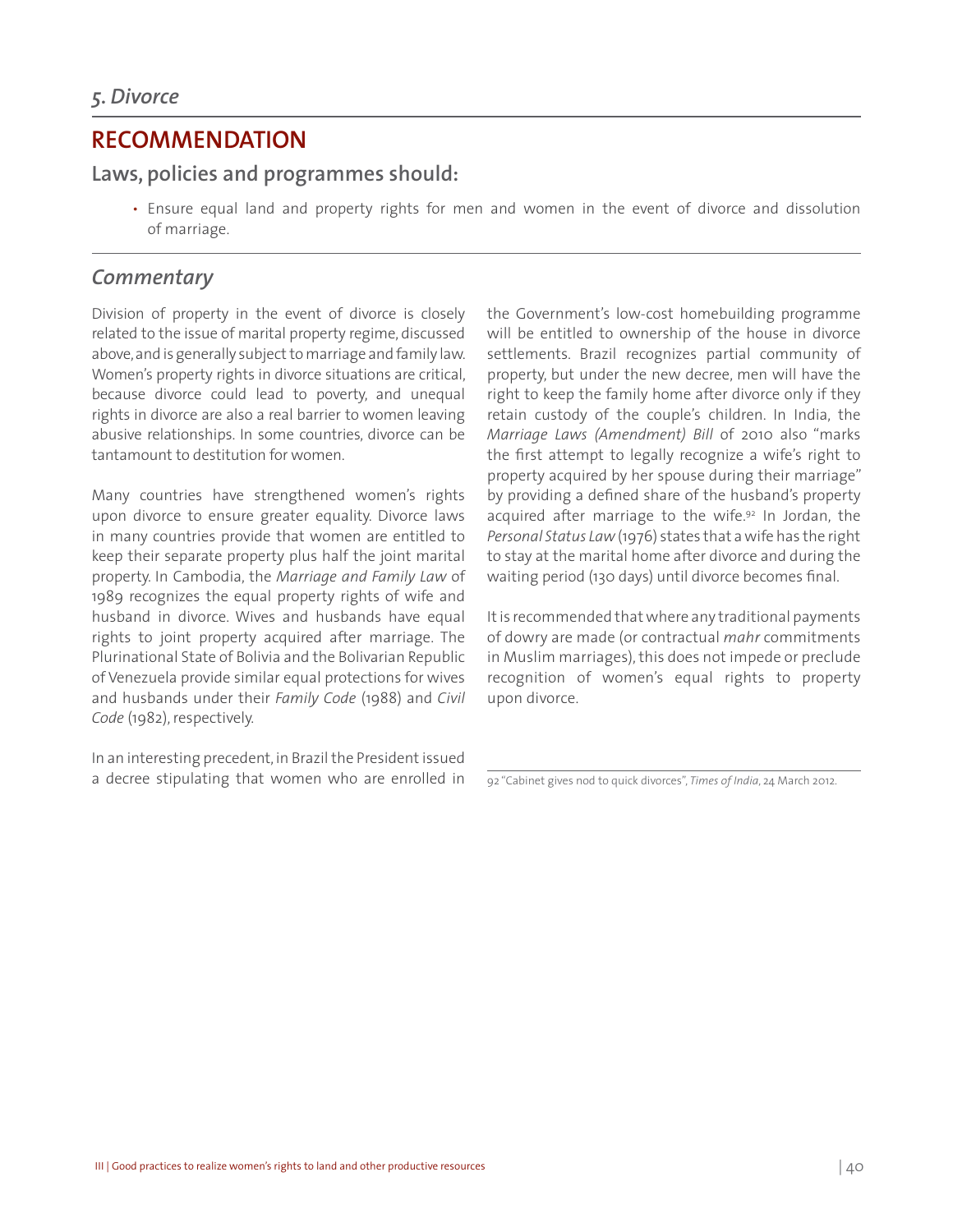# **E. LAND LAW, POLICY AND PROGRAMMING**

*1. Gender-sensitive land laws, policies and programming*

## **RECOMMENDATION**

#### **Laws, policies and programmes should:**

- Be harmonized to ensure they are mutually reinforcing in their efforts to respect, protect and fulfil women's rights to land, including in relation to the specific areas covered in this section (e.g., land titling and registration, access to loans and credits, and agricultural extension services) (see also sect. A.3 above).
- Ensure that women's rights, needs and perspectives are taken into account in land and agricultural law, policy and programme development*,* including in assessment and analysis, programme planning and design, implementation, monitoring and evaluation, and that processes are participatory and transparent (see also sect. A.1 above).
- Clearly articulate the principle of equality between men and women with respect to land allocation and ensure that women receive plots of equal size and value to those allocated to men in comparable situations within the context of land reform and/or land distribution programmes.
- Ensure that the full range of land tools (e.g., plans, guidelines, operational manuals, training modules, land tenure instruments, land records databases, monitoring and evaluation instruments) have an integrated gender perspective, and promote women's effective, secure and equal enjoyment of their land rights.
- Incorporate the Committee on World Food Security's Voluntary Guidelines on the Responsible Governance of Tenure of Land, Fisheries and Forests in the Context of National Food Security, and other relevant international and regional frameworks, including provisions related to gender equality.

#### *Commentary*

Good agricultural policy requires an understanding of the gender dimensions at stake. Making women's voices heard at all levels in decision-making is crucial. In order for land and agricultural laws, policies and programmes to benefit women, they must be designed from the outset with an integrated gender perspective. Taking into consideration the implications for both men and women is crucial to their successful implementation and sustainability. They should take into account the particular challenges faced by women when it comes to access, use and control over land and the multiple discrimination women can face. Care should also be taken to ensure that laws and policies that seem a priori gender-neutral do not in practice have a negative impact on women's rights.

Many countries have implemented land reform policies and programmes aimed at a more equitable distribution of land. Some have also provided for a gendersensitive approach.

The Eritrean *Land Proclamation* of 1994, for example, explicitly states the principle of non-discrimination in land rights. In Burkina Faso, the law provides for the allocation of State-owned land without distinction based on sex or marital status. In Mozambique, the *Land Act* of 1997 ensures that both men and women have rights in State-owned land. In the United Republic of Tanzania, the *Land Act* of 1999 explicitly affirms the equality of men's and women's land rights.93

In Malawi, the *National Land Policy* of 2002 stipulates that, in view of the increasing population pressure on land as well as the devastating effects of HIV/AIDS, a clear policy on women's access to land should always be considered in policy planning and implementation strategies.

In Brazil, *Ordinance 33* of 2001, adopted by the Minister for Agrarian Development, institutionalizes

<sup>93</sup> FAO, *Law and Sustainable Development since Rio: Legal Trends in Agriculture and Natural Resources Management,* FAO Legislative Study No. 73 (Rome, 2002), p. 252.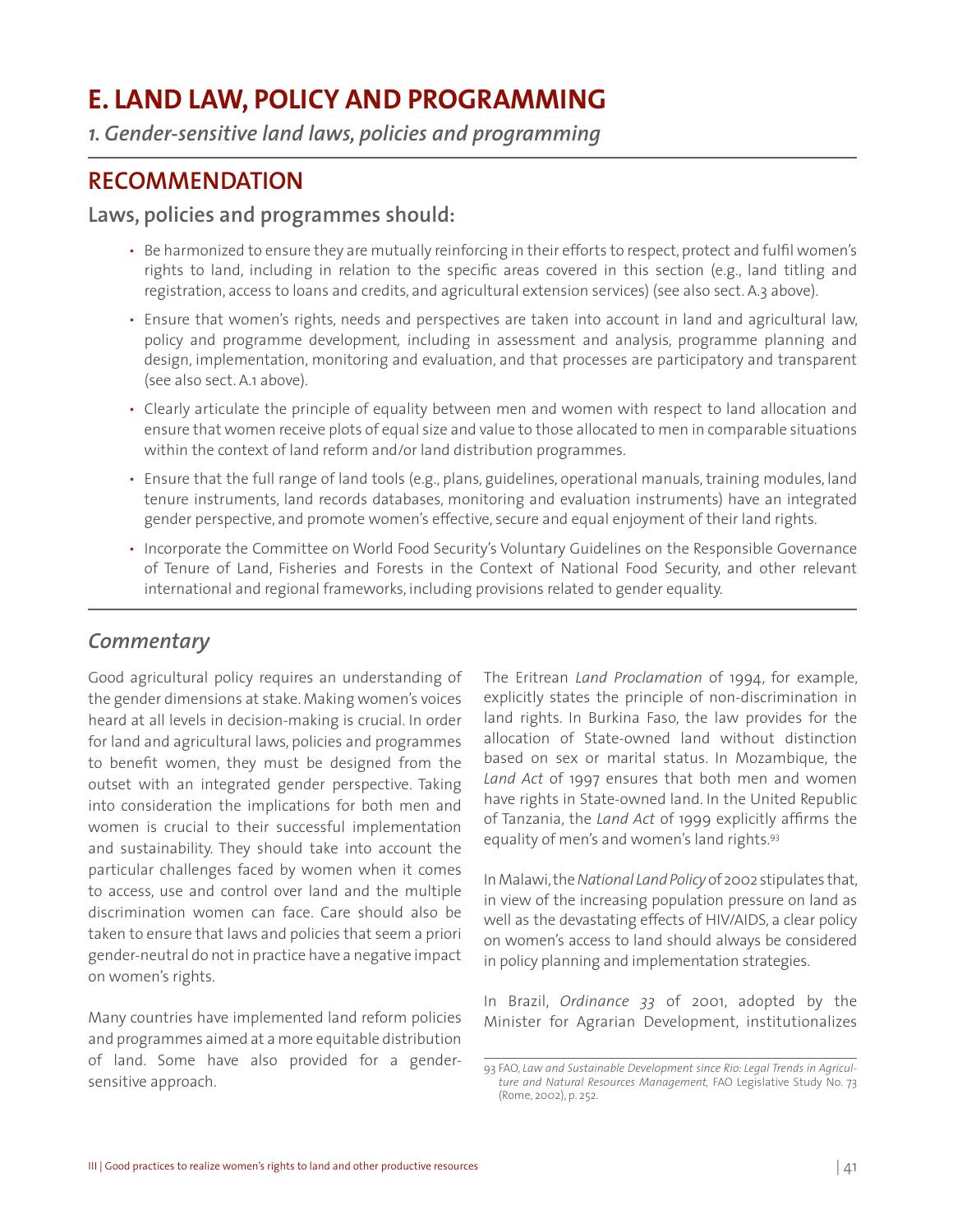an affirmative action programme to facilitate rural women's access to land.

In the Philippines, *Republic Act No. 6657* of 1988 (instituting the Comprehensive Agrarian Reform) recognized that women must be guaranteed and assured equal right to ownership of the land, equal shares of the farm's produce, and representation in advisory or appropriate decision-making bodies.

In Nepal, in 2006 there was a 10 per cent tax exemption for land transferred to women. The same policy increased the exemption to 20 per cent in 2007 and 25 per cent in 2009. The High-level Commission for Scientific Land Reform and other organizations and activists advocating for women's land rights have proposed that the Government should increase this tax exemption to 50 per cent.

The UN-Habitat gender evaluation criteria for largescale land tools are also an important resource for law

 and policymakers. The framework explores how to judge whether a large-scale land tool is sufficiently genderresponsive, to identify where more work needs to be done and possible entry points to make a tool equally beneficial to women and men.94

In the United States, the Department of Agriculture's Farm Service Agency (FSA) set up the Women Outreach Program to provide educational information, referrals for technical assistance and networking opportunities to women.95 Its ultimate goal is to increase the number of women owning and operating profitable farms, increase women's awareness of and participation in agriculture programmes, and raise their profile in leadership positions throughout the agriculture sectors of business, government and community. The FSA Women Outreach Program partners with the Department of Agriculture's other agencies, extension educators and leaders of community-based organizations to best meet the needs of rural women.

#### *2. Land titling and registration*

### **RECOMMENDATION**

#### **Laws, policies and programmes should:**

- Ensure the default joint titling/ joint registration of land, housing and property as well as productive resources, and ensure that married women and unmarried women alike are able to benefit equally from titling and registration programmes.
- Ensure that titling and registration programmes are accompanied by effective awareness-raising initiatives aimed at educating women and men about women's rights to access, use and control over land and other productive resources.

#### *Commentary*

Land titling and registration systems seek to record tenure rights in a formal and centralized way. While land titling typically implies ownership, registration can include other forms of tenure beyond freehold, such as leasehold or cooperative tenure. Titling and registration programmes

have historically not benefited women to the same degree that they have benefited men.<sup>96</sup> For indigenous peoples, land titling systems have also historically disadvantaged their rights and had an impact on indigenous women as members of these communities.

96 Carmen Diana Deere, "Rural women and State policy: the Latin American agrarian reform experience", *World Development*, vol. 13, No. 9 (September 1985).

<sup>94</sup> Available from www.unhabitat.org/pmss/listItemDetails.aspx? publicationID=3270 (accessed 29 July 2013).

<sup>95</sup> Available from www.fsa.usda.gov/FSA/webapp?area=home&subject= oued&topic=ops-wn (accessed 29 July 2013).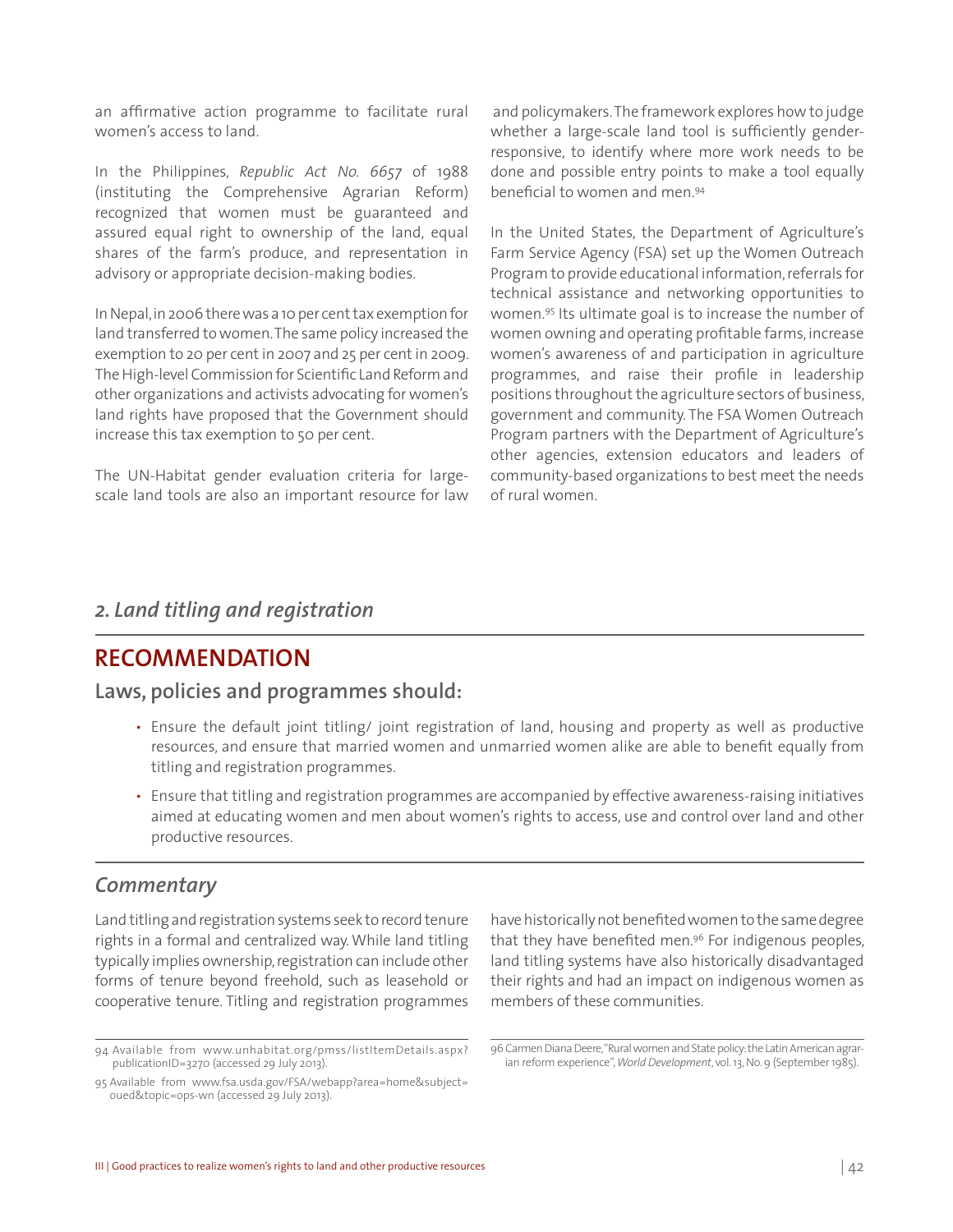Joint titling/registration has several advantages. It acknowledges the contributions of all spouses to the household economy (which, for women, are often in the form of labour rather than cash). It also offers greater protection to women should the marriage break down. For example, if the names of both spouses are registered, one spouse would not be able to forcibly evict the other. Joint titling/registration also provides for automatic continuity when one spouse dies. The name of the surviving spouse or spouses would already be part of the land titling/registration, eliminating the need for reallocation of the land and thus making it easier to enforce the prohibition on high reallocation fees.

During 1988–1995, five countries in Latin America (Brazil, Colombia, Costa Rica, Honduras and Nicaragua) passed agrarian legislation for the joint adjudication or titling of land to couples, overturning prior practice.<sup>97</sup> In Ecuador, the National Rural Development Programme similarly adopted a joint titling approach. In Panama, reforms to the *Agrarian Code* also included joint titling as a requirement for the allocation of State lands.<sup>98</sup> Similarly, Viet Nam revised its *Marriage and Family Law* in 2001 to require joint titling for land and other family assets.99 In India, the Government has been issuing joint pattas, or title deeds, in the names of both husband and wife, thereby making women joint owners of land.<sup>100</sup> In the Philippines, *Administrative Order No. 1* of 2001 protects the rights of both spouses to ownership of the land, by requiring the issuance of emancipation patents or certificates of landownership award in the name of both spouses.<sup>101</sup>

In Ethiopia, the land certification programme attempts to address gender bias by providing a joint certificate to spouses, conferring joint landownership. Documentation in support of the certification includes maps of the land and photos of both husband and wife. Women are actively involved in the certification process and land administration committees at the local level are required to have at least one female member.

Several lessons have been drawn from titling/ registration programmes which have recognized (or failed to recognize) co-ownership between spouses via joint titling/registration. Researchers looking into these questions have surmised that titling/registration legislation, regulations and guidelines should include the option of joint titling/registration and that marital property should be jointly titled/registered. They also recommend that the titling/registration process and forms should facilitate the inclusion of more than one owner; that titling/registration officials should receive training regarding marital property rights, co-ownership and joint titling/registration; and that information campaigns on the ground should explicitly inform both women and men about joint titling/registration.<sup>102</sup> Furthermore, titling and registration programmes must also be accompanied by other actions designed at ensuring that titles and registration have an empowering effect. This includes actions designed to remedy historic wrongs, such as failing to acknowledge indigenous peoples' title to lands, territories and resources.

101 Ibid.

<sup>97</sup> *Taking Action: Achieving Gender Equality and Empowering Women.*  98 UN-Habitat, *Land Tenure, Housing Rights and Gender in Mexico* (Nairobi, 2005). 99 *Taking Action: Achieving Gender Equality and Empowering Women.*  100 FAO, Gender and Land Rights database.

<sup>102</sup> Susana Lastarria-Cornhiel and others, "Joint titling in Nicaragua, Indonesia, and Honduras: rapid appraisal synthesis", Land Tenure Center, University of Wisconsin-Madison, January 2003.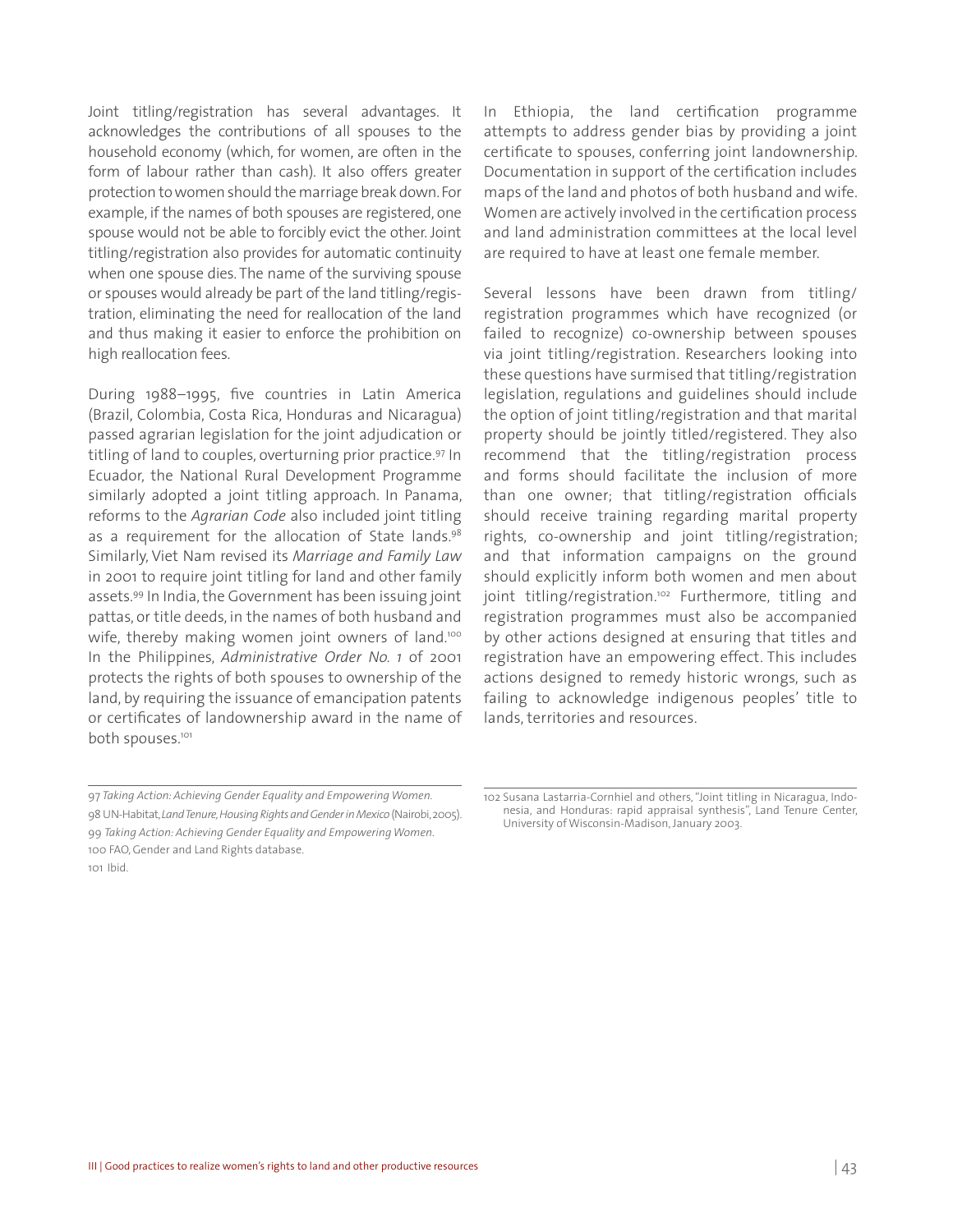# **CASE STUDY 6 EMPOWERING WOMEN THROUGH LAND TENURE REFORM IN RWANDA**

Since 2004, Rwanda has embarked on an ambitious land tenure reform programme aimed at increasing security of tenure to all landowners and eliminating all major forms of discrimination. This is largely being achieved through the establishment and implementation of new legal, regulatory and institutional frameworks. The effect of such reform will be transformational, as can already be seen – the rights of women and other vulnerable groups of society are being protected and enshrined as a matter of law, policy and practice.

The land registration process is purposely participatory and community-led. Regarding the procedure and implementation, for example, the community was consulted from the outset to ensure its views were prioritized during the preparatory and consultation phases of land reform and prior to making legislative changes. In fact, the reform programme itself is driven by the community, which takes the lead in parcel demarcation, adjudication, corrections, dealing with disputes and objections, through to issuing land leases.

At each stage, women are not only consulted, but they are also actively involved in running the reform programme. For example, in Rwanda, there is one registrar of land titles and five deputy registrars. In line with the decentralization policy, there are 30 district land bureaux across the country to handle land management and land registration. Apart from the National Land Commission, there are also land commissions in Kigali and in each district. In every land commission and land committee, women must represent at least 30 per cent of the commissioners and committee members. In the National Land Commission, which is composed of seven members, three are women; and out of 155 Kigali city and district land commissioners, 60 are women. In addition, of the five deputy registrars of land titles two are women. This serves to ensure that, in the land management institutions and at decision-making levels, women are represented and their rights are protected.

Concerning legal rights, women now have the right to deal in and inherit land, and their rights are protected through the deed. During the registration of owners, both men and women are required to be present. This is particularly important for couples that are legally married to ensure they are both registered as joint property owners. Women are registered in the same way as men and enjoy equal rights. Children (biological sons and daughters) are registered as individuals with a beneficial interest in their parents' land. This is particularly significant since land registration effectively clarifies inheritance issues – previously a major source of disputes with family members, on the death of the landowner(s), wrongly asserting rights over land to the detriment of the genuine heirs.

Women's land rights are also protected whenever land transactions are made. Currently, there is a simple land transfer template used by all districts across the country. District land officers, who are also public notaries in land-related matters, help the buyer and seller fill in the form. The form provides for the wife and husband to sign as co-owners, where applicable. When the land is jointly owned, all registered owners must be present and consent to any sale of land. They must each sign the sales agreement before the public notary. Women are no longer regarded only as witnesses to the sales contract. As is the case for men, women are allowed to use their land as collateral for money borrowed from banks and microfinance institutions.

The reform programme is transforming Rwanda and is increasing women's rights across the country. By 31 March 2012, private land owned by individuals was held as follows: (i) 11 per cent by women; (ii) 5 per cent by men; (iii) 83 per cent jointly by married couples; and (iv) 1 per cent by others.

The land reforms are ensuring that, as a matter of law and practice, land registration is easier and more efficient for individuals to protect their land rights. Women and men are both part of every stage of the administrative process, and their rights are protected indiscriminately.

*Source*: Thierry Hoza Ngoga, Rwanda National Resources Authority, Rwanda.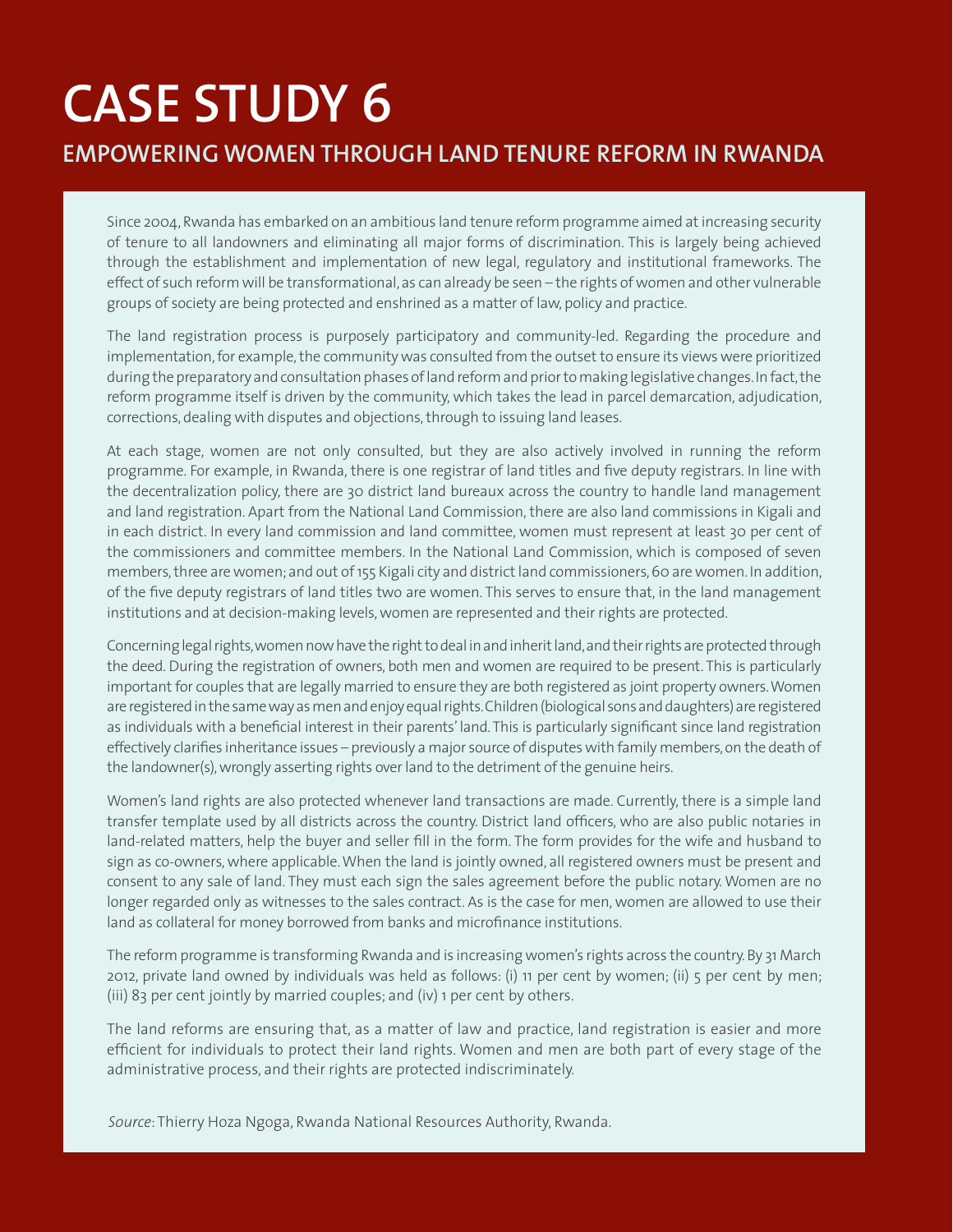## **RECOMMENDATION**

#### **Laws, policies and programmes should:**

• Ensure women's equal access to loans and credits, and ensure temporary special measures when required, in order to enable women to gain access to land and other productive resources regardless of marital status.

#### *Commentary*

Loans and credits provide an important avenue by which women can access land, housing and property, yet women often find it difficult to access formal financial systems. There are nevertheless many State-led initiatives. For example, in Nicaragua, *Law 209* of 1995 grants priority to women in access to credit. In Brazil, *Ordinance 121* of 2001, issued by the Ministry for Agrarian Development, reserves 30 per cent of credit granted under national assistance programmes specifically for women. A 2004 amendment to the *Land Act* of 1999 in the United Republic of Tanzania grants equal rights and access to land, loans and credit for women. In the Philippines, the 1992 *Women in Development Act* guarantees women equal access to government and private sector agricultural credit programmes, and the 1997 *Social Reform and Poverty Alleviation Act* also provides for credit programmes benefiting rural women.<sup>103</sup>

In Sri Lanka, a 2008 housing regulation provided that the Housing Authority in charge of providing loans would give preference to applications made jointly by husband and wife, a widow, or a wife who is divorced or who is legally separated from her husband. This regulation introduced an incentive to make joint applications for loans for land and housing. It also was a form of affirmative action, giving preference to women who file applications.

103 See *Law and Sustainable Development since Rio,* p. 261.

In India, the *2007-2012 Eleventh Five-year Plan's* agenda for women in agriculture aims at ensuring effective and independent land rights for women and strengthening women's agricultural capacities. It also provides credit support to vulnerable women to purchase or lease land.<sup>104</sup>

In the Lao People's Democratic Republic, the 2004 *National Growth and Poverty Eradication Strategy* provided for assistance to women in accessing rural savings and credit schemes.<sup>105</sup>

In Cambodia, the Government, in collaboration with the National Bank of Cambodia, the Rural Development Bank and other donors, established guidelines and a strategic action plan to improve women's access to credit. Specific steps included promoting medium- and long-term credit services with lower interest rates in order to encourage effective and sustainable widespread micro finance and linking products with markets through the provision of credit to support and develop the products of farmers.<sup>106</sup>

Kyrgyzstan and Tajikistan were successful in establishing group lending for women without collateral. There have been small pilot projects on developing alternative means of financing for poor women through the provision of village-based wholesale credits.<sup>107</sup>

<sup>104</sup> FAO, Gender and Land Rights database.

<sup>105</sup> Ibid.

<sup>106</sup> Ibid.

<sup>107</sup> Asyl Undeland, paper prepared for the Rural Development Fund, Kyrgyzstan.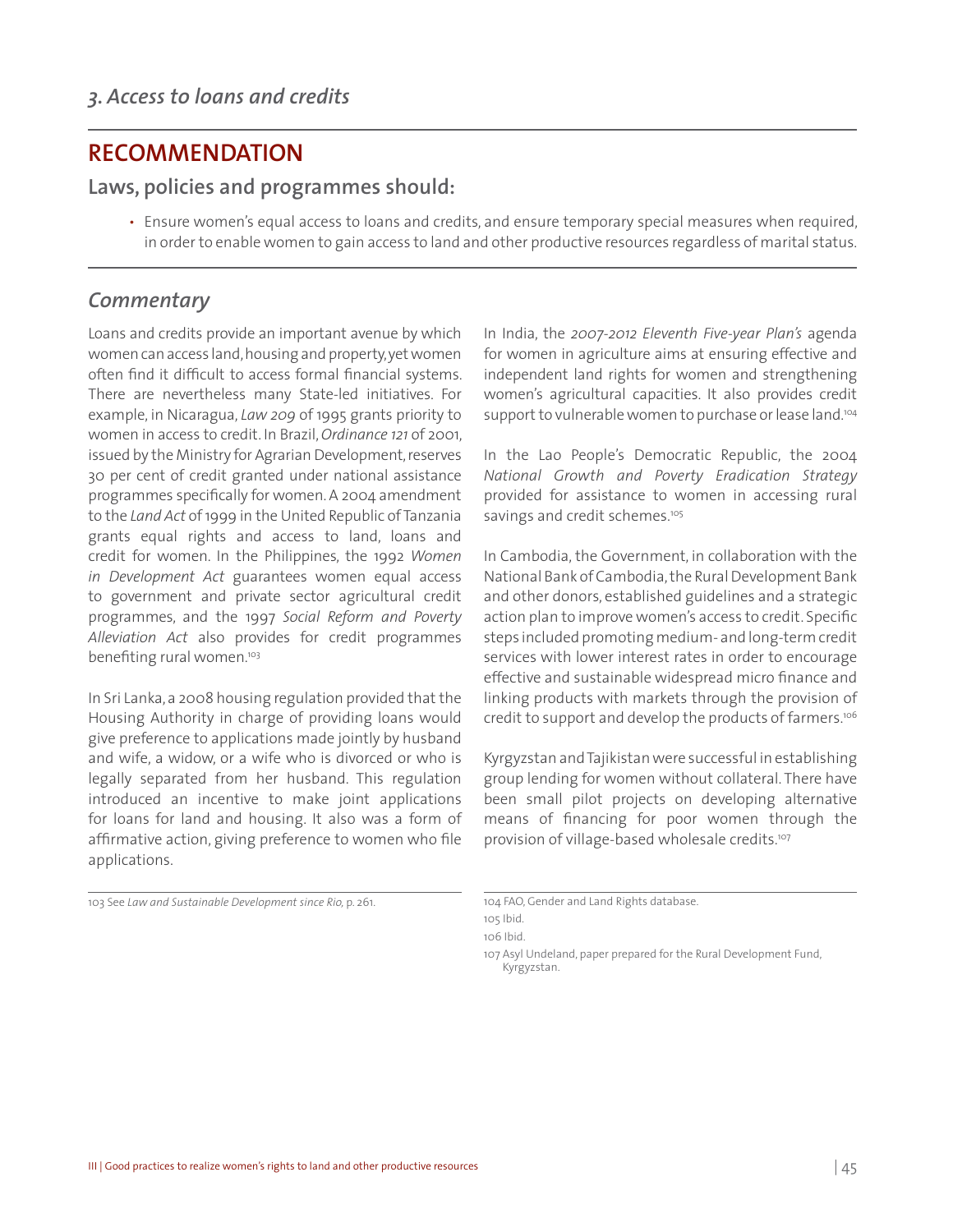## **RECOMMENDATION**

#### **Laws, policies and programmes should:**

- Ensure that agricultural extension services respond effectively to women's needs and reflect women's rights to equality in access to, use and control of land.
- Ensure that extension workers are regularly trained in gender equality and gender mainstreaming, and held accountable for the implementation of gender-sensitive land policy and programming.
- Provide women with effective and gender-responsive access to agricultural inputs, including seeds, tools and equipment/resources for farming.
- Increase women's representation among agricultural extension service providers.

#### *Commentary*

Agricultural extension services which respond to women's needs are also important, as these services typically provide farmer education, access to information, and technology and resource transfer.

In Botswana all agricultural extension regions have received assistance to establish regional gender committees to assist in gender mainstreaming and to facilitate information flow.108

In India, the *National Policy for the Empowerment of Women* of 2001 also provides that efforts should be made to ensure that the benefits of training, extension and various other programmes reach women engaged in agriculture in proportion to their numbers. It also provides that the programmes for training in soil conservation, forestry, dairy, horticulture, small animal husbandry, poultry, fisheries should be expanded to benefit women in the agriculture sector.<sup>109</sup>

108 FAO, Gender and Land Rights database. 109 Ibid.

In the Lao People's Democratic Republic, the 2004 *National Growth and Poverty Eradication Strategy* aims to address the concerns of rural women, and apply gender equity in extension and training services. The Strategy also applies affirmative action concerning staffing of provincial and district staff, including extension workers. It designates gender focal points in villages to promote improved agricultural practices.<sup>110</sup>

Providing women with direct access to agricultural inputs, including seeds, tools and equipment/resources for farming, is also relevant. FAO has noted that "today, if men and women had equal access to productive resources in agriculture, food output in developing countries would increase by between 2.5 and 4 per cent – enough to pull 100-150 million people out of hunger and help achieve Millennium Development Goal 1 on hunger and poverty reduction. Tomorrow, it would make it possible to feed a larger world."<sup>111</sup>

<sup>110</sup> Ibid.

<sup>111</sup> FAO, *FAO at Work 2010-2011: Women – Key to Food Security* (Rome, 2011).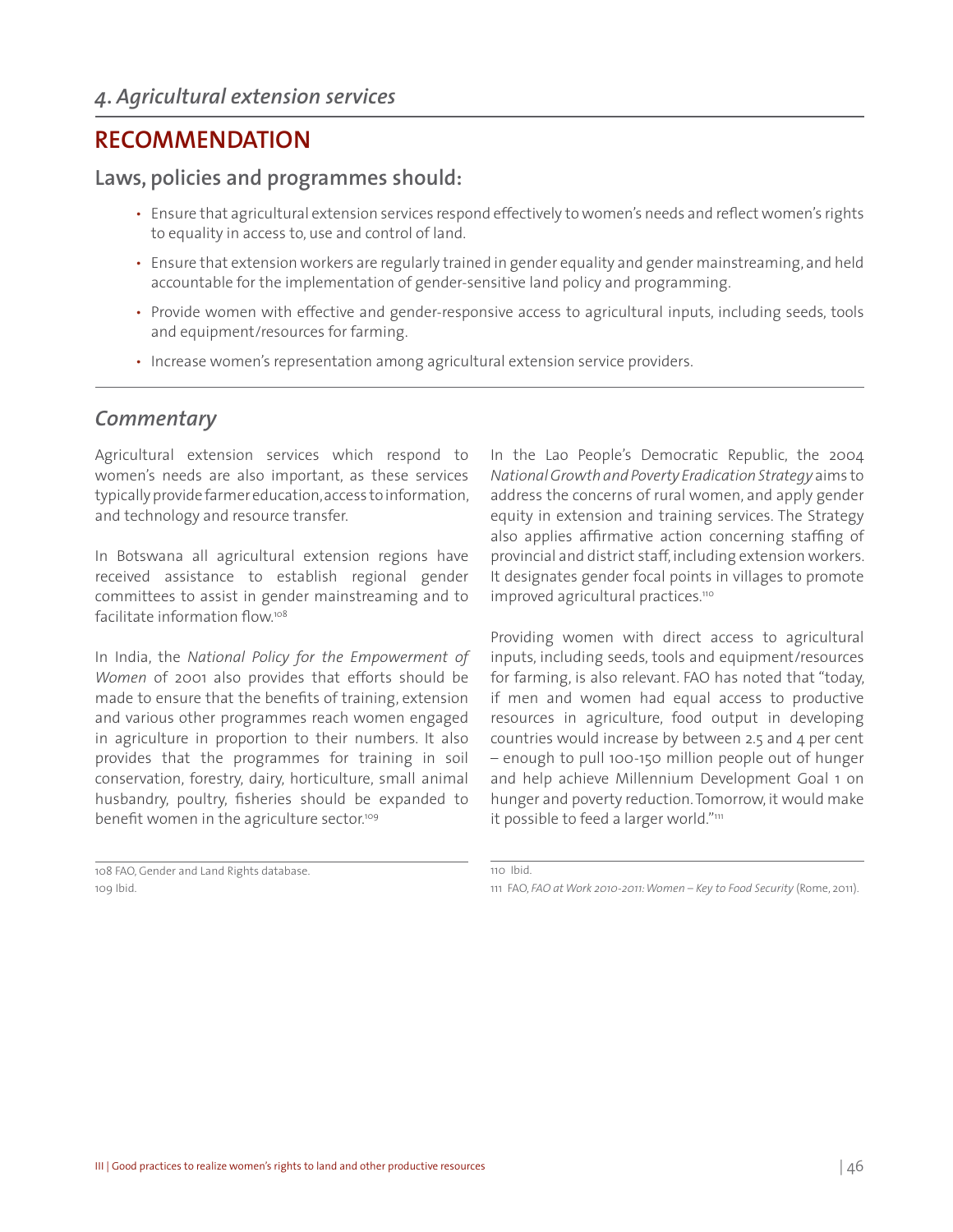# **F. INSTITUTIONAL IMPLEMENTATION**

*1. Land authorities and institutions*

## **RECOMMENDATION**

**Laws, policies and programmes should:**

- Ensure training in women's rights, gender mainstreaming and participatory gender planning for all authorities and institutions responsible for land administration and tenure, including within the context of implementing land reform (see also sect. A.1 above).
- Ensure that land authorities are held accountable under laws, policies and programmes, for their delivery of programmes related to the effective and equal enjoyment of women's rights to land and other productive resources.
- Ensure coherence and clarity of functions and authority between institutions responsible for the implementation of laws, policies and programmes related to the observance of women's rights to land and other productive resources.

#### *Commentary*

Often there is a stark gap between the law and its implementation. This may be for several reasons. Yet, in all cases, effective institutions are pivotal to the implementation of laws, policies and programmes aimed at securing women's land rights. In the land sector, various institutions are relevant. The set-up will vary from country to country. Land institutions include those directly responsible for the governance of land tenure, such as institutions that allocate and administer land rights, as well as those responsible for land management and land use.

It is important to remember that such institutions will need to have the internal capacity, expertise and commitment to make women's access to, use and control of land and other productive resources a reality. Women's rights fare far better in an environment where their rights to access, use and control over land and other productive resources are clearly articulated and defended. This means not taking them for granted, and not assuming that gender-neutral laws, policies and programming will be enough to meet women's needs.

Protecting women's rights effectively begins with providing capacity-building and training on women's rights and gender mainstreaming to all land officials charged with implementing land policies and programming. In addition, such institutions should adopt clear, transparent and participatory gender planning processes, in line with women's rights to participation (see sect. A.1 above). Such authorities must also be held accountable for ensuring that gender is effectively mainstreamed into all programmes and that there are adequate programmes targeting women's rights to land and other productive resources.

Women's land rights also need to be prioritized within government agencies, advocacy organizations and donor partners to maintain and reinforce the pressure to address women's issues. In Vanuatu, the underresourced Department of Women's Affairs relies on its network of advocates within the land sector's stakeholders to support its efforts relating to women's access to land and other productive resources. These professional networks are essential to building a coalition of support for the paradigm shift that is required in Vanuatu to pursue the concept of group rights, inclusive of women. The inclusion of women in articulating group rights to land will ensure that benefit-sharing from that land reaches women and their families.

In the Plurinational State of Bolivia, the National Institute for Agrarian Reform applies gender equality criteria to the distribution, management, ownership and use of land.<sup>112</sup> In 2004, the Department of Agriculture of the Philippines issued *Special Order No. 21*, directing all agency units to mainstream gender concerns. It set up a technical working group to formulate a strategic plan for mainstreaming gender through data generation of selected agricultural information. Gender-sensitivity training was also provided for Department officials, middle management and employees.<sup>113</sup>

In Ghana, the Land Administration Project (created under the 1999 *National Land Policy*, as amended in 2002) has led to a number of initiatives focused on training and awareness-raising among the staff of the land sector

<sup>112</sup> FAO, Gender and Land Rights database. 113 Ibid.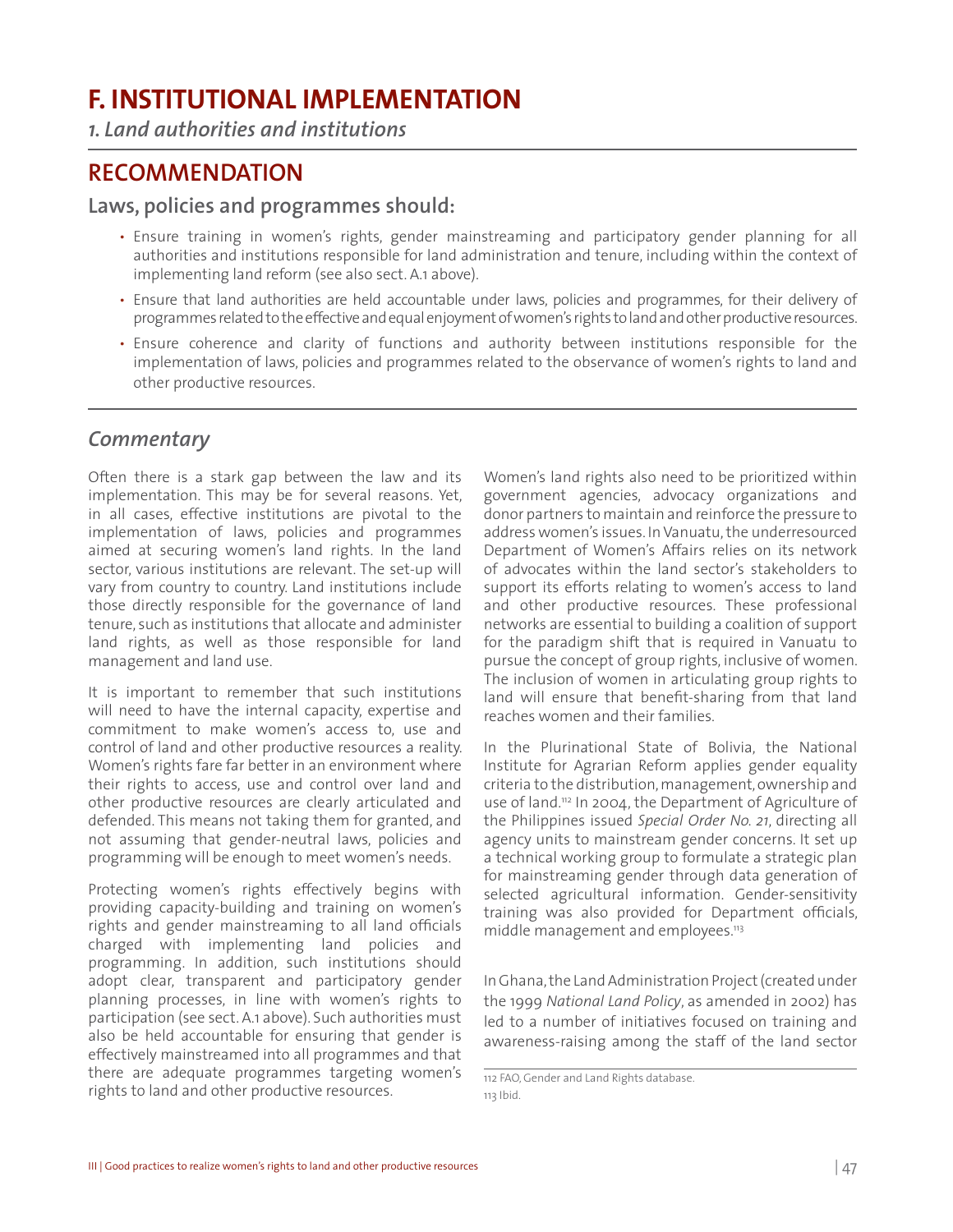agencies, as well as among the traditional authorities of the Project's pilot customary land secretariats.<sup>114</sup>

In case study 7 on Kyrgyzstan and Tajikistan, institutional efforts to promote women's land rights focused on building the knowledge and capabilities of key actors to adopt a rights-based approach to gender equality and women's empowerment, and conduct gender-responsive policy and decision-making within the development process, particularly as it related to land reform.

### *2. Gender-responsive land budgeting*

### **RECOMMENDATION**

#### **Laws, policies and programmes should:**

- Ensure that land budgeting reflects an integrated gender perspective and tracks how budgets respond to gender equality commitments and targets.
- Ensure that land budgeting is participatory and in particular reflects the meaningful participation of women.

#### *Commentary*

Institutions charged with protecting women's rights over land and other productive resources will be successful only when they are adequately supported with both human and financial resources. "Genderresponsive budgeting" is budgeting that reflects an integrated gender perspective and tracks how budgets respond to gender equality commitments and targets. Many countries, such as Australia, Mozambique, Namibia, Nepal, Switzerland, Uganda, the United Kingdom and the United Republic of Tanzania, have incorporated gender equality principles in their national budgets.

In general, gender budgets can support the production and dissemination of sex-disaggregated data and facilitate linkages between the national and local levels in budgeting and governance. In addition, "gender-responsive budgeting has emerged as part of local development and community-based, community-driven or decentralized governance programmes, which enables local people to voice their needs, take part in local budget processes, as well as in budget monitoring and advocacy."<sup>115</sup>

Gender-responsive budgeting can also illuminate the reasons for the gaps between policies and implementation. In South Africa, for example, the Women's Budget Initiative's main objective was to make the functioning of the Government transparent and to hold it accountable for implementing gender-responsive policies.<sup>116</sup>

In Rwanda, the Government allocated 5 million Rwanda francs to raising awareness about the *Matrimonial Regimes, Liberties and Succession Law* of 2000 among women. This Law recognized, for the first time, the right of women and girls to inherit and own land and property.

While there are not many specific examples of gendersensitive land budgeting that can be highlighted, this is an area where experts agree that more needs to be done. On land specifically, gender-sensitive budgeting would help to ensure that women and men benefit equally, for example, from land allocation programmes and land reform processes. Specific resources must be set aside to make these programmes and processes meaningful to, and inclusive of, women. More generally, gender budgeting in this area would also help to ensure accountability and play a significant role in bridging the gap between gender-sensitive land policy and its effective implementation.

<sup>114</sup> Ibid.

Noulable from http://siteresources.worldbank.org/INTEMPOWERMENI/<br>"Strengthening national mechanisms for gender equality and the em- Resources/14659\_S-Afr-Wmn-Budg-web.pdf (accessed 29 July 2013). "Strengthening national mechanisms for gender equality and the empowerment of women: regional study – Asia and the Pacific", May 2010.

<sup>116</sup> Deepti Bhatnagar and others, "Women's budget initiative: South Africa". Available from http://siteresources.worldbank.org/INTEMPOWERMENT/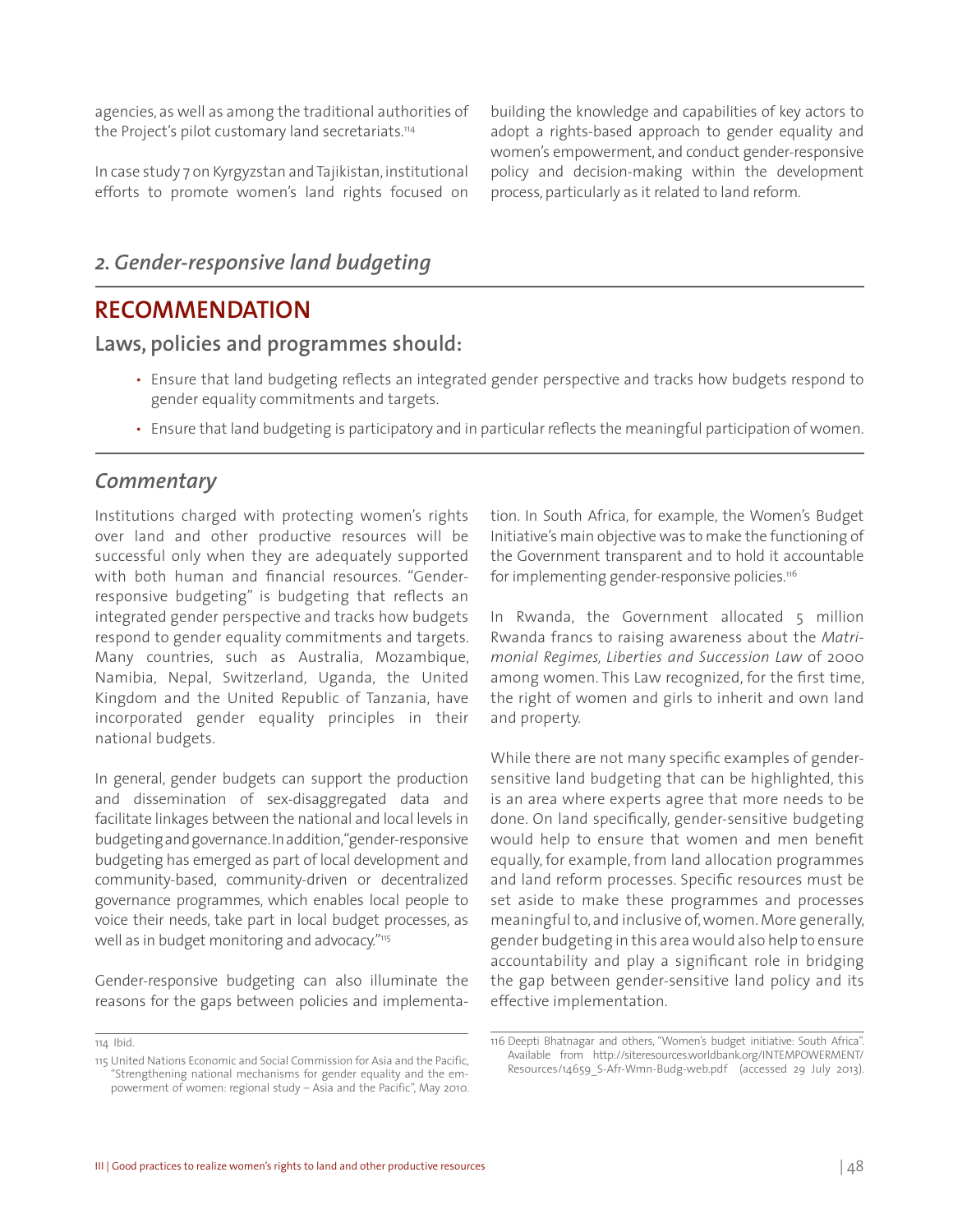# **CASE STUDY 7 PROMOTING RURAL WOMEN'S RIGHTS TO LAND IN KYRGYZSTAN AND TAJIKISTAN**

Through UN Women, extensive training was provided to government staff and civil society groups in Kyrgyzstan and Tajikistan to improve gender-sensitivity and increase understanding about women's human rights, especially women's land rights. The Convention on the Elimination of All Forms of Discrimination against Women was used as a key reference to discuss State obligations to remove discrimination against women and empower them, and show how this could translate into actions in the national context. Laws governing land rights were examined in detail to illustrate their different impact on men and women, and show how they could directly or indirectly give rise to inequalities and discrimination.

Local government was an especially important target for capacity development activities. In Kyrgyzstan, almost 400 heads of village councils attended workshops to discuss the *Law on Agricultural Land Management* and provisions in other laws such as the civil, family and land codes that were relevant to women's property and inheritance rights. These local officials also heard directly from women whose land rights had been violated and learned about the State's obligations to women under the Convention. In addition, 70 village and district-level land specialists were trained in women's land rights and data collection techniques to better enable them to respond to rural women's concerns and give them accurate information and advice on land issues.

*Source*: Asyl Undeland, Rural Development Fund, Kyrgyzstan.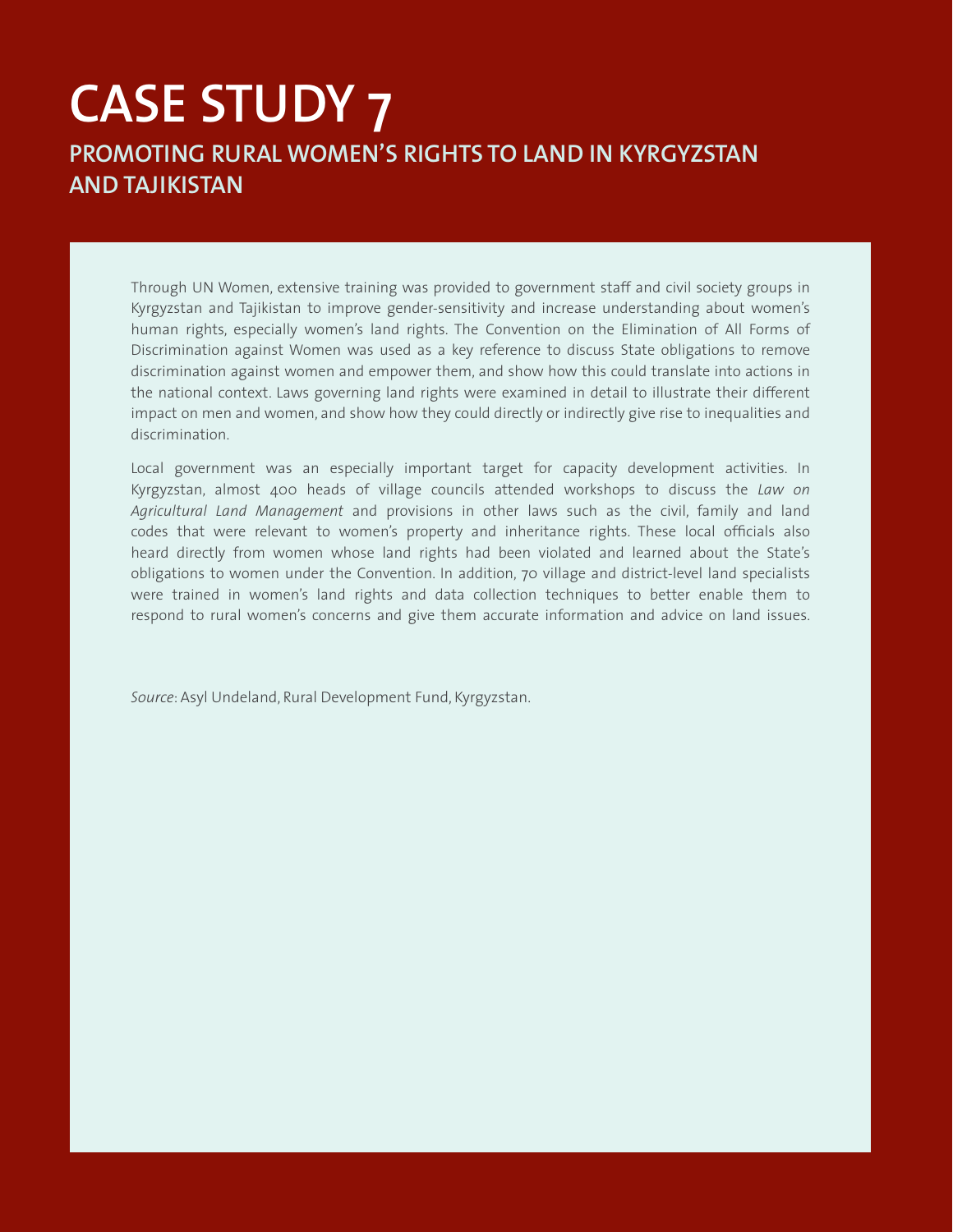## **RECOMMENDATION**

#### **Laws, policies and programmes should:**

- Ensure the collection of gender-sensitive data and sex-disaggregated data on access to, use and control of land and other productive resources and also ensure disaggregation of data on other relevant grounds, such as gender and indigenous identity or gender and disability.
- Ensure that agricultural censuses focus attention on areas in which women are relatively more active, such as small-scale farming.
- Ensure that monitoring and evaluation involve women, and that women participate in the identification of qualitative and quantitative indicators to be monitored, the monitoring process itself, and the analysis and evaluation of the results (see also sect. A.1 above).

#### *Commentary*

Not only should law, policy and programmes related to productive resources and land incorporate women's rights in their design and implementation, they must also incorporate this perspective throughout all phases, including monitoring and evaluation. In general, gender-sensitive monitoring and evaluation better ensure that the policy or programme is being effectively implemented and that it benefits women and men equally.

In order to accomplish this task, gender-sensitive data and sex-disaggregated data are very useful diagnostic tools. Based on the human rights normative framework, OHCHR recommends that "in addition to disaggregating commonly compiled statistics by sex …, making women more visible in statistics and monitoring gender equality require women-specific statistics …" and "expanding statistics in critical areas, such as … access to assets (e.g., ownership of land, housing) …."117 FAO recommends in particular that "agricultural censuses should focus more attention on areas in which women are relatively more active and collect sex-disaggregated data on ownership of, access to and control over productive resources such as land, water, equipment, inputs, information and credit."<sup>118</sup> The World Bank, FAO and IFAD provide specific guidance on sound gendered monitoring and evaluation systems and setting gender-sensitive indicators and collecting gender-disaggregated data*.* 119

In the Philippines, *Administrative Order No. 1* of 2001 provides for the integration of a gender-responsive reporting system in the reporting for land acquisition and distribution and in the computerized information system of the Department of Agriculture. In the Lao People's Democratic Republic, the 2004 *National Growth and Poverty Eradication Strategy* supports the production of gender-related data and needs assessments and uses gender-related indicators to monitor projects (see also case study 8 on China).<sup>120</sup>

At the regional level, the *Nairobi Action Plan on Large-Scale Land-Based Investments in Africa* also provides for the establishment of a "monitoring and reporting mechanism for tracking large-scale land-based investments with a view to ensuring that these ventures are beneficial to national economic development and local communities, including women …."

Civil society also has a key role to play in monitoring and evaluation. For example, the Uganda Land Alliance is a non-governmental organization which monitors the implementation of policies and structures established by the *Land Act* of 1998 to ensure that the new institutions operate in a gender-sensitive manner.

<sup>117</sup> *Human Rights Indicators: A Guide to Measurement and Implementation.*

<sup>118</sup> FAO, *The State of Food and Agriculture: 2010-2011: Women in Agriculture – Closing the Gender Gap for Development* (Rome, 2011).

<sup>119</sup> *Agriculture and Rural Development: Gender in Agriculture – Sourcebook*, in particular module 16.

<sup>120</sup> FAO, Gender and Land Rights database.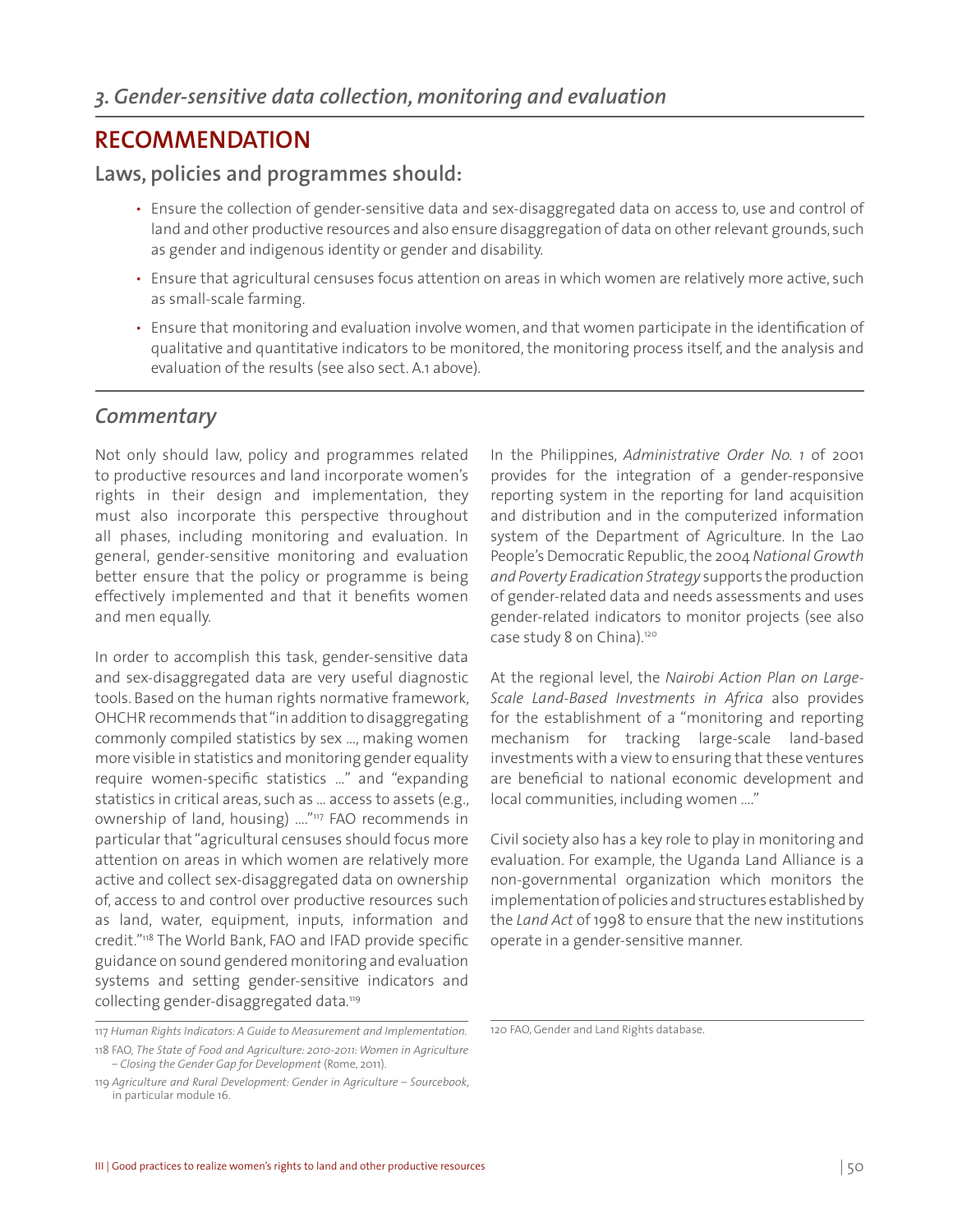# **CASE STUDY 8 GENDER-SENSITIVE DATA COLLECTION AND ANALYSIS IN CHINA**

The All-China Women's Federation, the largest women's organization in China, plays a prominent role in promoting gender equality and safeguarding the rights and interests of women in China. One of its initiatives is a nationwide survey on the social status of women, conducted every ten years in cooperation with the National Bureau of Statistics. The survey was conducted in 1990, 2000 and 2010. These surveys provide important information to legislators, government and other organizations on progress and key issues related to gender equality, and they aim to lay a solid basis for facilitating policy and legal changes and promoting gender equality in China. Rural women's land rights are identified in the 2010 survey as one of the six key issues faced by women in the past ten years.

The Federation, as one of the main advocates for women's rights and interests in China, has continuously made policy recommendations to relevant government departments regarding rural women's land rights. In this connection, it pointed out that it is important to address rural women's land rights issues by (a) including women's names in the land documents; (b) legally defining the membership of collectives; (c) ensuring women's equal rights to compensation in cases of land-grabbing; (d) strengthening the review of the village rules by the civil affairs sector of the local government; (e) increasing women's participation in village-level decision-making; and (f) ensuring women's equal access to justice on land rights.

*Source*: Xiaobei Wang, Landesa Center for Women's Land Rights, China.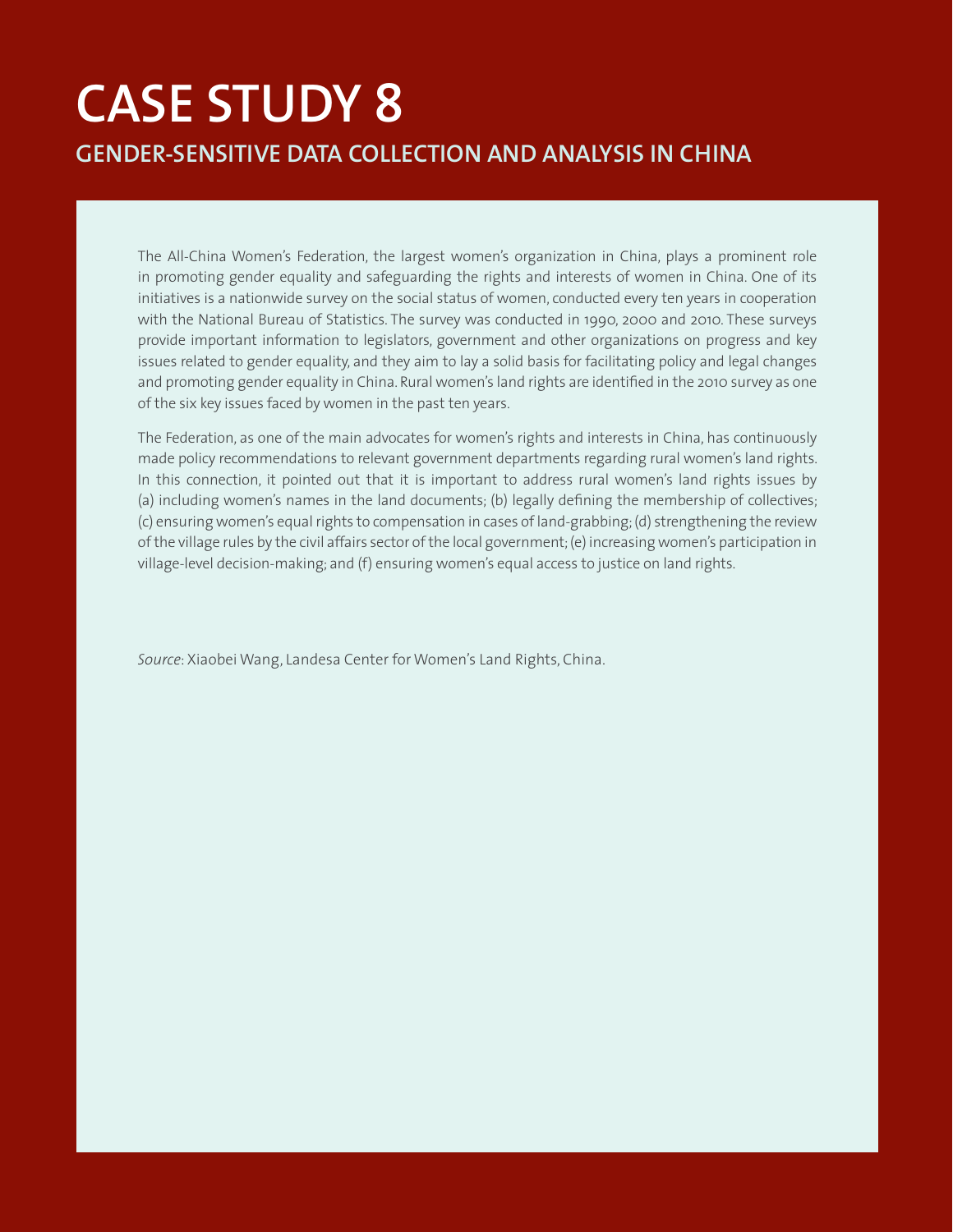# **G. AWARENESS-RAISING AND TRAINING**

*1. Community awareness-raising* 

### **RECOMMENDATION**

#### **Laws, policies and programmes should:**

- Provide for awareness campaigns (for example, via television, radio, print media, and the Internet) to inform the public about women's rights to access, use and control land and other productive resources, distributing such information in local languages.
- Ensure that such awareness campaigns effectively involve and reach marginalized and illiterate women (see also sect. A.1 above).
- Support community awareness-raising by civil society, including women's groups and non-governmental organizations.

#### *Commentary*

Broad awareness campaigns are necessary to inform the public about women's land rights more generally and to rally support. This step is crucial even in countries where formal legislation protects women's rights. Lack of knowledge of legal protection is a formidable barrier to claiming rights and sociocultural norms may hinder the realization of women's rights.

To overcome these barriers, the HIV and legal empowerment programme of UN Women has increased the knowledge and awareness of approximately 15,000 women living with or affected by HIV regarding their property and inheritance rights and the available legal services in the community, both formal and informal. Such increased awareness, coupled with more available and accessible legal aid in the community, has facilitated women's ability to report property- and inheritancerelated violations and to seek legal redress. Similar efforts have been made by development organizations like ActionAid, which helped widows to learn about and claim their rights.

In Rwanda, the Government has taken steps to ensure that women are included in the land registration process. The National Land Centre has undertaken widespread training of local land committees across Rwanda, including making a video showing how women's rights should be recorded. Three NGOs, LandNet Rwanda, Imbaraga and Haguruka, have disseminated illustrated information booklets on the *Organic Land Law* of 2005 and the *Matrimonial Regimes, Liberties and Succession Law* of 2000, explaining their content in simple terms for everyone to understand. NGOs have also monitored land registration trials and

provided additional support and awareness-raising for land authorities<sup>121</sup> (see also case study 6 on Rwanda).

Since agrarian and land reform began in Kyrgyzstan, the Centre for Agrarian Land Reform in the Ministry of Agriculture, Water Resources and Processing Industry has raised public awareness of national legislation. The Centre published informational materials on 25 topics covering land and agrarian reform, as well as booklets and brochures. From 2002 to 2005, over 800 training sessions on agrarian land reform were organized for rural residents, including women. Information was also broadcast on radio and television, and published in newspapers.<sup>122</sup>

In Viet Nam, legal information, training and other support services in rural areas specifically aimed at raising women's awareness of the land laws are provided by the Ministry of Justice and other government agencies, together with organizations such as the Women's Union and the Farmers' Union.<sup>123</sup>

Many civil society organizations intervene proactively with traditional leaders within their communities to push for progressive change to discriminatory customs. In Zambia, the Justice for Widows and Orphans Project has conducted mock land trials on inheritance rights in order to raise awareness within communities and among local leaders.

Awareness-raising through theatre and street drama is also an effective, enjoyable way of gathering knowledge

<sup>121</sup> *Progress of the World's Women 2011–2012: In Pursuit of Justice.* 122 FAO, Gender and Land Rights database. 123 Ibid.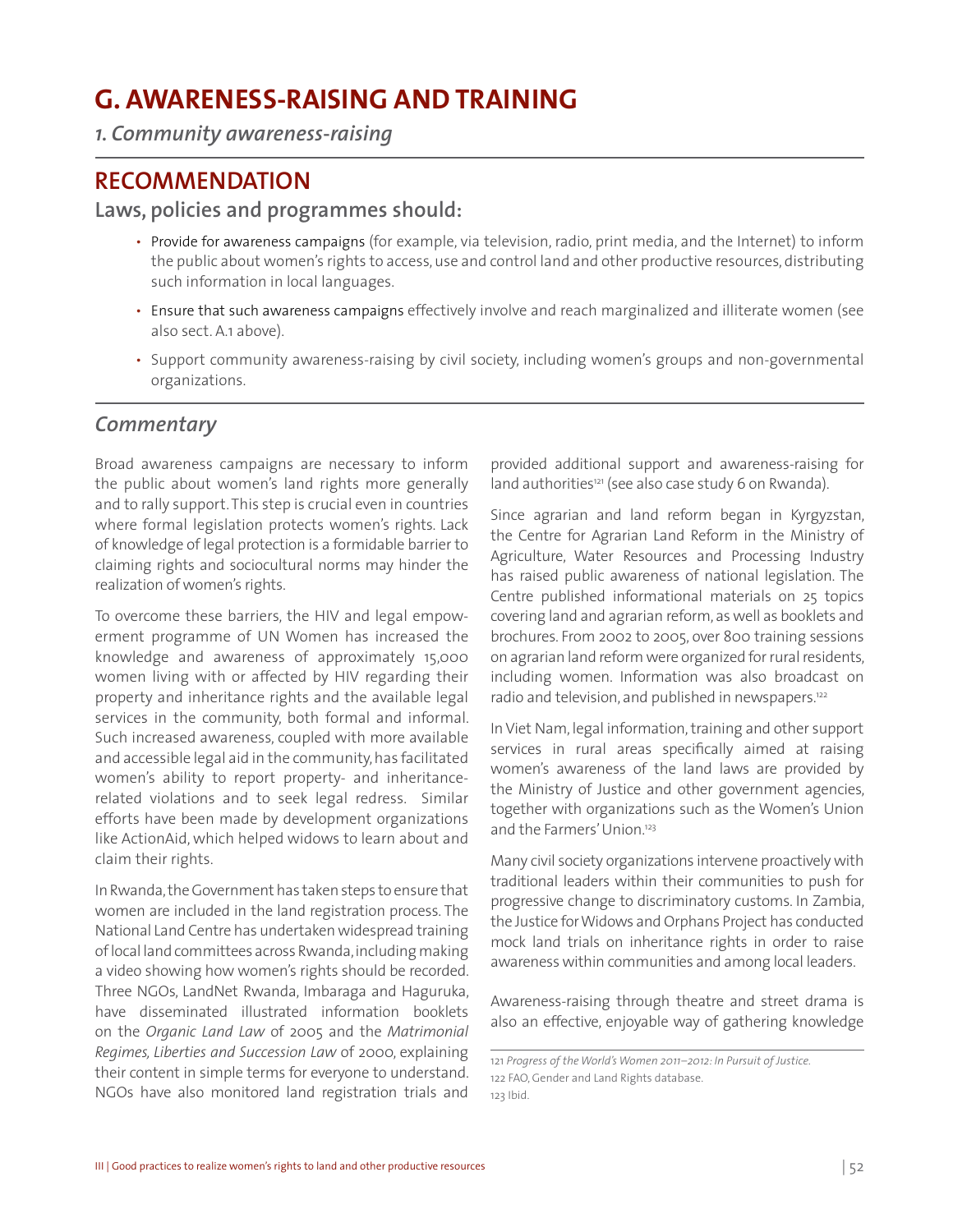# **CASE STUDY 9 ORGANIZING FOR LAND: THE WORKING GROUP ON WOMEN'S LANDOWNERSHIP IN GUJARAT, INDIA**

Central to the movement to gain recognition for women's land rights is collective struggle and action. It was in this spirit that the Working Group on Women's Landownership, a network of 23 organizations working for women's rights in 12 districts of Gujarat, came together in June 2002. Before undertaking any advocacy for women's land rights, they felt it important to understand the situation on the ground, and gather evidence that was meaningful and reliable. So the Working Group's first strategy was to study the status of women in agriculture in Gujarat (2004), to review the gap between law and practice and the extent of legal awareness (2004), and to analyse Muslim women's land rights (2006).

These studies gave insights into the issues at hand and helped develop responsive and sensitive strategies to address them. The first study conducted with 403 women owning land in Gujarat found that 48 per cent were widows who had claimed a share in their husband's property, 41 per cent were wives who had received titles with a view to claiming particular State-announced tax benefits or to their husbands avoiding land ceilings laid down by law (many did not even know they held land titles) and less than 5 per cent were women who had inherited a share of their parents' property because there were no male heirs. Women, however, accounted for only 12 per cent of total landholders. Twenty per cent of the women did cultivate their own land, take decisions on cropping and sales, yet faced difficulties in accessing irrigation, credit and technical information (less than 10 per cent had access to credit or agricultural cooperatives), a negative attitude from their family members, and a lack of State support.

As a result, the Working Group initiated work at several levels:

- (a) Organizing women at the grass-roots level and building peer-support groups, increasing the capacity of different types of grass-roots organizations to introduce and negotiate the issue of women and landownership, legal awareness and implementation of existing laws (with back-up from a group of lawyers), facilitating collective learning, exchange and experience-sharing;
- (b) Raising the awareness of the tax officials as well as caste/community institutions through training programmes, regular dialogues and consultations, participating in varsai (titling) camps, as well as advocacy; and
- (c) Changing the public mindset by reaching out to the media, other networks (including women's and development organizations), academic institutions, through organizing public events, research reports, newsletters, and taking up cases.

Most important perhaps is the emphasis on establishing institutional mechanisms to promote women's access to a range of productive assets. Called gender justice centres, women and land committees, people's rights centres, legal aid centres, panchayat information centres or just women's federations, these mechanisms facilitate the interface between the women and the State to realize entitlements, be they kisan credit cards, widow pensions, ration cards or registration. They also seek to work with local panchayats, in particular supporting elected women representatives to take forward their agendas and struggles. Such participation and engagement with local government help bring their demands to legitimate forums and governance structures, establishing systems of accountability in the process, rather than carrying out small-scale independent activities.

The systematic demonstration of gaps between policy and implementation through collectively gathered and analysed data has enabled the Working Group to demand accountability from government institutions at all levels – the panchayats, the tax office as well as different departments of the State government. A good example of the attempts by the State here to ensure the rule of law and good governance is the varsai camps, which provide titles with minimum bureaucratic hurdles, while at the same time incentivizing households to register land in women's names.

*Source*: Nitya Rao, University of East Anglia, United Kingdom.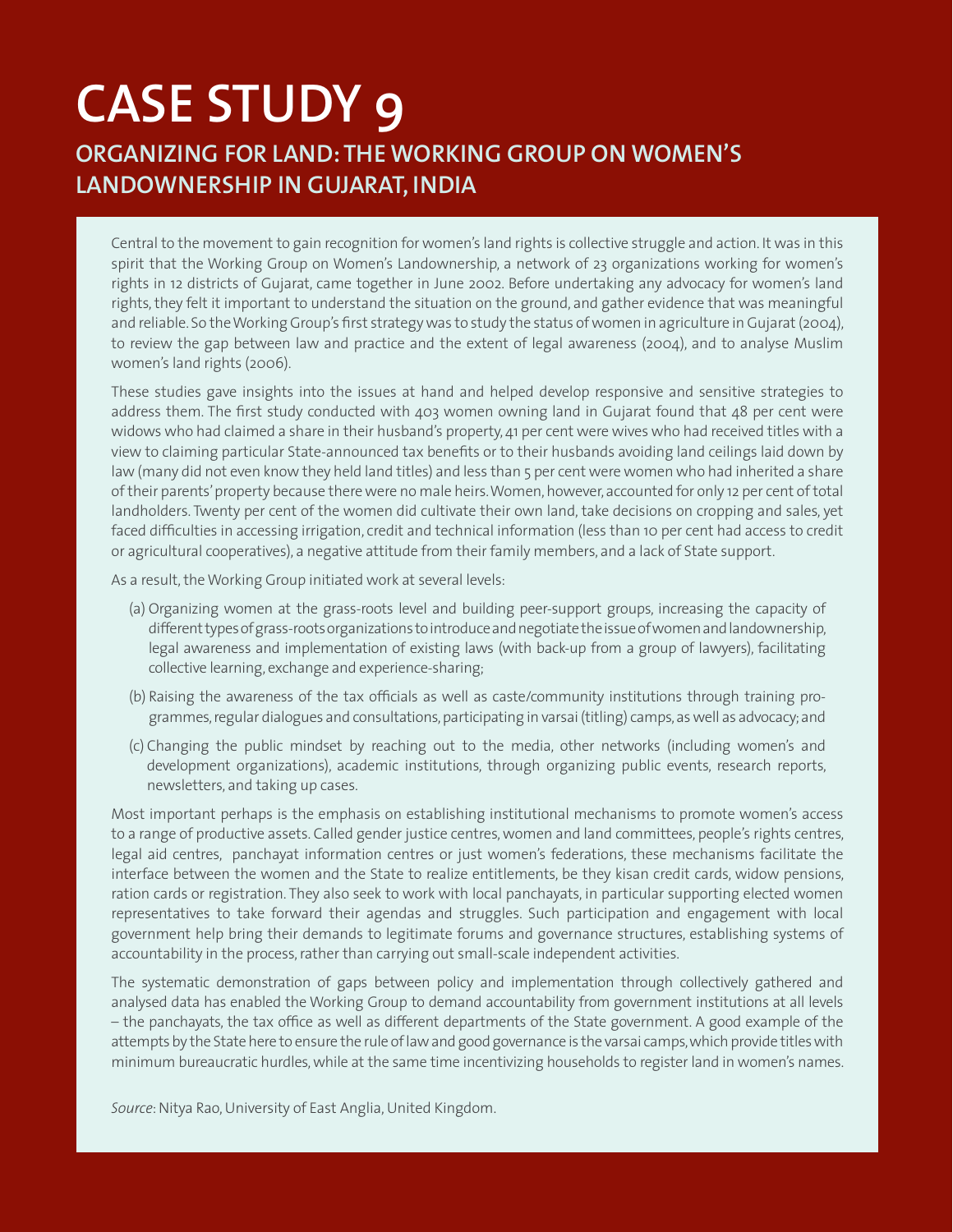of one's rights. In Sri Lanka, street dramas and short plays developed by organizations have helped to promote women's land rights. The head of household concept, joint ownership of property, domestic violence and discrimination against women were some of the issues raised in the playlets. One playlet looked at discrimination against women belonging to different communities following the tsunami. Another script was developed as a street drama and acted out in an urban slum where audience participation was encouraged. Similarly, in Vanuatu, community theatre was used to communicate the land lease research findings of the World Bank's Jastis Blong Evriwan programme on Epi Island, which visually demonstrated the absence of women in decision-making about land and consequently mobilized communities to involve more members in major decisions and seek advisory support for these land decisions that have an impact on community livelihoods.

In Namibia, the Legal Assistance Centre has published popular comics on issues such as writing a will and what to do if someone stops paying maintenance.

#### *2. Legal literacy*

#### **RECOMMENDATION**

#### **Laws, policies and programmes should:**

- Ensure that women benefit from targeted and accessible legal literacy campaigns and programmes in their language to help them understand their rights to access and control productive resources, and where to claim them.
- Ensure that legal literacy programmes in general include a women's land rights component.

#### *Commentary*

Even when legal and regulatory frameworks exist to protect women's land rights, women must know and understand their rights for them to be effective in practice. Legal literacy must go beyond just knowing what one's rights are. Rather, women must also know how they can exercise and enforce their rights. A recent study observed that a legally aware community translates into increased demand and higher expectation that informal justice systems will deliver justice and be more accountable.<sup>124</sup>

Good practices include understanding the different information needs of women and men, overcoming any barriers that may prevent women from participating in events or processes which provide information. For example, women might not attend an awareness-raising event if the event gets in the way of their other important duties like cooking for the family. Also, women might not speak out and ask questions in a public meeting where men are present. Good practices also pay attention to other factors such as age, language, literacy, economic status, disability, marital status and factors which might affect a woman's participation in an event even with other women.

For example, in Rwanda, there are challenges with the legal literacy of rural men and women. Also, it is not socially acceptable for women to speak up in front of men. Two things were used to good effect in pilot land tenure regularization and dispute resolution interventions: first, community theatre was used to raise the whole community's awareness of the importance of women's land rights being recognized on land documents. The play was written and performed by Rwandans at a time of day when women and men could attend. Also, before the start of the land titling exercise and in addition to general meetings, women-only meetings were held – led by a woman, and at a time that women could attend, so that women could ask questions about the process safely (see also case study 6 on Rwanda).

<sup>124</sup> UN Women, United Nations Children's Fund and UNDP, *Informal Justice Systems: Charting a Course for Human Rights-Based Engagement* (New York, 2012), p. 24. See also International Development Law Organization, *Accessing Justice: Models, Strategies and Best Practices on Women's Empowerment* (Rome, 2013).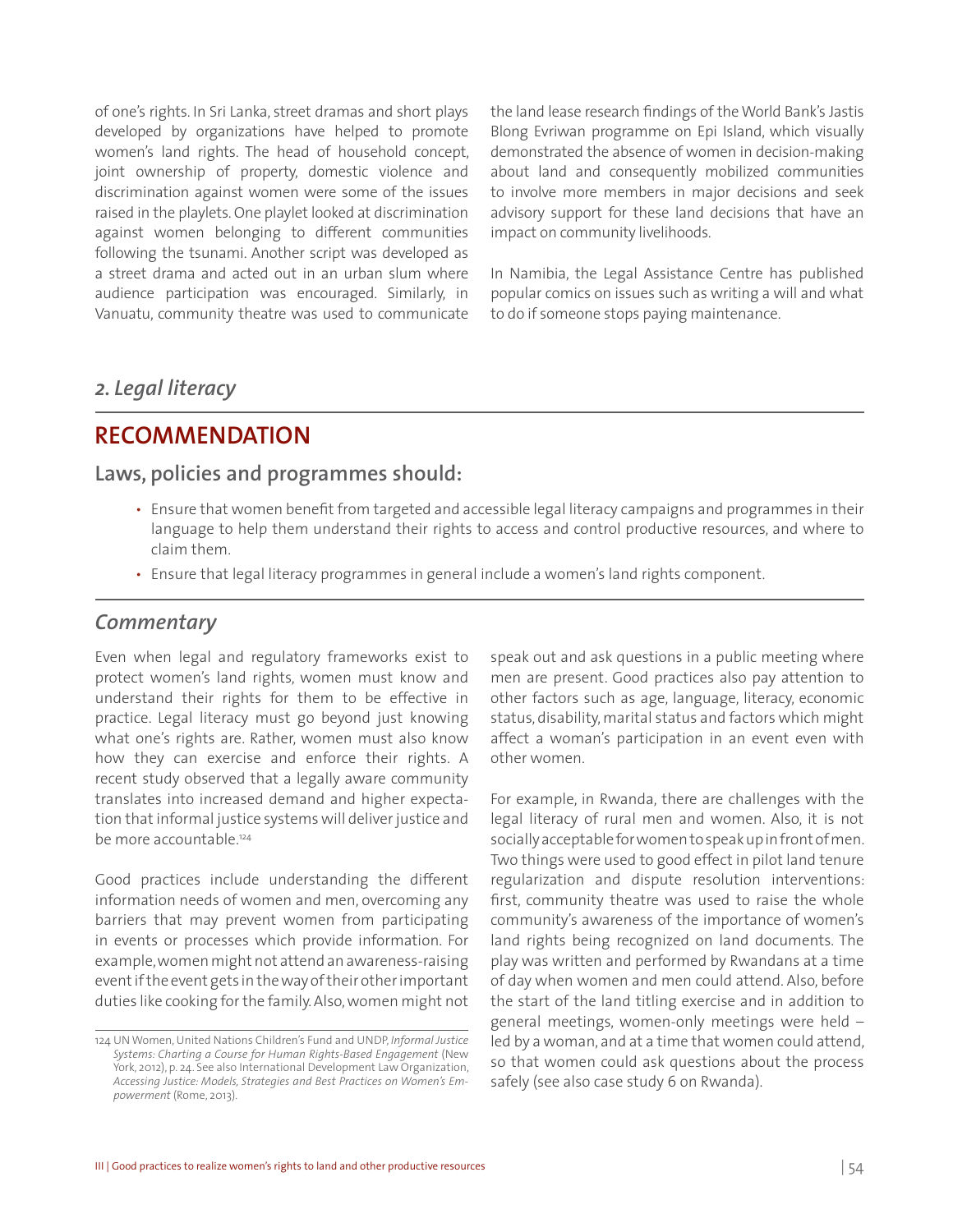# **CASE STUDY 10 RAISING AWARENESS ABOUT WOMEN'S LAND RIGHTS IN ECUADOR**

Between 2010 and 2011, rural women in Ecuador got organized to promote their equal rights to land and to work towards public policies which included an integrated gender perspective. This was done in an active citizenship style, promoting women's empowerment. Throughout the country, thousands of diverse rural women played active roles in key political spaces – and their voices were heard.

During this period, parallel actions were taken covering both political and technical processes. Rural women held awareness and consulting workshops, many focusing specifically on issues related to land. Here women could come together to reflect on their lives and their political demands, as well as their individual and collective aspirations. Training on rights and duties, gender mainstreaming, demand mechanisms and political lobbying were also extremely useful. Rural women are now more aware of their rights and opportunities.

Political encounters and dialogues with the authorities from different parts of government were developed. Law and policy proposals were presented. The public policy proposals put forth by rural women addressed their social reality, but also sought to enhance the space given to their organizations and networks, and thereby improve their role in governance and their political participation. Rural women are now organized by teams and follow up agreements made with the authorities to ensure that final legislation includes their demands.

*Source*: Elizabeth Garcia, DECIDE Studies Corporation, Ecuador.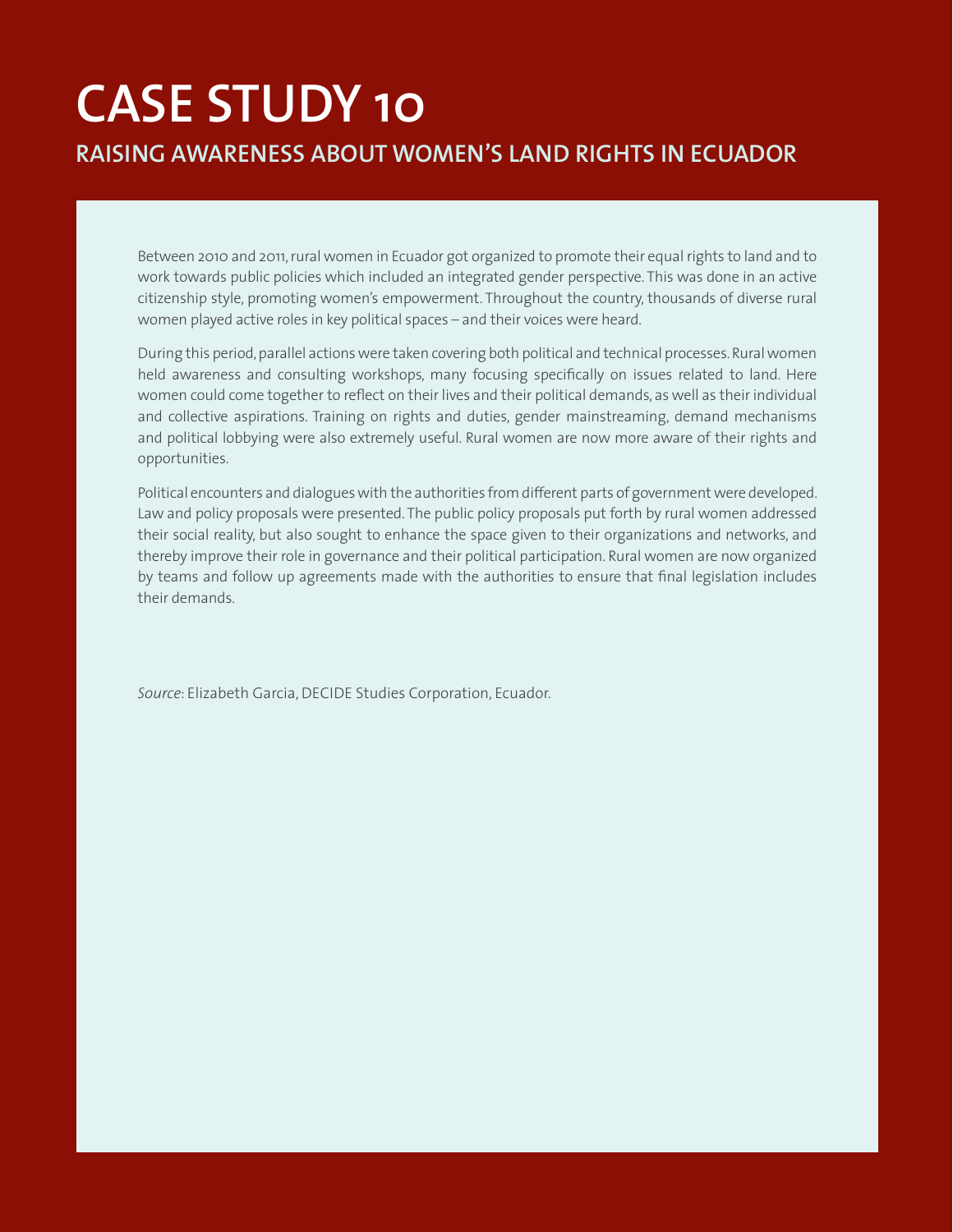Civil society and government partnerships can be very powerful in achieving legal literacy. Different forms of media may also be used to help inform women about their rights and how to claim them. In Kenya, radio programmes featuring the testimonies of disinherited women who successfully fought their inheritance cases have been particularly effective. Such steps are also important in situations where people use informal justice systems to claim their rights.

Legal literacy campaigns can take various forms, for example street theatre, radio and television programmes, Internet and mobile phone communications, as well as disseminating easy-to-understand written materials (for example, leaflets, booklets, brochures, posters and postcards) which explain key aspects of women's rights in simple terms. In addition, it is important to translate laws or pertinent sections/summaries into local languages, as well as to publish information in local newsletters, magazines and newspapers so as to increase awareness about women's rights to access, use and control over land and other productive resources (see also case study 1 on Brazil, case study 9 on India and case study 10 on Ecuador).

## **H. PARTICULAR GROUPS OF WOMEN**

Land laws, policies and programmes should ensure that attention is given to particular groups of women. Only some groups are highlighted below. For more information, see sect. A.2 above.

#### *1. Indigenous women*

#### **RECOMMENDATION**

#### **Laws, policies and programmes should:**

- Recognize the rights of ownership and possession of indigenous peoples over the lands which they traditionally occupy.
- Uphold the principle of free, prior and informed consent.
- Ensure that indigenous women and men have equal, secure and sustainable rights to land and other productive resources, regardless of their marital or other status.
- Recognize the cultural and spiritual significance of the land for indigenous peoples.
- Promote the effective participation of women in decisions regarding their tenure systems through their local or traditional institutions, including in collective tenure systems.
- Implement, where necessary, temporary special measures to increase the capacity of women to participate fully in decision-making and governance of their tenure systems*.*
- Ensure an integrated approach to advancing the rights of indigenous women to land and other productive resources, taking into consideration the unique rights of indigenous women. These unique rights concern the traditional knowledge they hold, for example, in relation to medicines.

#### *Commentary*

Indigenous women are often barred from exercising their land rights simply because they are indigenous. Indigenous peoples generally face violations of their right to self-determination, and their unique relationship to the land on which they live and the natural resources that it provides is not always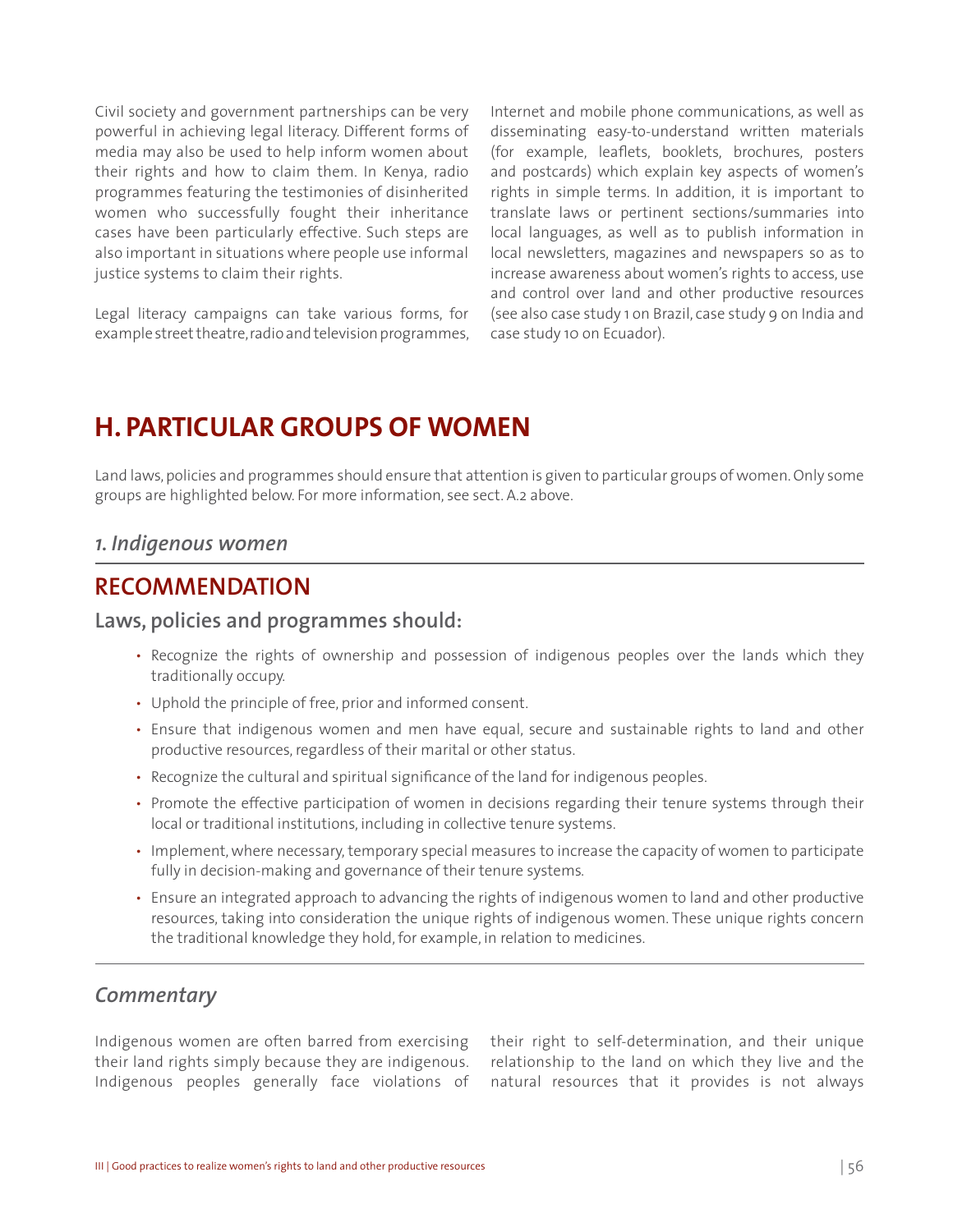recognized. They frequently lack security of tenure and legal recognition of their land rights and rights over productive resources. On the other hand, indigenous women also face challenges as women, and they may suffer some of the same kinds of discriminatory practices that other women living under customary systems face. For example, as widows they may be unable to access land for themselves and their families. This is the essential challenge for indigenous women – to realize their individual and collective rights in tandem – which is of particular relevance in the context of the productive use of resources and land.125

There are some effective approaches which specifically address the land rights of indigenous women. In India, the Orissa Tribal Empowerment and Livelihoods Programme confers ownership rights to indigenous communities that have been cultivating hillsides without title for many decades. It is foreseen that indigenous women will be given special attention.

In the Philippines, the *Indigenous Peoples' Rights Act* of 1997 recognizes indigenous people's ancestral rights over land by providing for the application of customary land tenure to the ancestral domain. It also guarantees gender equality and the human rights of indigenous women and their participation in decision-making processes at all levels.<sup>126</sup> Furthermore, it refers to the Convention on the Elimination of All Forms of Discrimination against Women. It also reserves at least two seats on the National Commission on Indigenous Peoples for women.

#### *2. Women affected by HIV*

#### **RECOMMENDATION**

#### **National HIV plans and programmes should:**

- Incorporate gender equality provisions, including specific measures aimed at ensuring women's rights to land and other productive resources.
- Ensure the meaningful engagement of women living with or affected by HIV in the development of national strategic plans and programmes.
- Encourage customary and religious leaders to raise awareness within their own communities about women's rights, including the specific needs and rights of women living with or affected by HIV to land and other productive resources.

#### *Commentary*

The impact of women's access to, and control over, productive assets within the context of HIV deserves special consideration. Increasingly, land is recognized as a key social determinant of health, and research evidence affirms the importance of women's land rights in preventing the transmission of HIV as well as in maintaining health and well-being. In particular,

research demonstrates the linkage between the growing prevalence of HIV among women and "laws that inhibit the full enjoyment of women's rights to landownership and inheritance."<sup>127</sup> In general terms, protecting women's property rights has both a *preventive* and a *mitigating* impact in the context of the HIV epidemic.

<sup>125</sup> See also UN-Habitat, *Securing Land Rights for Indigenous Peoples in Cities* (Nairobi, 2011).

<sup>126</sup> See also "Final study on indigenous peoples and the right to participate in decision-making" (A/HRC/EMRIP/2011/2).

<sup>127</sup> Commission on Human Rights resolution 2005/25 on women's equal ownership, access to and control over land and the equal rights to own property and to adequate housing.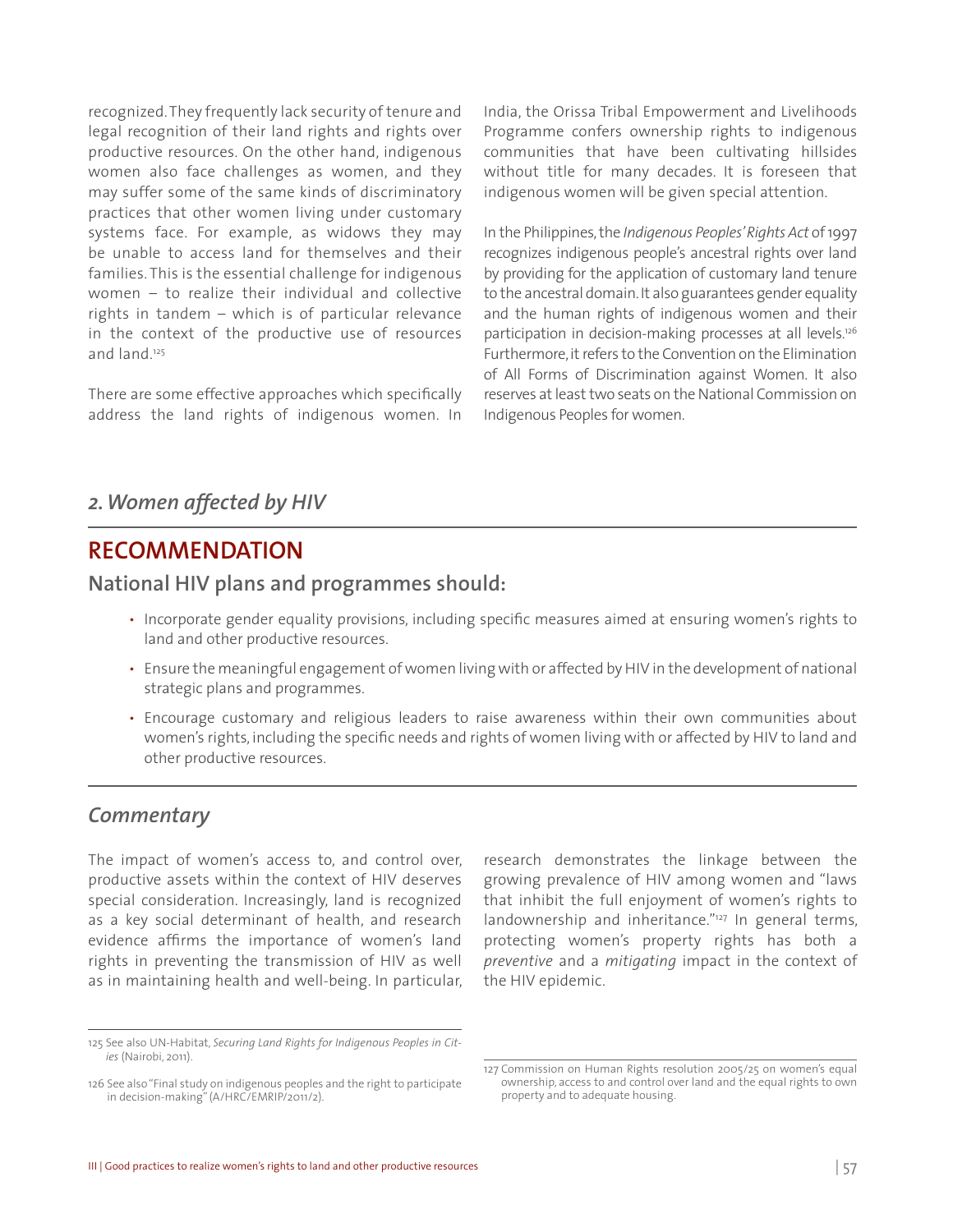On the *preventive* side, security of tenure over housing and land plays a crucial role in providing women with economic security, a livelihood and dignity. Numerous studies have demonstrated how the threat of poverty and insecurity drive women to remain in violent relationships or to engage in behaviours, such as unprotected sex, that put them at increased risk of contracting HIV. In fact, some have suggested that the way to make sex safer for women is by ensuring that they have access not only to condoms but to title deeds<sup>128</sup>

In terms of *mitigation*, evidence shows that the economic security which can be achieved through protecting women's land rights strengthens their ability to manage the impact of HIV. Seen in this light, land rights can help ease the impact of HIV on individuals and families, and provide the basis for care and support for women living with HIV or those who are responsible for caring for family members living with HIV. Adequate food, access to shelter, clean water and access to health services, including HIV and sexual and reproductive health services, all help to keep those living with HIV healthy. For example, secure housing facilitates women's access to HIV-related treatment, care and support provided through formal health-care systems and informal community networks.

There can be no doubt that women affected by HIV face unique challenges when it comes to realizing their rights to access, use and control land and other productive resources. The stigma associated with HIV deters women from reporting property and inheritance rights violations or pursuing related claims. Moreover, the blame ascribed to women in the context of HIV remains a powerful force for discrimination and ill-treatment. According to UN Women, HIV often makes women's position even more precarious, when widows are stigmatized as the carriers of the infection, shunned by their husband's family and thrown off their land.<sup>129</sup> Moreover, women often lose control over assets upon the dissolution of a marriage or death of a spouse.

Many national HIV plans and strategies do incorporate elements of gender equality. Some also include specific references to women's land, housing and property rights. In Rwanda, for example, one of the key recommendations of the National Accelerated Plan for Women, Girls, Gender Equality and HIV—2010–2014 is to raise awareness on women's and girls' property and inheritance rights among the community and law enforcement, to promote respect for and enforcement of women's and girls' rights.

To mitigate the impact of unequal property and inheritance rights, the UNDP regional programme on HIV in Asia and the Pacific, in partnership with UN Women and UNAIDS, launched an initiative to increase women's access to land and property in the context of HIV. The Asia Pacific Court of Women was organized in 2007 at the International Congress on AIDS in Asia and the Pacific. Two Supreme Court judges from Sri Lanka and Nepal and five expert witnesses heard testimony from 22 women representing 11 countries across the Asia-Pacific region. Those women shared their stories of disinheritance and property-grabbing owing to their HIV status. Ultimately, the Court called for a simultaneous process of legal reform and social transformation.<sup>130</sup>

In sub-Saharan Africa, the UN Women HIV and legal empowerment programme has mobilized the leadership and encouraged the participation of women living with HIV in decision-making spaces and community advocacy efforts, including in relation to land reform and constitutional review. Under this programme, women living with HIV have been trained as community paralegals or watchdogs, and their representation on village land or development committees has increased (see also sects. A.1 and C.2 above).

Working with community leaders is especially important, and this also applies in relation to HIV. The Global Commission on HIV and the Law recently observed that "perhaps the most promising route to change is adaptation of traditional legal systems to promote equality for women and their children and recruitment of respected community members to mediate inheritance disputes between widows and their in-laws."<sup>131</sup> The Kenya Legal and Ethical

<sup>128</sup> See Caroline Sweetman, "How title deeds make sex safer: women's property rights in an era of HIV", From Poverty to Power Background Paper (Oxfam International, 2008).

<sup>129</sup> *Progress of the World's Women 2011–2012: In Pursuit of Justice.*

<sup>130</sup> COHRE and others, *Tools for Change: Applying United Nations Standards to Secure Women's Housing, Land, and Property Rights in the Context of HIV* (2012).

<sup>131</sup> Global Commission on HIV and the Law, *Risks, Rights & Health* (New York, UNDP, July 2012).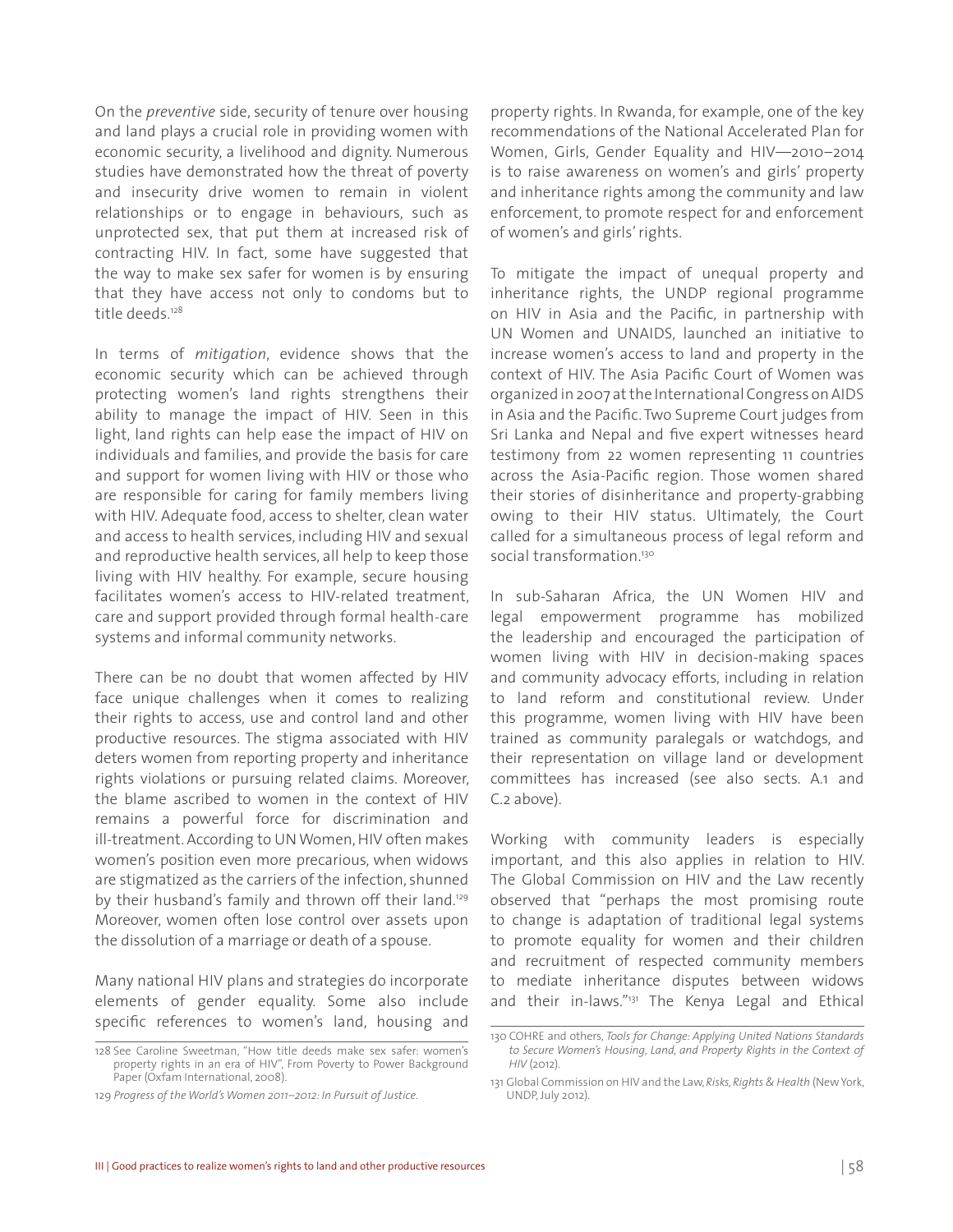Issues Network on HIV/AIDS is educating elders in alternative dispute resolution and training them, as well as widows and local law enforcement officials, to create awareness of women's human rights. Such an approach recognizes that customary law can and

does evolve, and that local mechanisms for enforcing customary law can be strengthened to promote and protect women's rights<sup>132</sup> (see also sect. C above, as well as case study 6 on Rwanda).

#### *3. Displaced women*

#### **RECOMMENDATION**

#### **Laws, policies and programmes should:**

- Ensure the equal right of displaced women and men to return voluntarily in safety and dignity to their former homes and lands, as well as to legal security of tenure, property ownership and equal access to inheritance, and to use, control and access land, housing and property.
- Ensure the equal right of men and women to land, housing and property restitution.

#### *Commentary*

Conflict and disaster are frequent precursors of mass displacement and of loss of land and other productive resources, in particular for women whose tenure rights are often insecure to begin with. Conflict and disaster tend to alienate women from restitution processes, which often benefit men. UN-Habitat has observed that "if women's enjoyment of their rights to land, housing and property is obstructed during times of relative peace, their enjoyment of these rights during conflict situations is nearly prohibited."<sup>133</sup>

Post-conflict and post-disaster situations should rather be seen as crucial opportunities to assert women's rights. For example, in 1998, the *Kigali Plan of Action*, which emerged from the Inter-Regional Consultation on Women's Land and Property Rights in Situations of Conflict and Reconstruction, indicated that "women should have adequate and secure rights to property. These rights must be equal to those of men, and a woman should not be dependent upon a man in order to secure or enjoy those rights."<sup>134</sup>

In Colombia, where displaced women have been more vulnerable to violent land seizures and face greater security risks than men when attempting to reclaim their land, the Constitutional Court has played an important role in guaranteeing women's land rights. For example, Court Order (*auto*) 092 of 2008 noted that displacement had had a disproportionate impact on women and recognized that "women often only had their land rights protected via their male partners. Informal marriages, lack of knowledge about how their partners acquired the land and the variety of types of land tenure mean that female heads of households are extremely vulnerable to losing their right to their land."135

<sup>132</sup> Ibid.

<sup>133</sup> United Nations Centre for Human Settlements, *Women's Rights to Land, Housing and Property in Post-conflict Situations and During Reconstruction: A Global Overview*, Land Management Series No. 9 (Nairobi, 1999).

<sup>134</sup> The Inter-regional Consultation was hosted by Rwanda and sponsored by the United Nations Centre for Human Settlements, UNDP, the United Nations Development Fund for Women and the Office of the United Nations High Commissioner for Refugees.

<sup>135</sup> ABColombia, "Returning land to Colombia's victims", May 2011.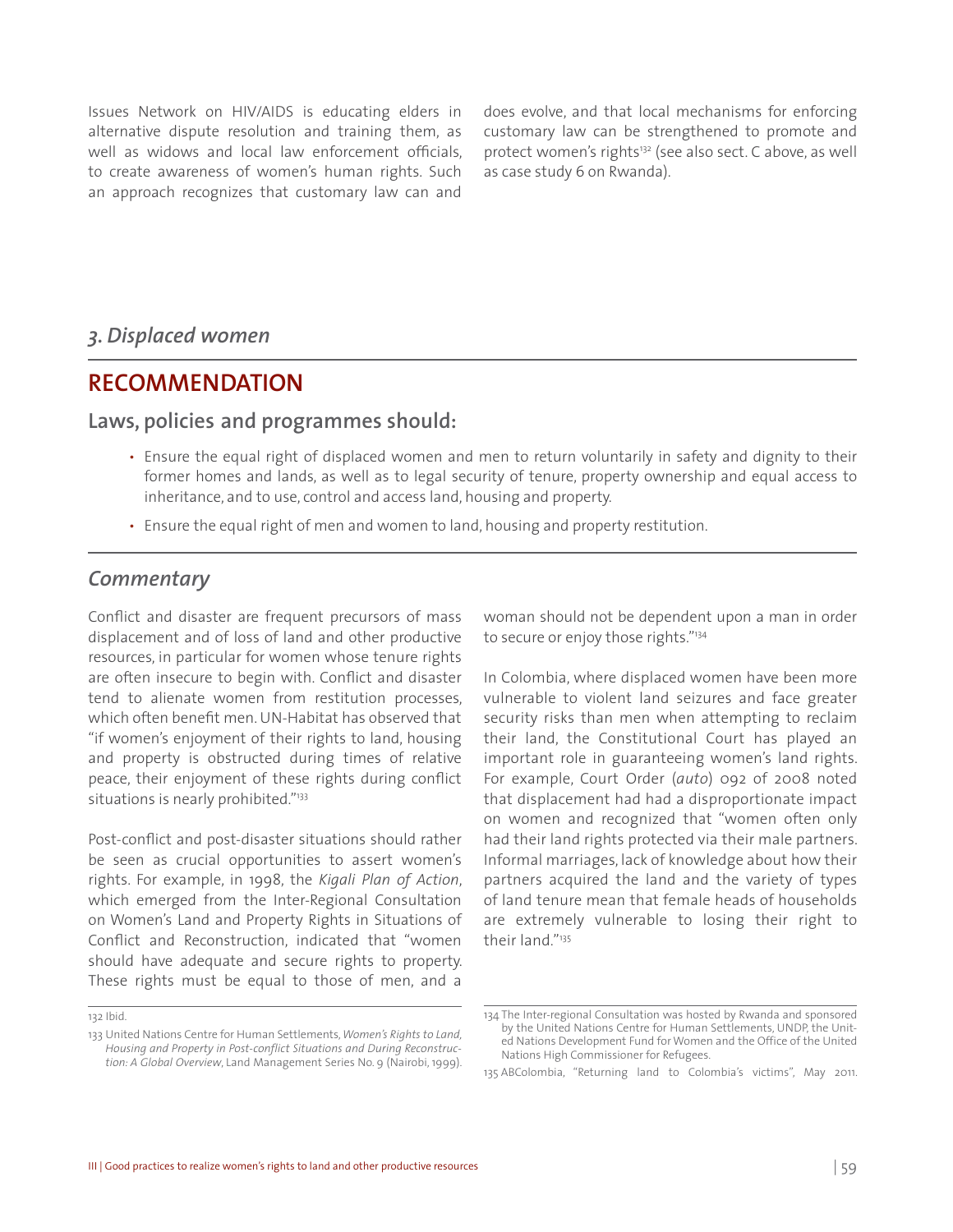Order 092 also directed the Government to establish new programmes to assist displaced women, including a specific programme on access to land. Colombia's *Victims and Land Restitution Law* (2011) contains specific provisions addressing women's rights within the context of land restitution, and provides for special protection of and attention to displaced women (see also case study 11 on Colombia).<sup>136</sup>

In Sri Lanka, the North East Housing Reconstruction Programme gave financial aid to reconstruct houses damaged by the war. The houses were assessed to see if they are fully or partly damaged. Decisions to reconstruct were based on a marking scheme. The application form for financial aid needed to be signed by

both spouses and the money was deposited into a joint account maintained by both the husband and the wife. Priority was also given to female heads of households in the application process (see also chap. III.A.2).

Similarly, the 2010 *Action Plan for National Recovery and Development of Haiti*, adopted in the aftermath of the devastating earthquake of January 2010, contains specific language around secure land tenure and embraces gender equality as a cross-cutting theme.

The Guiding Principles on Internal Displacement and the Pinheiro Principles provide further specific provisions related to the rights of displaced women.

<sup>136</sup> See also Oficina en Colombia del Alto Comisionado de las Naciones Unidas para los Derechos Humanos y Agencia Canadiense para el Desarrollo Internacional, *Tierras y Derechos Humanos: Compilación de Jurisprudencia y Doctrina Nacional e Internacional* (Bogotá, 2012).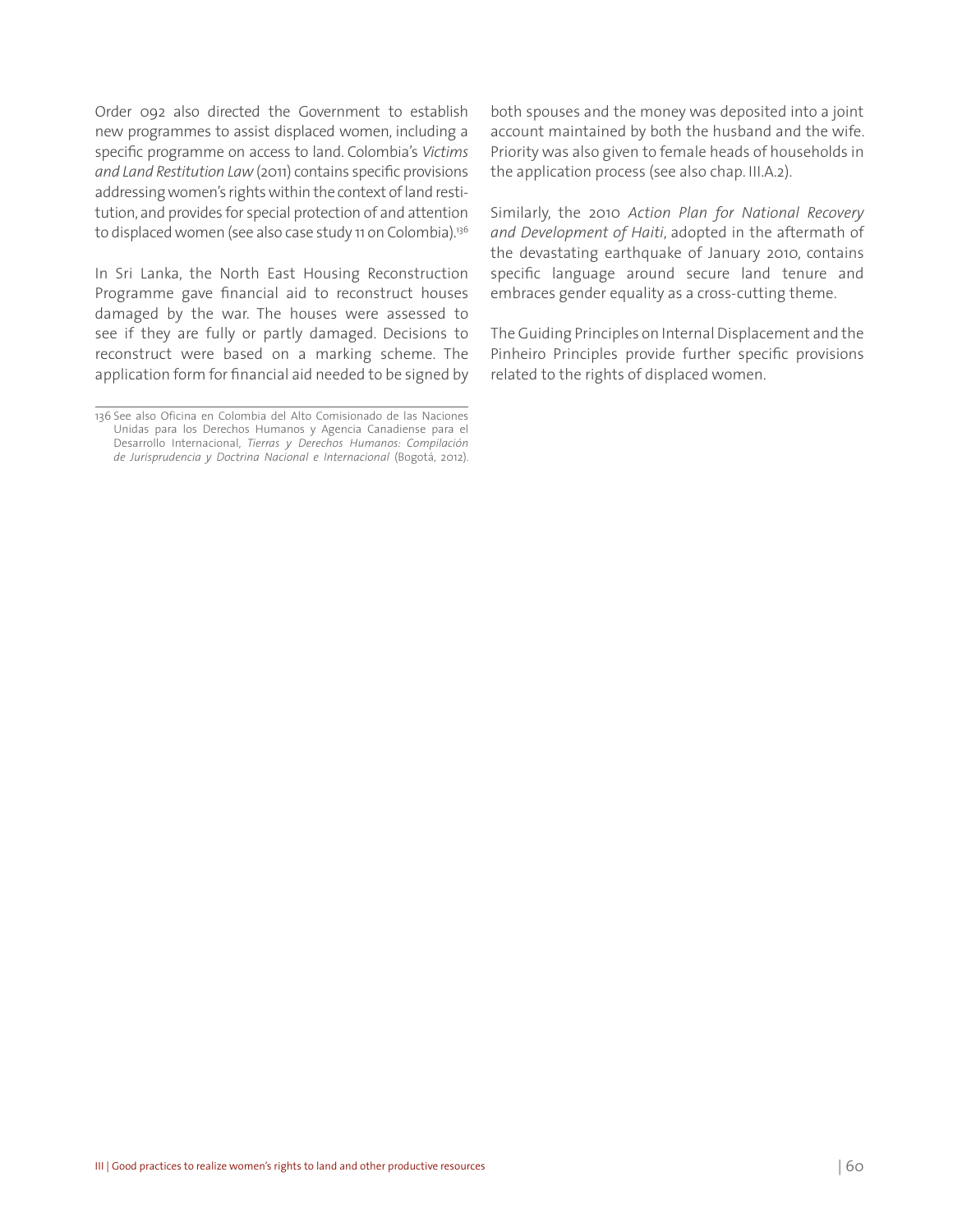# **CASE STUDY 11 ENSURING WOMEN'S ACCESS TO LAND AFTER VIOLENCE IN COLOMBIA**

Land has been central to Colombia's protracted internal armed conflict. Its unequal distribution has given rise to social protest and peasant movements in the past. Today, it continues to underlie issues of territorial control and political and economic power. Over the past 25 years, upwards of 6 million hectares of agricultural land is estimated to have been violently seized by armed actors or forcibly abandoned by the displaced population. Women constitute a particularly vulnerable group of internally displaced persons. Only recently has the need for restitution of land to the displaced been recognized as an essential step towards peace. In June 2011, Congress approved Law 1448, known as the *Law on Victims and Land Restitution*. It adopts a gender-sensitive approach and recognizes the particular disadvantages women face when claiming their land, such as the risk of gender-based violence, the lack of formal land deeds and the weak social recognition of their land rights.

While the implementation of the law is still in its infancy, the regulations refer to a general concept of *prioritization of women,* including in administrative and judicial procedures of land restitution; the factual handing over of land; access to special credits and productive resources; and formal titling. This last action is to be seen as an effective approach to ensuring legal security in a country where over 40 per cent of the landed possessions – and even more in the case of women's land – are untitled. The law also provides that in all cases of restitution, land deeds should be issued and registered as joint titles for spouses or permanent partners. Up to now, joint titling had been limited to isolated State transactions of land. Women will also benefit from the fact that, in judicial procedures against persons committing violent acts, the burden of proof is shifted from the victims to the perpetrators.

*Source*: Donny Meertens, Pontificia Universidad Javeriana, Colombia.